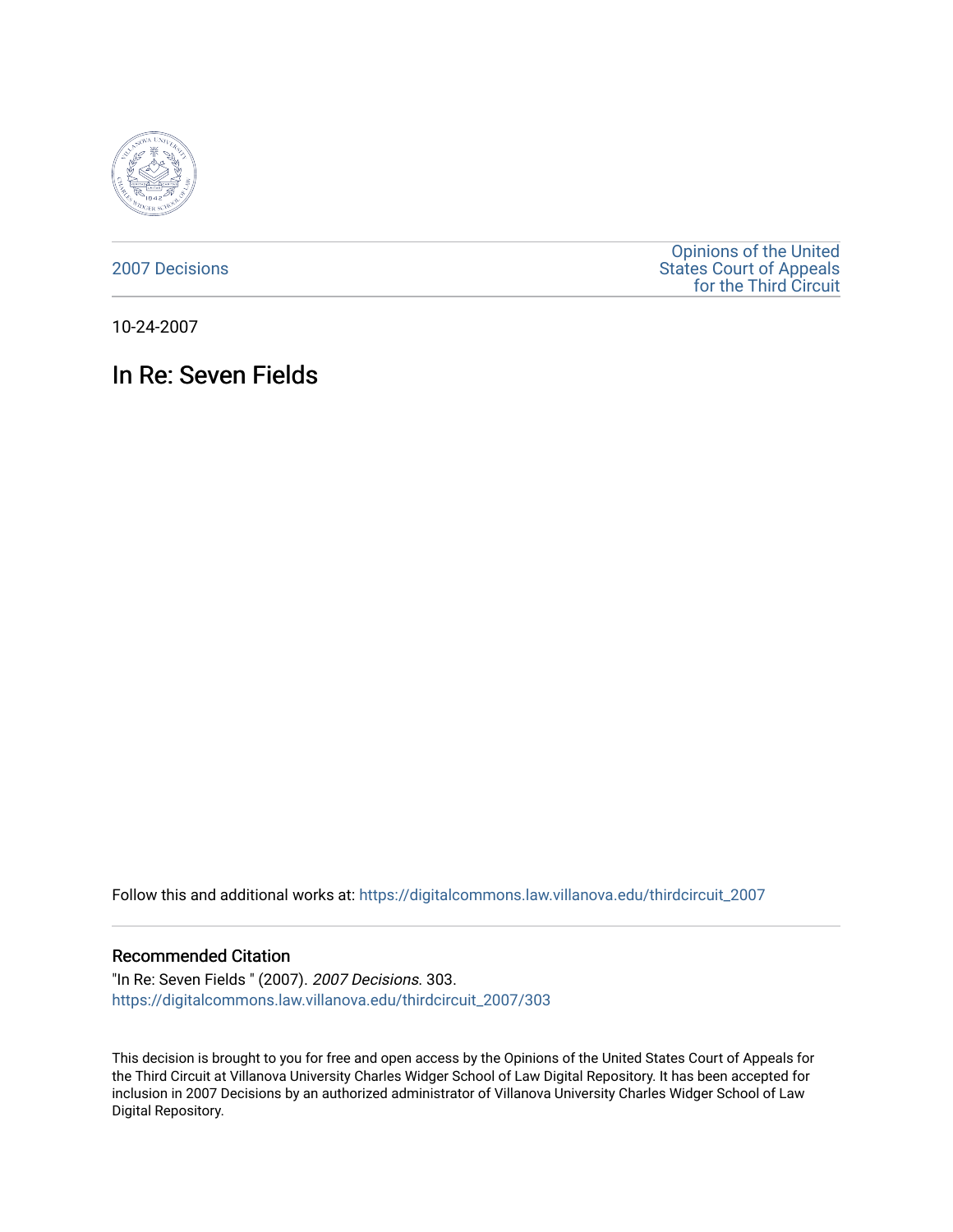#### PRECEDENTIAL

## UNITED STATES COURT OF APPEALS FOR THE THIRD CIRCUIT

 $\overline{a}$ 

 $\overline{a}$ 

No. 06-3658

#### IN RE: SEVEN FIELDS DEVELOPMENT CORPORATION,

Debtor

MARY GERUSCHAT; DOLORES SPENEY; ANTOINETTE MOROCCO; and DONNA M. BUXTON,

Appellants

v.

## ERNST YOUNG LLP; CHARLES MODISPACHER

 $\overline{a}$ 

 $\overline{a}$ 

On Appeal from the United States District Court for the Western District of Pennsylvania (D.C. Civ. No. 05-1527) District Judge: Honorable Gary L. Lancaster

Argued June 28, 2007

BEFORE: SMITH and GREENBERG, Circuit Judges, and POLLAK, District Judge\*

(Filed: October 24, 2007)

 $\overline{a}$ 

Vincent A. Coppola (argued) Pribanic & Pribanic 513 Court Place

 $\overline{a}$ 

<sup>\*</sup>The Honorable Louis H. Pollak, Senior Judge of the United States District Court for the Eastern District of Pennsylvania, sitting by designation.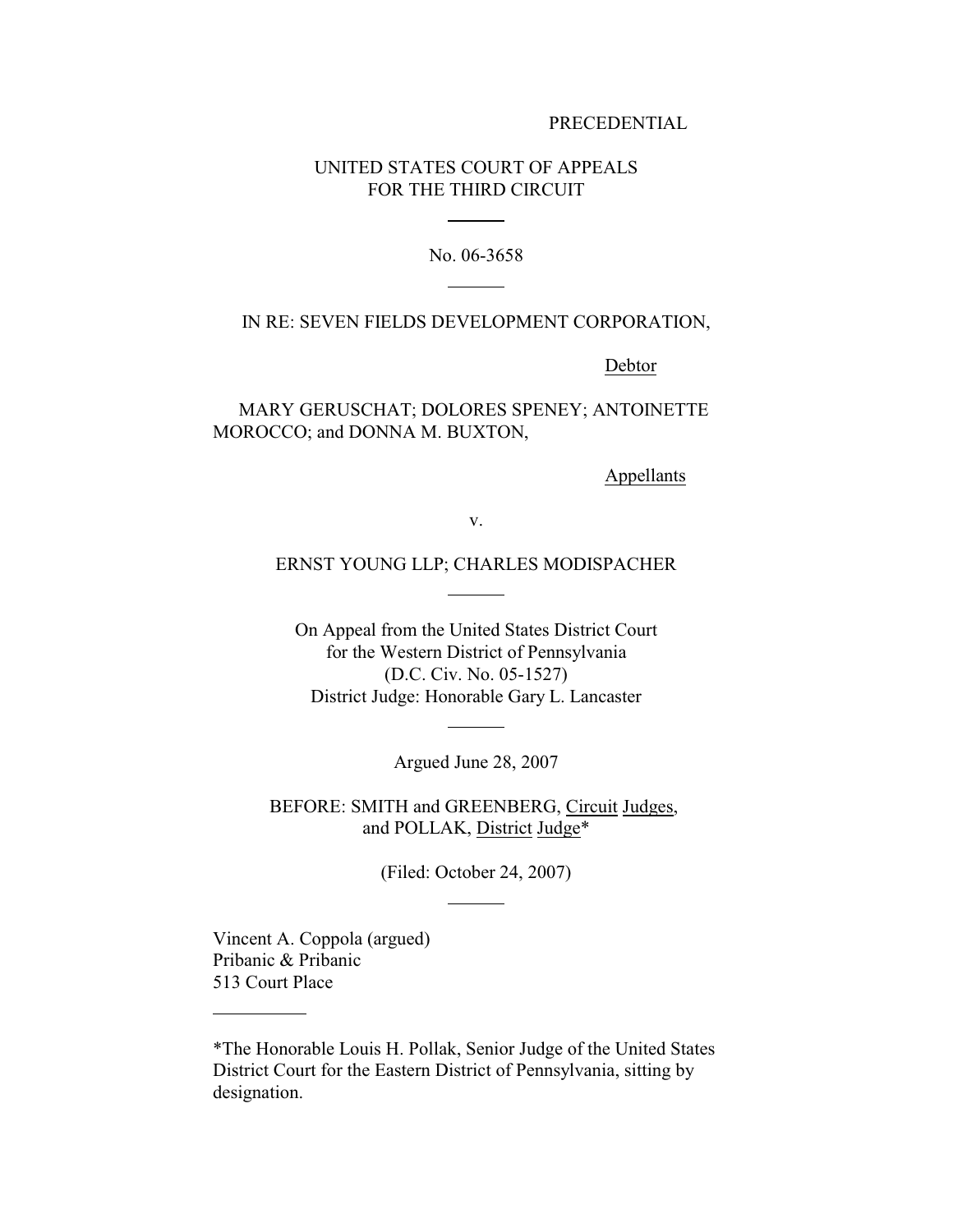First Floor Pittsburgh, PA 15219

Attorneys for Appellants

William H. Schorling (argued) Samuel W. Braver Stanley J. Parker Christopher P. Schueller Buchanan Ingersoll & Rooney 301 Grant Street One Oxford Centre, 20th Floor Pittsburgh, PA 15219

Attorneys for Appellees

#### OPINION OF THE COURT

 $\overline{a}$ 

 $\overline{a}$ 

GREENBERG, Circuit Judge.

#### I. INTRODUCTION

This matter comes on before the court on an appeal by Mary Geruschat, Dolores Speney, Antoinette Morocco, and Donna M. Buxton ("appellants") from the district court's memorandum order dated July 14, 2006, which adopted as its own and affirmed the bankruptcy court's opinion and order dated September 2, 2005, in which the bankruptcy court (1) asserted its jurisdiction to resolve a state-law malpractice, negligence, and fraud suit that appellants, creditors in a consolidated Chapter 11 bankruptcy proceeding, brought in a state court against the accountants who performed work during the bankruptcy, Ernst & Young LLP and its employee, Charles Modispacher (together "Ernst & Young"), (2) refused to remand appellants' case to the state court from which Ernst & Young removed it, and (3) dismissed the complaint on its merits. This appeal, however, primarily is about jurisdiction, both our jurisdiction to review the bankruptcy and district courts' decisions not to abstain from exercising jurisdiction and not to remand the matter to the state court, and, depending on the extent, if any, that we have jurisdiction to review those courts' decisions, whether the district court properly found that the bankruptcy court had subject matter jurisdiction and the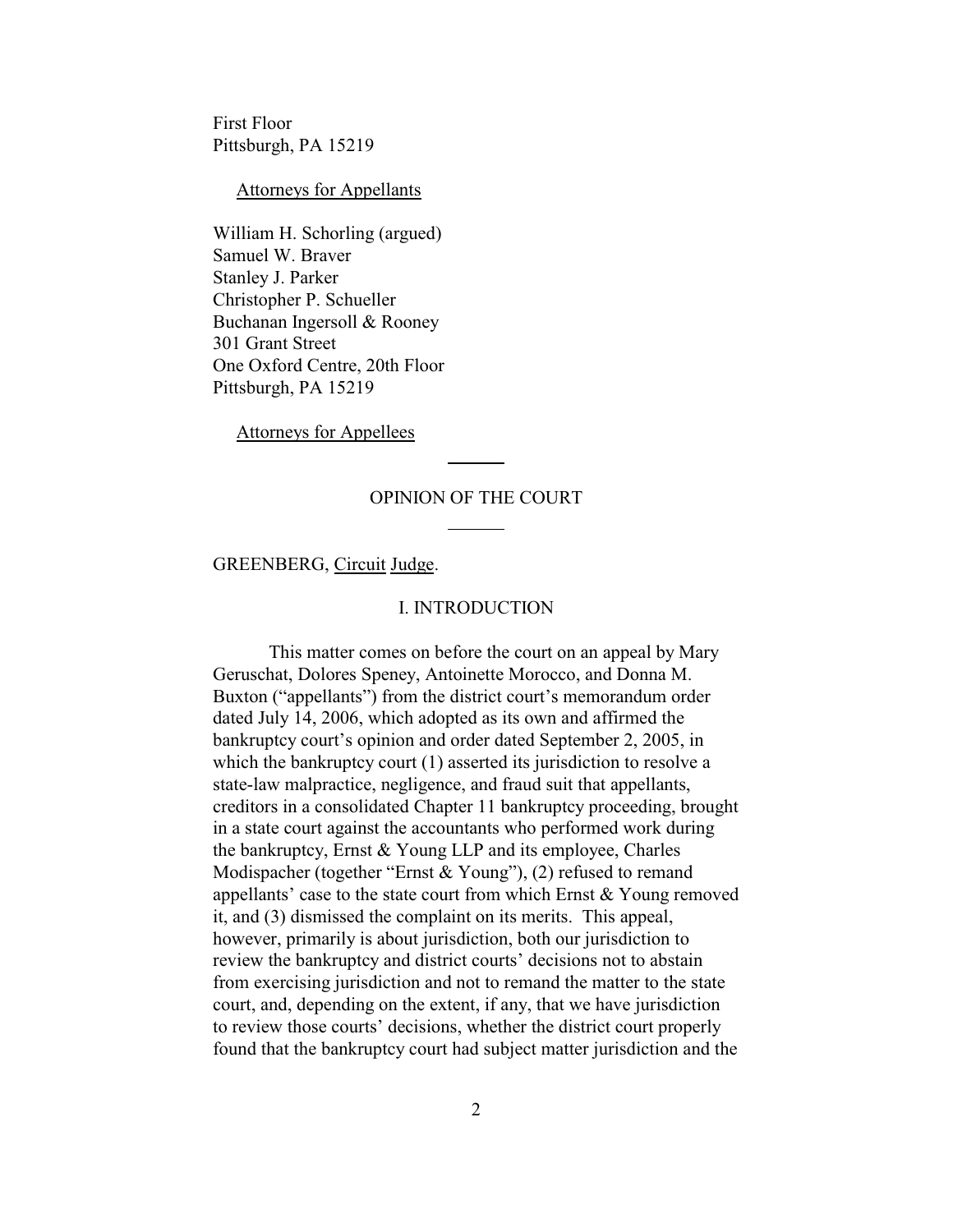final adjudicative authority to resolve the state-law actions.

As we will discuss in detail later, appellants initially filed their suit in a state court, but Ernst & Young removed the case to a federal court, i.e., a bankruptcy court. Appellants then sought an order remanding the case to the state court on the grounds that (a) there were procedural irregularities in the removal process, (b) the bankruptcy court did not have subject matter jurisdiction over the dispute, and (c) even if the bankruptcy court did have jurisdiction, it should have abstained permissively or was required to abstain mandatorily from exercising its jurisdiction. The bankruptcy court disagreed with appellants, exercised jurisdiction, and dismissed the case on its merits. On appellants' appeal, the district court affirmed the bankruptcy court's order and, though to a degree writing separately, adopted the bankruptcy court's opinion and order as its own.

This appeal followed. But appellants challenge only the decisions regarding the procedural irregularities in the removal process, the bankruptcy court's finding that it had jurisdiction and final adjudicative authority, and its decision not to abstain from exercising that jurisdiction. Thus, we are not reviewing the disposition of the malpractice, negligence, and fraud dispute on the merits. Inasmuch as we conclude that we lack jurisdiction to review a substantial portion of the issues appellants raise on this appeal, and that the bankruptcy and district courts did not err in the rulings over which we have appellate jurisdiction, we will affirm the July 14, 2006 memorandum order of the district court and, accordingly, in effect, will affirm the bankruptcy court's opinion and order dated September 2, 2005.

## II. FACTS AND PROCEDURAL HISTORY

The case has grown out of the activities of Earned Capital Corporation, Managed Properties, Inc., Canterbury Village, Inc., and Eastern Arabian, Inc. (collectively "Debtors"), corporations engaged in developing real property. To raise capital, the Debtors sold investment shares in the property, and, in return, promised the investors an annual return.

The Debtors' plan involved the development of 600 acres in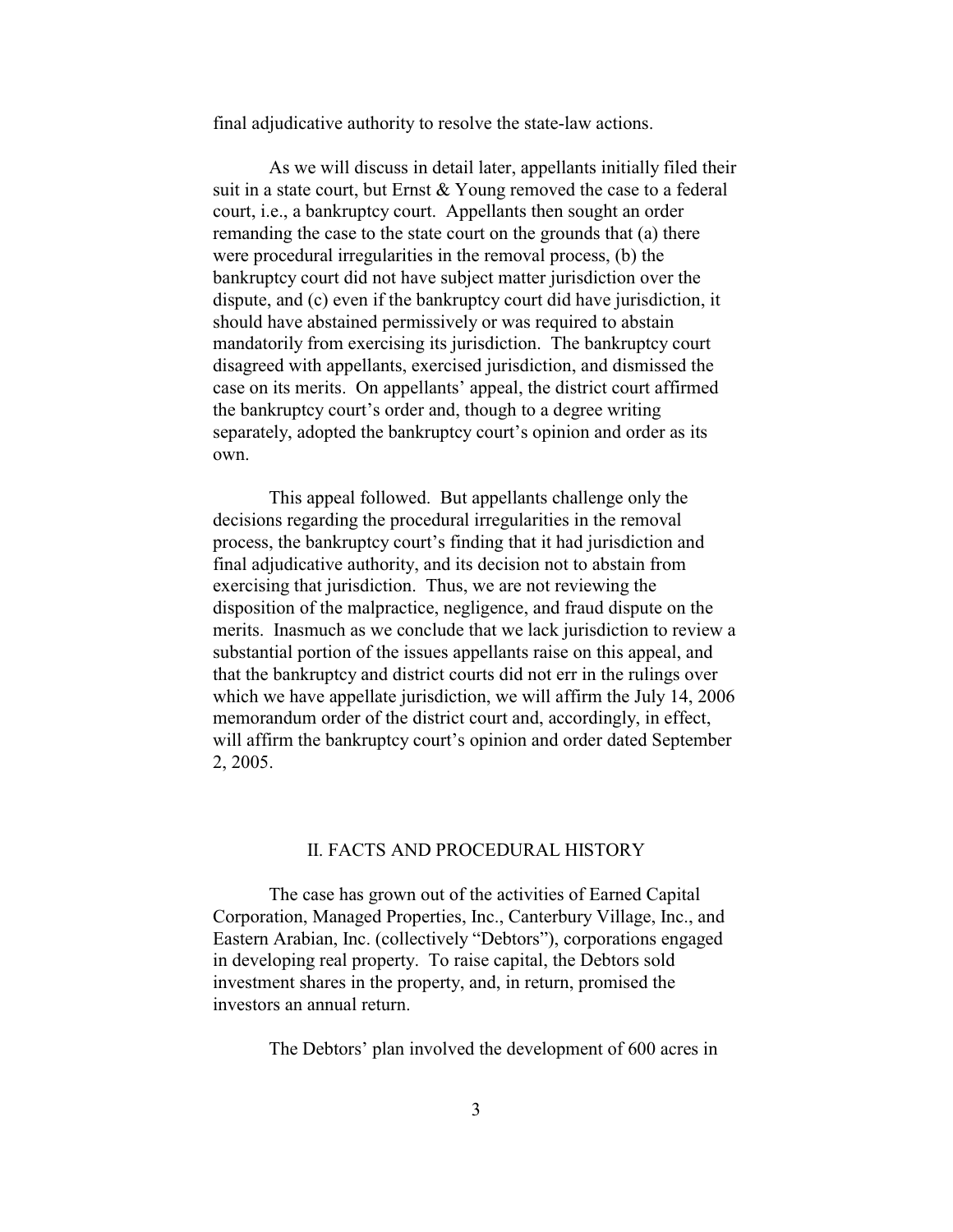the Borough of Seven Fields, Butler County, Pennsylvania, with townhouses and recreational facilities. Unfortunately for the Debtors, however, their plan did not go as expected. Thus, they became delinquent in making the payments they promised to the investors, leading the Debtors to oversell shares to maintain the promised payments. The Debtors could not continue this Ponzi-type scheme indefinitely, and, consequently, on June 3, 1986, they filed separate voluntary petitions under Chapter 11 of the Bankruptcy Code in the Bankruptcy Court for the Western District of Pennsylvania. That court consolidated the Chapter 11 proceedings on June 5, 1986, in a case entitled In re Earned Capital Corporation, No. 86-21474.

Prior to the time that the Debtors filed their bankruptcy petitions, they had employed the accounting firm of Arthur Young & Company (a predecessor of Ernst & Young) to review their financial records and prepare the financial schedules needed for the bankruptcy. On June 12, 1986, the bankruptcy court approved the appointment of Ernst & Young.<sup>1</sup> Ernst & Young determined that the Debtors were insolvent and that they owed the vast majority of their obligations (totaling over \$60,000,000) to the approximately 2,500 investors. An Official Committee of Unsecured Creditors ("Committee"), selected from among the investors, represented the investors in the bankruptcy case. The Committee and the Debtors filed competing plans of reorganization, both calling for consolidation of the Debtors' assets and liabilities into one surviving reorganized corporation.

The bankruptcy court found the Debtors to be insolvent and confirmed an Amended Plan of Reorganization ("Amended Plan") on October 21, 1987. According to appellants, the court based this disposition on information that Ernst & Young provided the court and the Debtors' creditors. Under the Amended Plan, the Debtors were merged into a successor entity, Seven Fields Development Corporation ("Seven Fields"), and their assets, the principal one of which was the Butler County real estate, became assets of Seven Fields. Under the Amended Plan, all of the secured and trade creditors' claims were to be paid in full or in accordance with agreements otherwise negotiated, but the investor class of unsecured creditors was to receive common stock in Seven Fields at a par value equal to 5% of their allowed claims with the remaining 95% classified as unsecured, nondischargeable debt. Under the Amended Plan, "[a]ll

<sup>&</sup>lt;sup>1</sup>As a matter of convenience we will use the name Ernst  $\&$  Young when referring to Arthur Young & Company.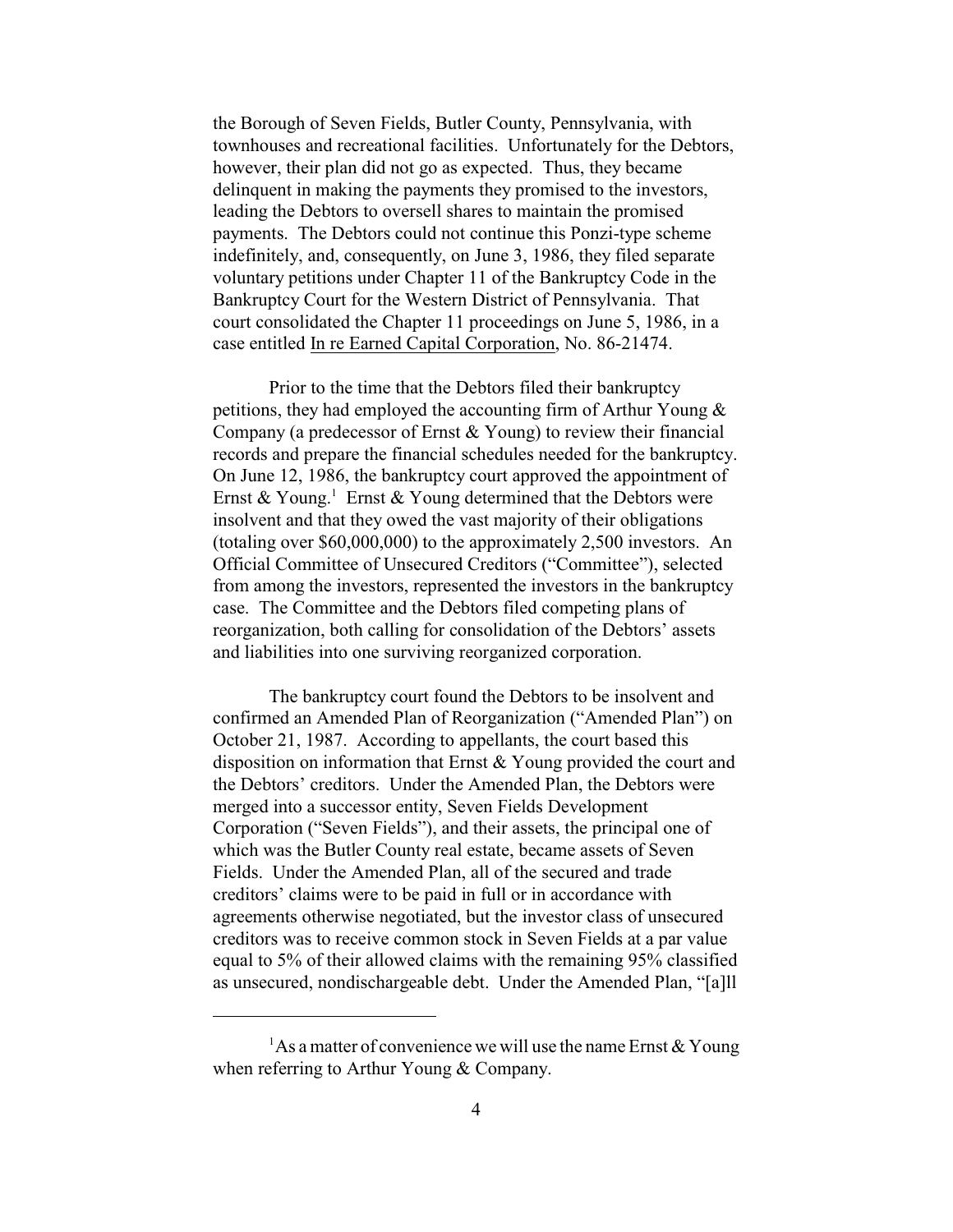activities of [Seven Fields] shall seek to achieve the goal of full payment to [the investors/stockholders]," app. at 33, and assets were to "be managed, improved, developed and sold, etc. where appropriate, to the end that all creditors will eventually achieve maximum returns," id. at 22. The investors voted overwhelmingly in favor of the plan, 2,179 to 87, on an individual basis, and, in claims terms, \$62,639,067 to \$13,758,972. After confirmation, Seven Fields liquidated its assets, substantially through the sale of the Butler County real estate, and made distributions to the investors. Seven Fields, however, did not pay the allowed claims of the investors in full through this liquidation.

On September 29, 2004, appellants, on behalf of themselves and others similarly situated as shareholders of Seven Fields, filed a complaint against Ernst & Young in the Court of Common Pleas of Butler County, alleging professional negligence (Count I), fraud and deceit (Count II), and negligent misrepresentation (Count III). Because, as will be seen, the precise allegations in the complaint are significant in determining a central issue on appeal, i.e., the jurisdiction of the bankruptcy court over appellants' state-law causes of action, we recite the relevant allegations verbatim:

> 2. Prior to the formation of Seven Fields . . . , the predecessor entities were involved in a bankruptcy in which [Ernst & Young] acted as accountants and performed services on behalf of, inter alia, the [appellants] and other members of the class – during and after the bankruptcy.

3. As a result of the work performed by [Ernst & Young], all of the predecessor entities were represented by [Ernst & Young] to be insolvent, the predecessor entities were consolidated and a successor corporation, Seven Fields . . . , acceded to ownership of the assets of the predecessor entities which included a substantial tract of land in Butler County, Pennsylvania.

4. In addition to declaring the predecessor entities insolvent, [Ernst & Young] advised the United States Bankruptcy Court, the [appellant] class and others, that even after the reorganization and bankruptcy and in spite of the fact that Seven Fields . .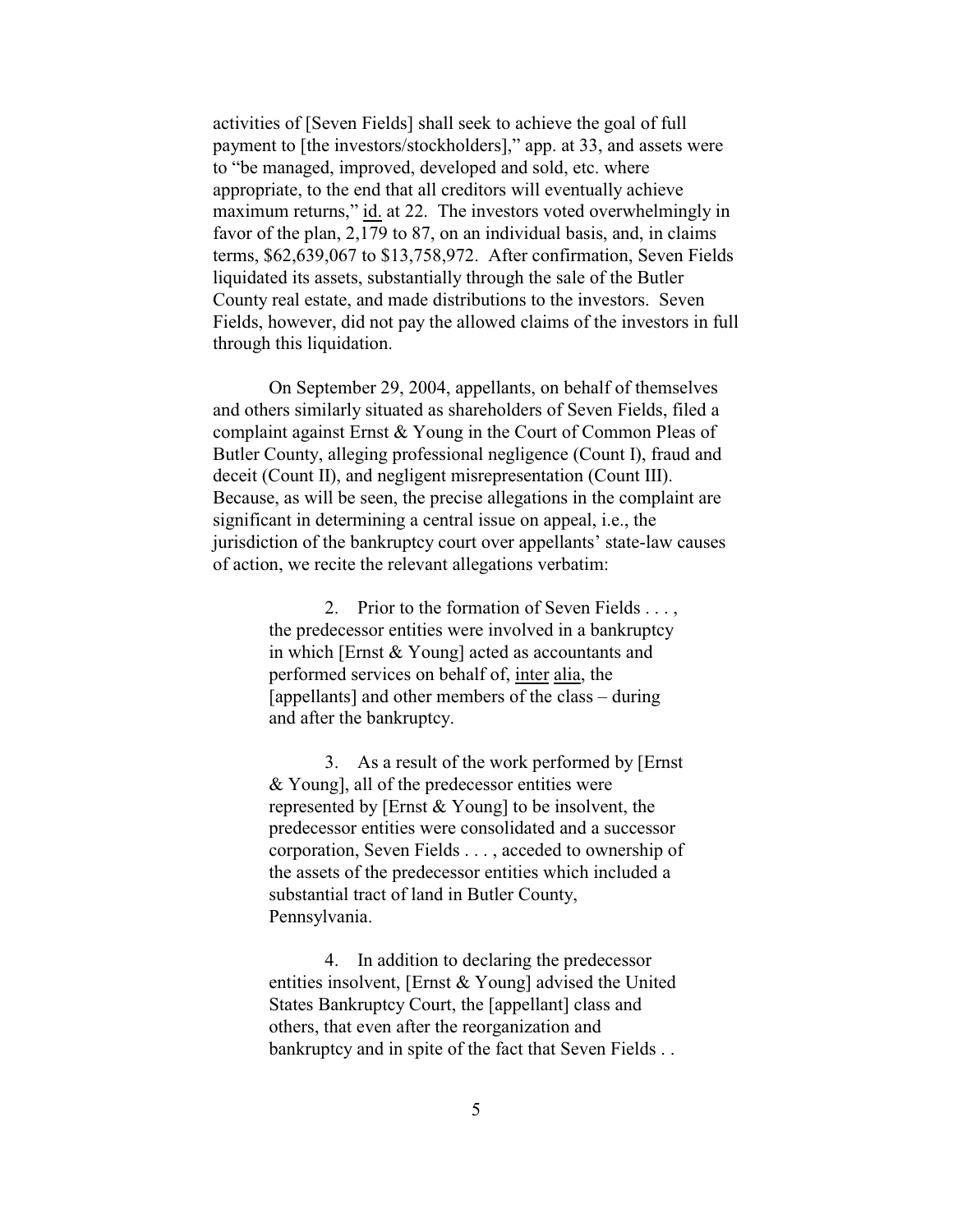. owned a substantial tract of land in Butler County, Pennsylvania, [Ernst & Young] represented to the [appellant] class members and others that the new company had a debt of about \$280 million to the group of investors.

5. The foregoing had been represented previously and throughout the bankruptcy by [Ernst & Young] to the United States Bankruptcy Court, the investor class and others.

6. [Appellants] and the remaining class members had all invested varying sums of money in one or more of the predecessor entities including Earned Capital, Inc. and upon being advised by [Ernst & Young] that the company was \$280 million in debt, [appellants] and the remaining class members were horrified in that [Ernst & Young], in effect, represented that [appellants] and the remaining class members had either lost all of their money or were going to lose a substantial portion of the money.

7. As a result of the advice received  $by^{[2]}$ [Ernst & Young], an effort to develop the property and other assets was made which included sales of assets at prices below their market value and a general development scheme was put together by the successor corporation and its officers, which instead of emphasizing the highest use of the properties to which the new corporation had title, was instead calculated to generate cash as quickly as possible in an effort to both 'repay' [appellants] and other class members 'their loss' and in a further effort to reassure [appellants] and other class members that some money would be returned.

8. As a result of the state of mind and perception on the part of the new corporation, [appellants] and other class members, the property was developed and/or sold in a manner which caused all of

 $2^2$ The complaint uses the words "received by" but we believe that appellants intended to mean "given by" or "received from."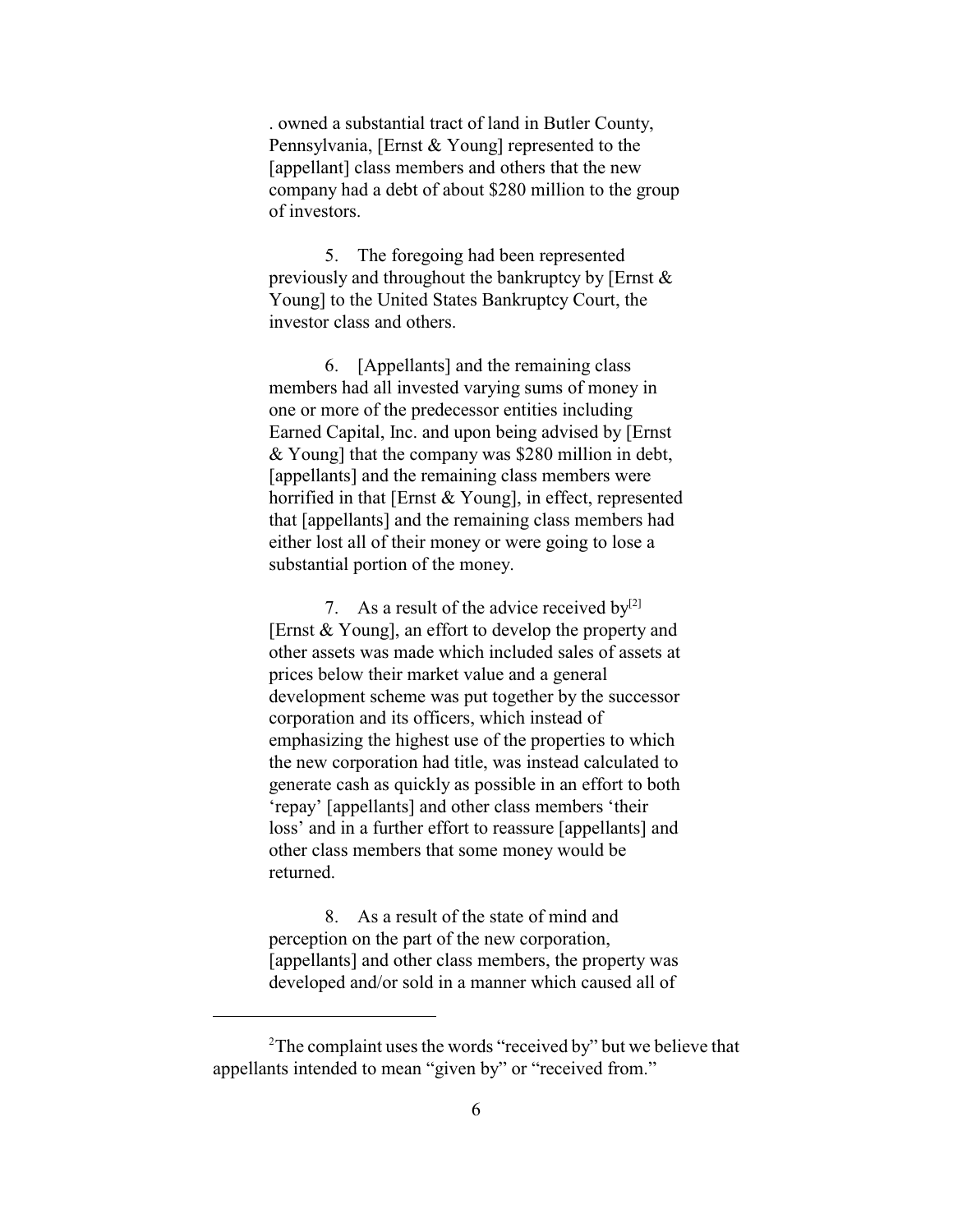the investors to suffer losses on the investment previously made and to fail to realize even a return of the full amount of their investment.

#### App. at 43-44.

On November 5, 2004, Ernst & Young filed a notice of removal of the Butler County case with the clerk of the bankruptcy court, removing the case to the United States Bankruptcy Court for the Western District of Pennsylvania under Rule 9027(a) of the Federal Rules of Bankruptcy Procedure and 28 U.S.C. §§ 1452 and 1334. Then, Ernst & Young filed a motion to dismiss appellants' complaint on November 11, 2004, arguing that even though their claims "are in the nature of a shareholder derivative suit," appellants failed to assert the claims on behalf of Seven Fields and had not made any demand on Seven Fields as required under Federal Rule of Civil Procedure 23.1. App. at 56-57. Additionally, Ernst & Young argued that the doctrines of res judicata, collateral estoppel, and judicial estoppel required dismissal of the complaint because the claims "necessarily require [the court] to disturb a valid, final and binding reorganization plan and confirmation order, as well as [the court's] order approving [its] fees." Id. at  $57<sup>3</sup>$ 

Appellants responded with a motion requesting that the bankruptcy court remand the case to the Butler County Court of Common Pleas pursuant to 28 U.S.C. § 1452(b) and Federal Rule of Bankruptcy 9027(d), or, in the alternative, abstain from exercising jurisdiction under 28 U.S.C.  $\S\S$  1334(c)(1) and (c)(2). In this motion, appellants argued that the notice of removal was procedurally deficient in that Ernst & Young erroneously filed it with the clerk of the bankruptcy court and not the clerk of the district court, and that the bankruptcy court did not have subject matter jurisdiction. Appellants, in the alternative, also asserted that if the bankruptcy court did have jurisdiction, it should have abstained permissively or was required to abstain mandatorily from exercising its jurisdiction over the state-law causes of action. Moreover, appellants filed a "Motion to Strike Defendants' Notice of Removal," arguing that Ernst & Young was not permitted to remove the state-court case as the underlying bankruptcy case on which removal was predicated had been marked "closed" and Ernst & Young did not move to reopen the case before filing the notice of removal.

 ${}^{3}$ Ernst & Young raised other defenses that we need not describe.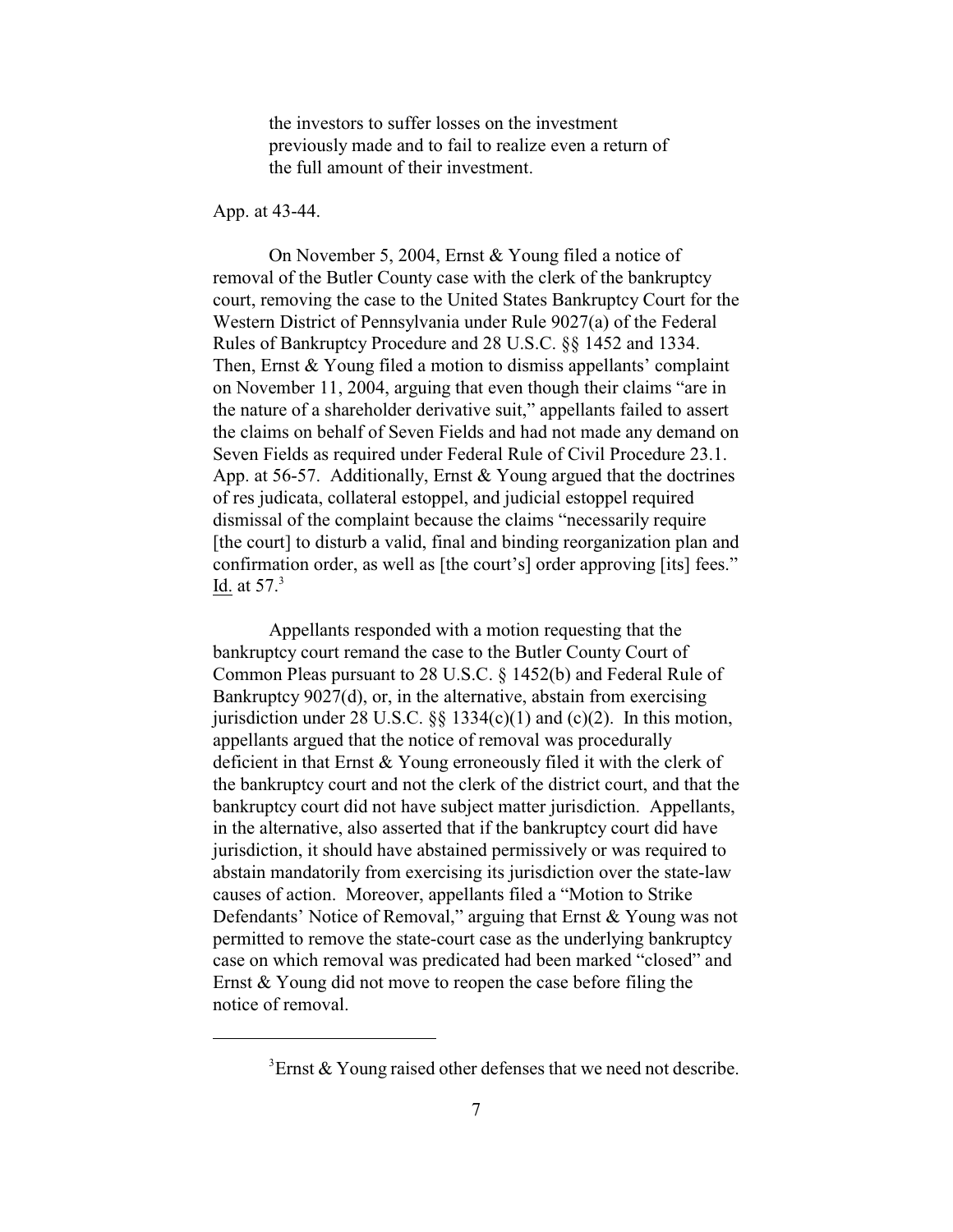On September 2, 2005, the bankruptcy court issued an opinion and order in which it sua sponte reopened the underlying bankruptcy case and denied appellants' motions to remand and strike the notice of removal, thus asserting its subject matter jurisdiction to rule on the merits of the case. In re Earned Capital Corp., 331 B.R. 208 (Bankr. W.D. Pa. 2005). On the merits, the bankruptcy court granted Ernst  $\&$ Young's motion to dismiss for failure to state a claim because "[appellants'] claims are shareholder derivative claims that can only be presented by [appellants] through a shareholder derivative suit," and appellants failed to make a demand on "the board of directors or comparable authority" under Federal Rule of Civil Procedure 23.1 for them to bring the action against Ernst & Young. Id. at 222-24. The court also found that it should dismiss the complaint on the grounds of res judicata, collateral estoppel, and judicial estoppel inasmuch as the bankruptcy court already had declared the Debtors insolvent in the confirmation proceedings and had awarded fees to Ernst & Young–litigation in which the Committee, which represented the interests of the investors, fully participated. Id. at 224-28. Appellants appealed from the opinion and order of the bankruptcy court to the district court under 28 U.S.C. § 158(a), which, in turn, on July 14, 2006, affirmed the order of the bankruptcy court and adopted the bankruptcy court's opinion and order as its own. Geruschat v. Ernst & Young LLP, 346 B.R. 123 (W.D. Pa. 2006).

On August 7, 2006, appellants timely filed a notice of appeal, contesting the district court's affirmance of the bankruptcy court's order (1) granting Ernst & Young's motion to dismiss their case,  $(2)$ denying appellants' motion to strike Ernst & Young's notice of removal, (3) denying appellants' motion to remand the case to the state court, and (4) reopening the underlying bankruptcy case. However, when we examined appellants' brief, we observed that it was devoid of any discussion relating to the merits of the case insofar as the district court affirmed the bankruptcy court's opinion and order granting Ernst & Young's motion to dismiss. It thus appeared that between the time appellants filed their notice of appeal and the time that they filed their brief, they decided not to appeal the bankruptcy and district courts' disposition of the case on the merits and, instead, challenged only the resolution of jurisdictional issues in the bankruptcy proceedings. At oral argument, appellants confirmed that they had made a deliberate decision to forego their appeal insofar as it relates to the merits of the dispute. Accordingly, the only issues appellants raise before us relate to removal procedure, subject matter jurisdiction, the bankruptcy court's adjudicative authority over the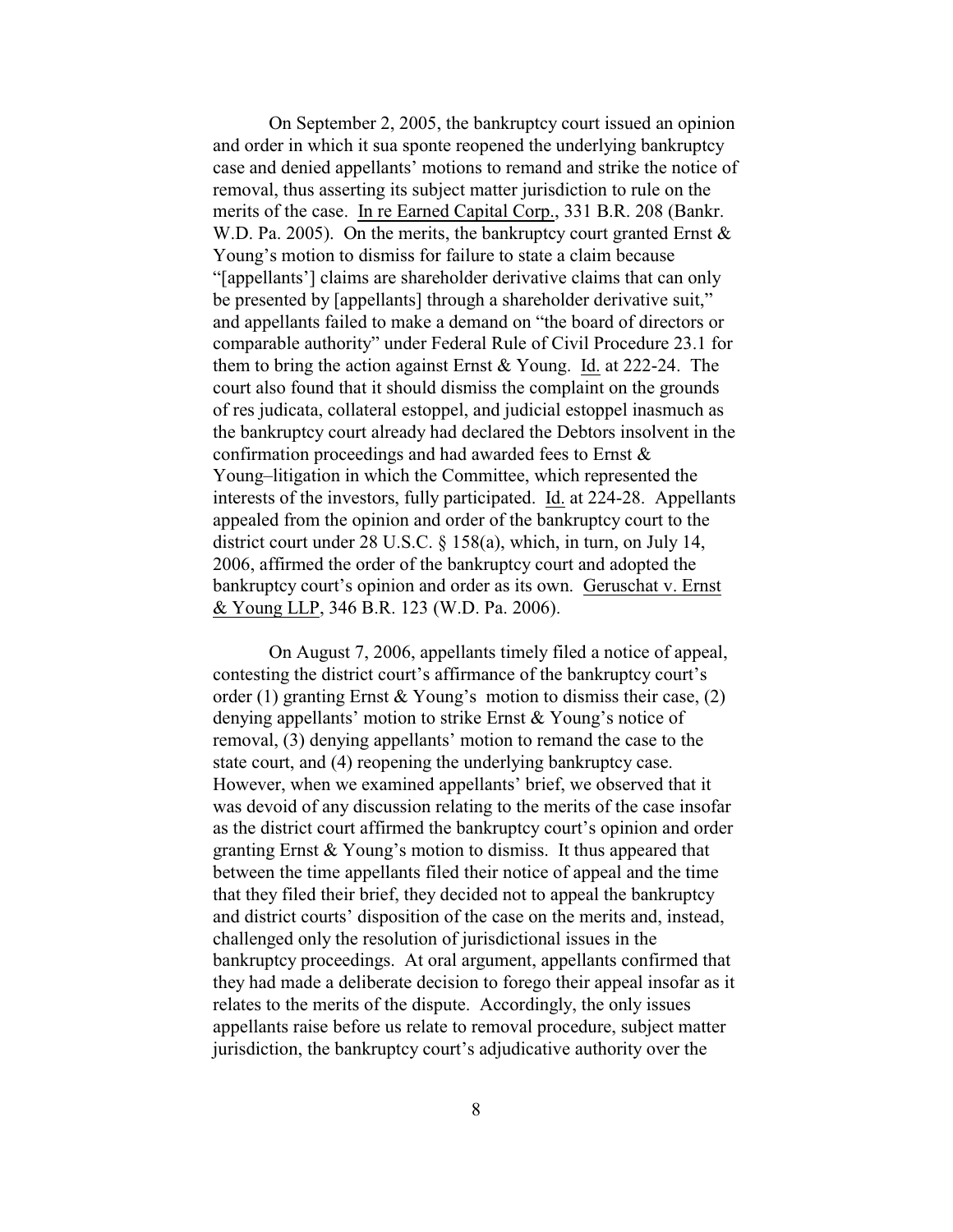state-law claims, and absention. In particular, appellants present the issues before us as follows:

- 1. Does a bankruptcy court have subject matter jurisdiction to adjudicate a case removed from state court where the underlying bankruptcy case on which removal is predicated was closed many years before removal and where the removing party did not seek to open the earlier bankruptcy case for cause pursuant to 11 U.S.C. § 350(b) prior to removal of the state court case?
- 2. May a party within this Circuit remove a case directly to the bankruptcy court under 28 U.S.C. § 1452(a) without a prior referral from the district court?
- 3. Did the requisite 'close nexus' exist under Resorts Int'l, Inc. Litig. Trust v. Price Waterhouse [, 372 F.3d 154 (3d Cir. 2004),] to confer subject matter jurisdiction in the district court over [appellants'] state law claims where such claims affected neither the bankruptcy estate nor the debtor, and where success on the merits of such claims would have no impact on the property of the estate or distribution to any creditor?
- 4. Did [appellants'] state law malpractice action constitute a 'non-core' proceeding under 28 U.S.C.  $\S$  157 thus depriving the bankruptcy court of original jurisdiction to enter final orders and further requiring the district court to abstain from jurisdiction under 28 U.S.C. § 1334(c)(2)?
- 5. Did the bankruptcy court commit clear error of law when it assumed that the status of [appellants'] complaint as a 'core proceeding' was dispositive of the issue of discretionary abstention under  $\S$  1334(c)(1)?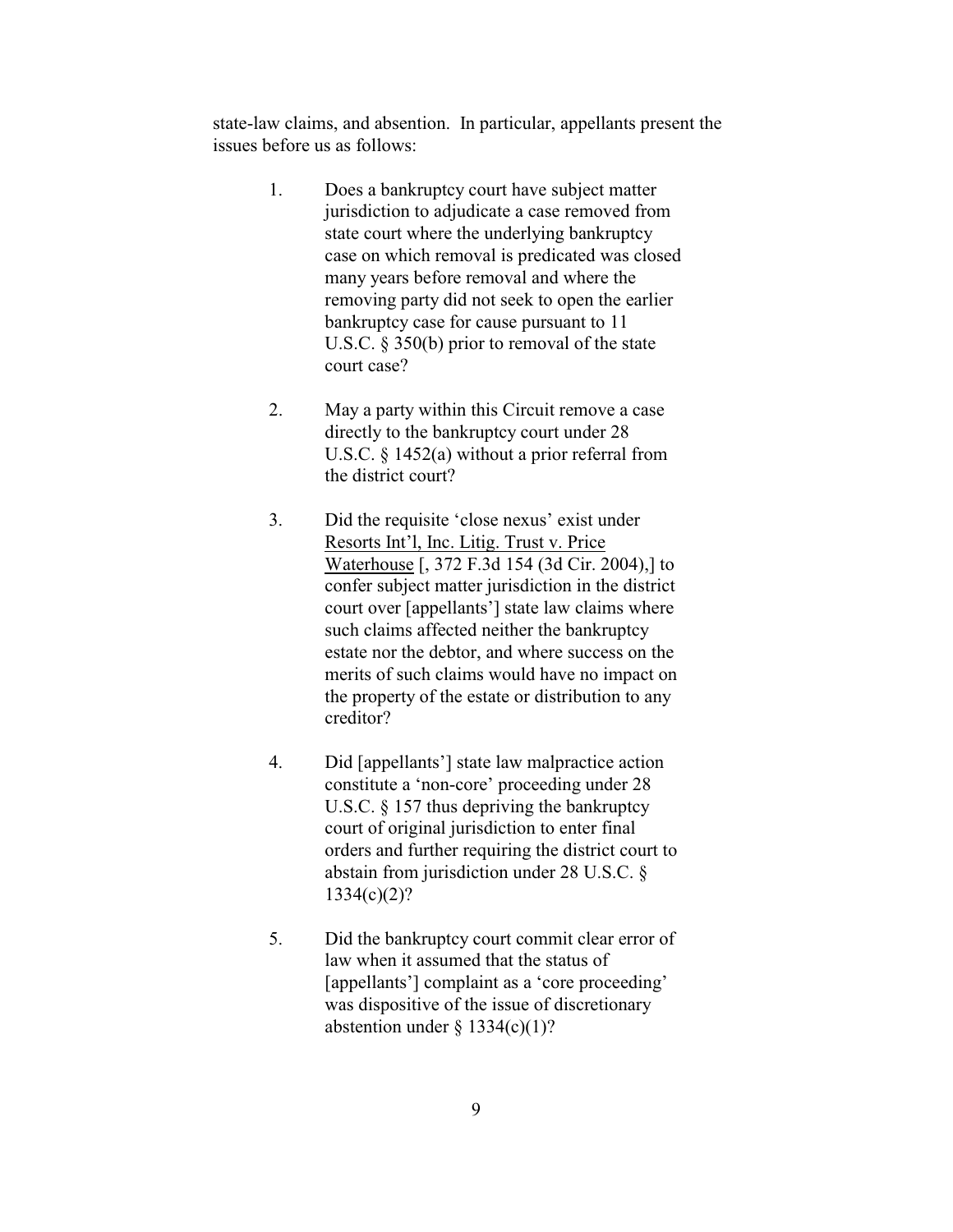Appellants' br. at 2. We have divided those issues into three categories: (1) removal procedure errors (issues 1 and 2); (2) jurisdiction (issues 3 and 4); and (3) abstention (issues 4 and 5).

#### III. JURISDICTION AND STANDARD OF REVIEW

Appellants' central issue in this case implicates the question of whether the bankruptcy court had jurisdiction under 28 U.S.C. §§ 157 and 1334. There is no question that the district court had jurisdiction over the appeal of the bankruptcy court's September 2, 2005 opinion and order under 28 U.S.C. § 158(a).

But before we reach the question of whether the bankruptcy court had jurisdiction and the other issues appellants raise, we first must ensure that we have jurisdiction to review this case under 28 U.S.C. §§ 1291 and 158(d). See Emerald Investors Trust v. Gaunt Parsippany Partners, 492 F.3d 192, 193-94 (3d Cir. 2007) ("As always, after we are satisfied of our own jurisdiction, the threshold, and, indeed, as it turns out, the only issue on this appeal is whether the district court had subject matter jurisdiction.") (footnote omitted). The parties initially did not question our jurisdiction.<sup>4</sup> Prior to argument, however, we observed that there might be a problem with respect to our jurisdiction. Thus, at our direction, our clerk sent a notice to the parties requesting that they "be prepared to briefly discuss whether 28 U.S.C. § 1334(d) precludes us from reviewing both the Bankruptcy Court's decision to abstain under  $\S$  1334(c)(1) and the District Court's affirmance of this decision, because discretionary abstention does not appear to be subject to appeal

<sup>&</sup>lt;sup>4</sup>In appellants' opening brief they limit their discussion of our jurisdiction to the following sentence: "The United States Court of Appeals for the Third Circuit currently has jurisdiction over this matter pursuant to 28 U.S.C. § 1291 as an appeal from a final decision and order of the district court." Appellants' br. at 1. In Ernst & Young's brief it does not mention our jurisdiction, thus implying that it initially agreed with appellants on this point. Nevertheless, we have a "special obligation to satisfy [ourselves] of [our] own jurisdiction" even if the parties agree that we have jurisdiction. Korytnyuk v. Ashcroft, 396 F.3d 272, 279-80 (3d Cir. 2005). As will be seen, an inquiry into our jurisdiction is more complicated than the parties apparently originally believed.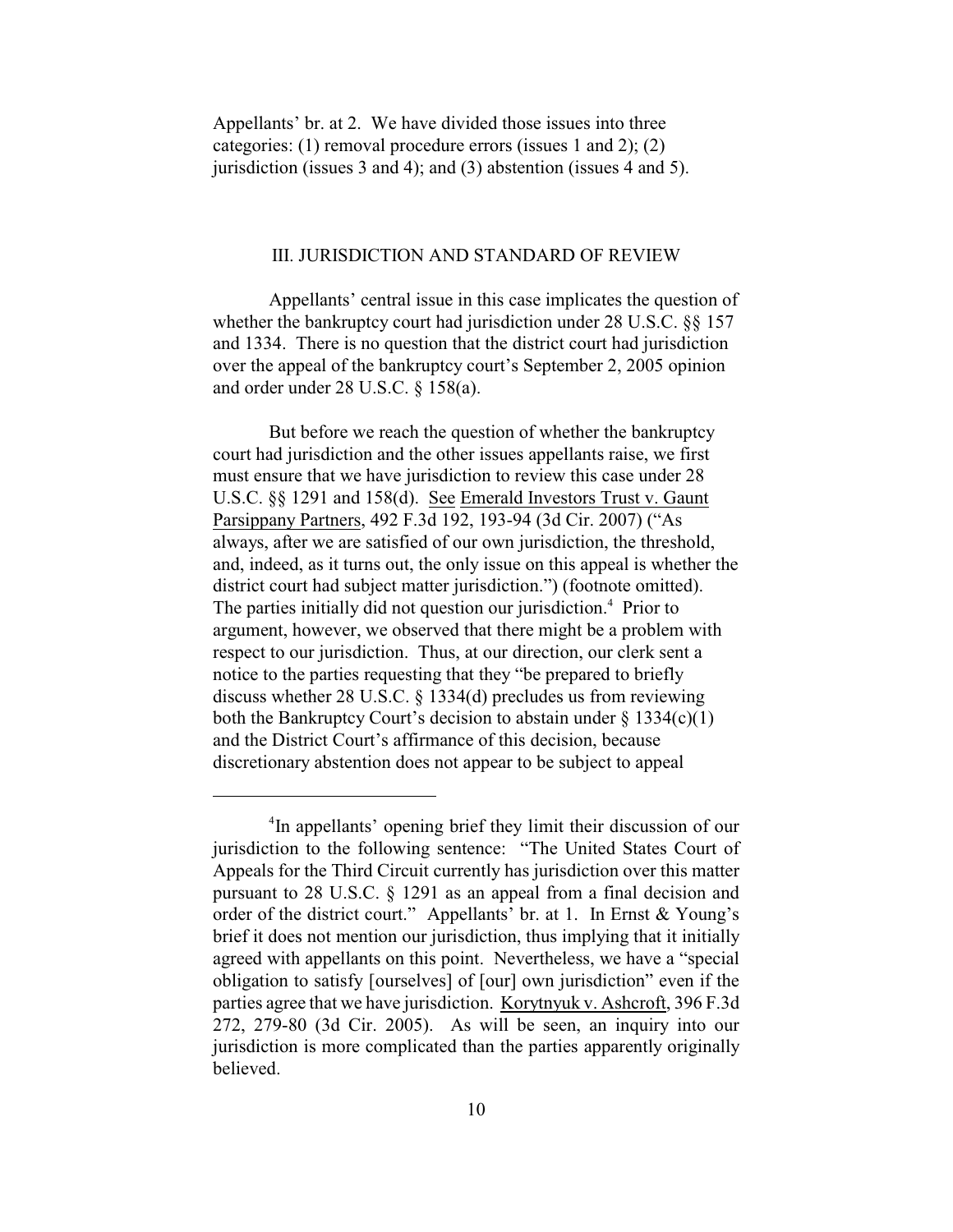pursuant to  $\S 1334(d).$ <sup>5</sup> At oral argument, we expressed an additional concern with respect to our jurisdiction to review certain aspects of the case under 28 U.S.C. § 1452(b), the bankruptcy removal statute, which bars a court of appeals' review of decisions to remand or not to remand made on the basis of "any equitable ground." Accordingly, we asked the parties to submit supplemental memoranda addressing jurisdictional issues. Having given the parties an opportunity to address the questions relating to our jurisdiction, and having received those memoranda and heard their oral arguments, the issues with respect to our jurisdiction are now ripe for our disposition.

The essence of this appeal is that the bankruptcy or district court should have remanded the case to the state court because (1) Ernst & Young's notice of removal was procedurally defective, (2) the federal courts lacked subject matter jurisdiction over the state-law causes of action, (3) the bankruptcy court lacked final adjudicative authority, and (4) the federal courts should have abstained permissively or were required to abstain mandatorily from asserting their jurisdiction.<sup>6</sup> There are three statutory provisions potentially affecting our jurisdiction to review the orders in which the bankruptcy and district courts declined to remand the case, assumed jurisdiction, and did not abstain from asserting jurisdiction: 28 U.S.C. § 1447(d) (general removal/remand); 28 U.S.C. § 1452(b) (bankruptcy removal/remand); and 28 U.S.C. § 1334(c) and (d) (bankruptcy abstention and limitation of appeals of orders with respect to abstention).

Section 1447(d) is the general statutory provision governing the reviewability of orders remanding cases removed from state courts. Section 1447(d) states "[a]n order remanding a case to the State court from which it was removed is not reviewable on appeal or otherwise [except in certain civil rights cases]." Though the Supreme Court has concluded that section 1447(d) applies regardless of whether a party has removed a case pursuant to the general removal

<sup>&</sup>lt;sup>5</sup>Unfortunately our letter was exactly wrong because the bankruptcy court did not abstain. As it happens we are confident that the attorneys realized that we had erred and were not misled.

 $\delta$ It is possible that we could grant relief to appellants without ordering that the bankruptcy and district courts remand the case to the state court but inasmuch as we do not find that they erred in any respect we need not set forth what that possible relief might be.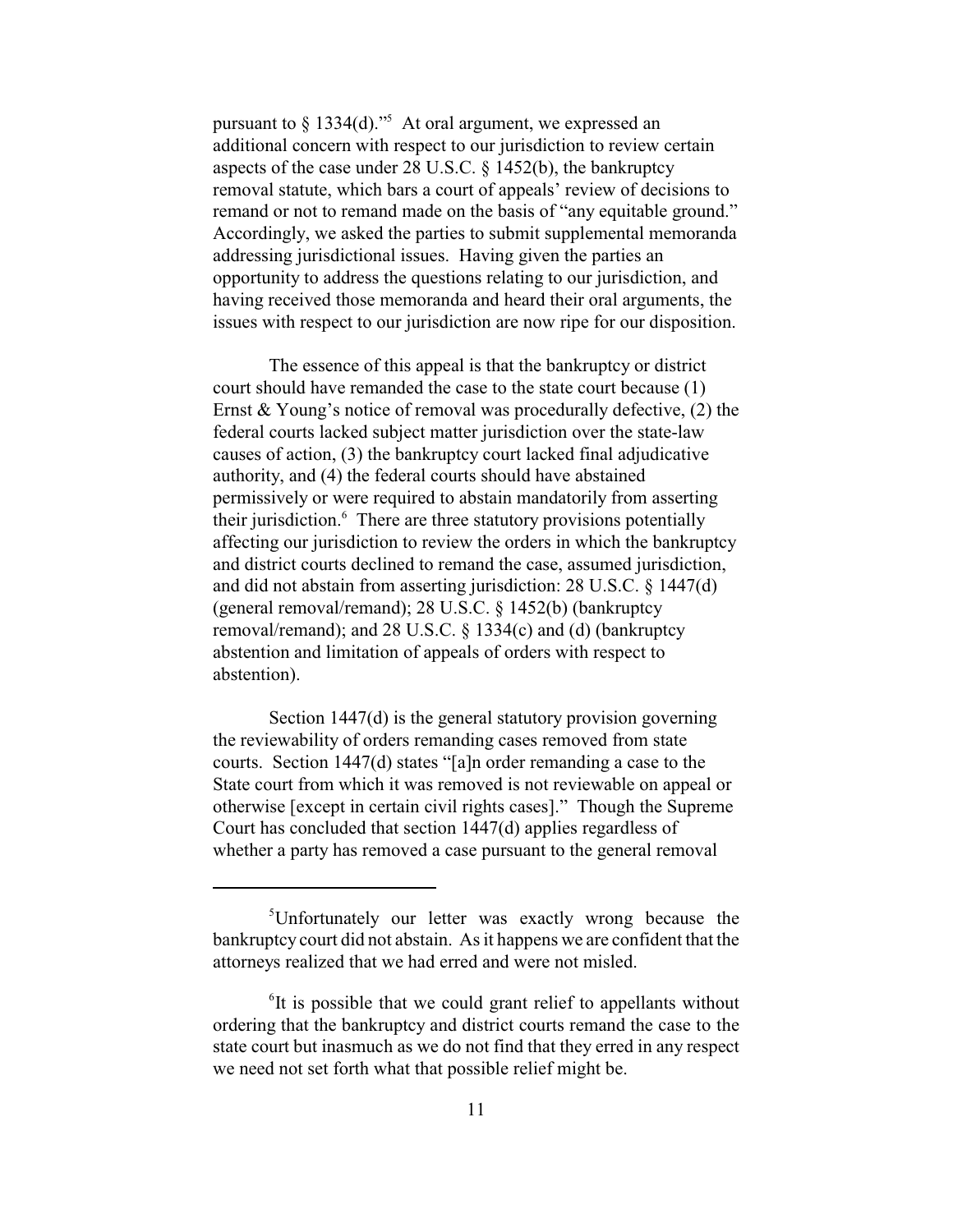provision, 28 U.S.C. § 1441(a), or the bankruptcy removal provision, 28 U.S.C. § 1452, see Things Remembered, Inc. v. Petrarca, 516 U.S. 124, 128, 116 S.Ct. 494, 497 (1995), section 1447(d) is inapplicable here as in this case we are not dealing with an order remanding the case. After all, the bankruptcy court denied appellants' motions seeking to remand the case and the district court affirmed the denial. See City & County of San Francisco v. PG&E Corp., 433 F.3d 1115, 1122 (9th Cir.) (holding that section 1447(d) does not apply to decisions not to remand a case), cert. denied, 127 S.Ct. 208 (2006); In re Bissonnet Invs. LLC, 320 F.3d 520, 525 (5th Cir. 2003) (same). Indeed, we regularly entertain appeals following final judgments in which appellants contend that the district court erred in denying a motion to remand.

In contrast, under the removal statute applicable specifically to bankruptcy cases,

> [t]he court to which such claim or cause of action is removed may remand such claim or cause of action on any equitable ground. An order entered under this subsection remanding a claim or cause of action, or a decision to not remand, is not reviewable by appeal or otherwise by the court of appeals under section 158(d), 1291, or 1292 of this title or by the Supreme Court of the United States under section 1254 of this title.

28 U.S.C. § 1452(b) (emphasis added). Thus, section 1452(b), in addition to barring review of decisions to remand, precludes appellate review of decisions "to not remand," the type of order involved in this case.

But section 1452(b) makes clear that a decision to remand or not to remand a case is unreviewable by a court of appeals only when the district court relies on "any equitable ground" as the basis for its decision. While the statute does not define "equitable ground," we have recognized that "equitable" as used in section 1452(b) is not to be understood as distinguishing equitable from legal grounds in a traditional sense, but, instead, "equitable" "signals that which is reasonable, fair, or appropriate." Allied Signal Recovery Trust v. Allied Signal, Inc., 298 F.3d 263, 268 (3d Cir. 2002) (quoting Things Remembered, 516 U.S. at 133, 116 S.Ct. at 499 (Ginsburg, J., concurring)).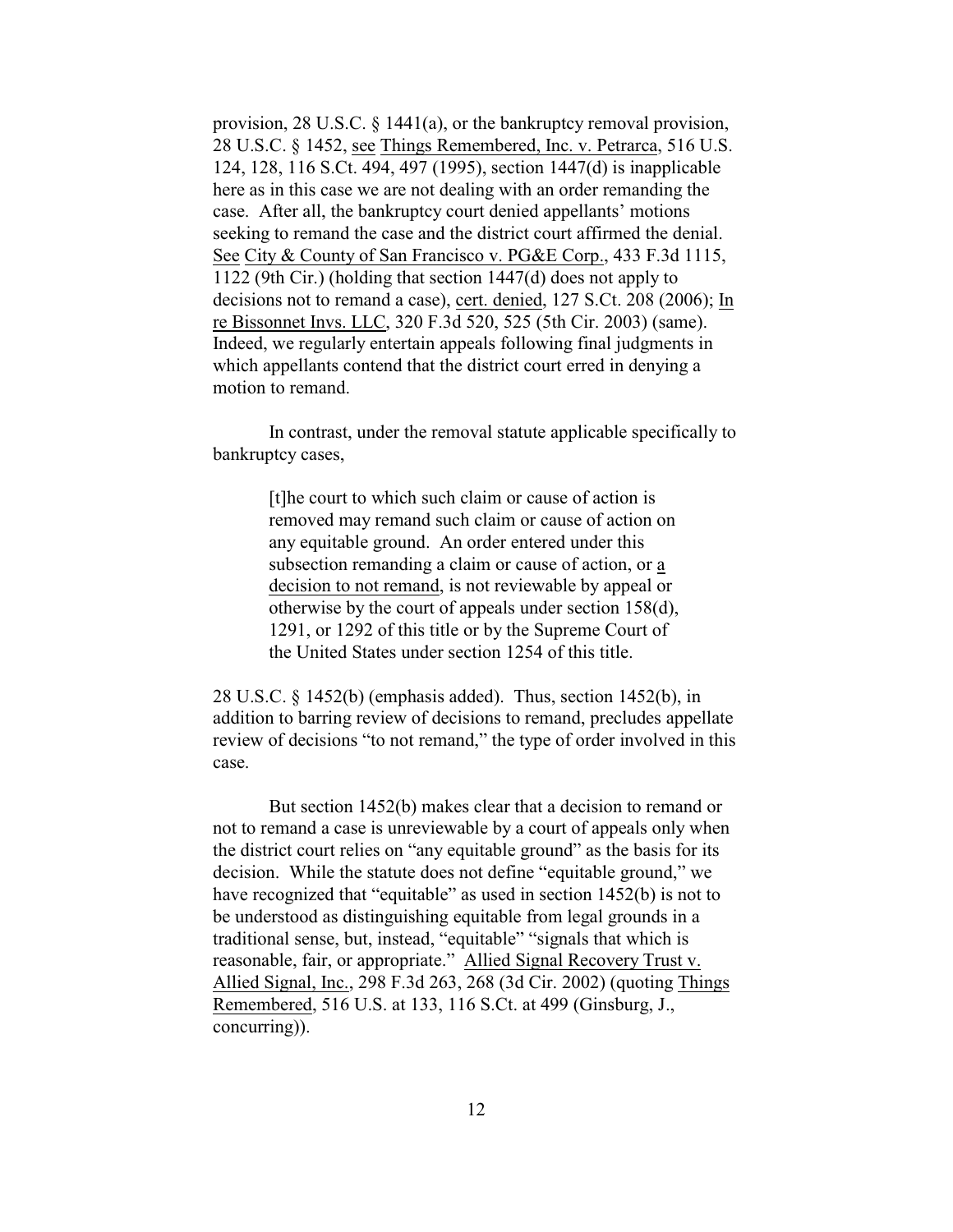Accordingly, we first must decide which, if any, of the categories of issues appellants raise contesting the bankruptcy and district courts' decisions not to remand the state-law causes of action are insulated from appellate review by section 1452(b). Additionally, we also must determine whether 28 U.S.C. § 1334, the bankruptcy abstention provision, insulates from our review the decisions relating to abstention.

## A. Removal Procedure Errors

We have no doubt that the bankruptcy court's "decision to not remand" the case in the face of appellants' procedural arguments that Ernst & Young did not seek to reopen the bankruptcy case before filing its notice of removal and that Ernst & Young improperly filed the notice of removal directly with the bankruptcy clerk was based on the bankruptcy court's determination that there were not "equitable ground[s]," i.e., "reasonable, fair, or appropriate" grounds, for the remand, a decision that we cannot review. The Supreme Court in Things Remembered faced very similar circumstances. In that case, the issue was "whether a federal court of appeals may review a district court order remanding a bankruptcy court case to state court on grounds of untimely removal." Things Remembered, 516 U.S. at 125, 116 S.Ct. at 496. The Court decided that the general statutory provision governing the reviewability of remand orders, 28 U.S.C. § 1447(d), barred appellate review of the remand order.<sup>7</sup> See Things Remembered, 516 U.S. at 127-28, 116 S.Ct. at 496-97. While the majority opinion did not discuss the possibility that the bankruptcy remand provision of section 1452(b) similarly would bar review, Justice Ginsburg in her concurring opinion, joined by Justice Stevens, concluded that section 1452(b) independently would bar review of the order remanding the case by reason of untimely removal, finding that the basis for remand was on an "equitable ground." Id. at 131-34, 116 S.Ct. at 498-500 (Ginsburg, J., concurring).

Surely, if a remand based on untimely removal is predicated on an "equitable ground," the decision not to remand based on the procedural defects raised here also addresses a proposed remand on equitable grounds, and thus we are precluded from reviewing it. We recognize that the issue in Things Remembered was whether a decision to remand was unreviewable and the issue here is whether a

 $^7$ As we discussed above, section 1447(d) is inapplicable here as it only bars review of orders to remand, not orders not to remand.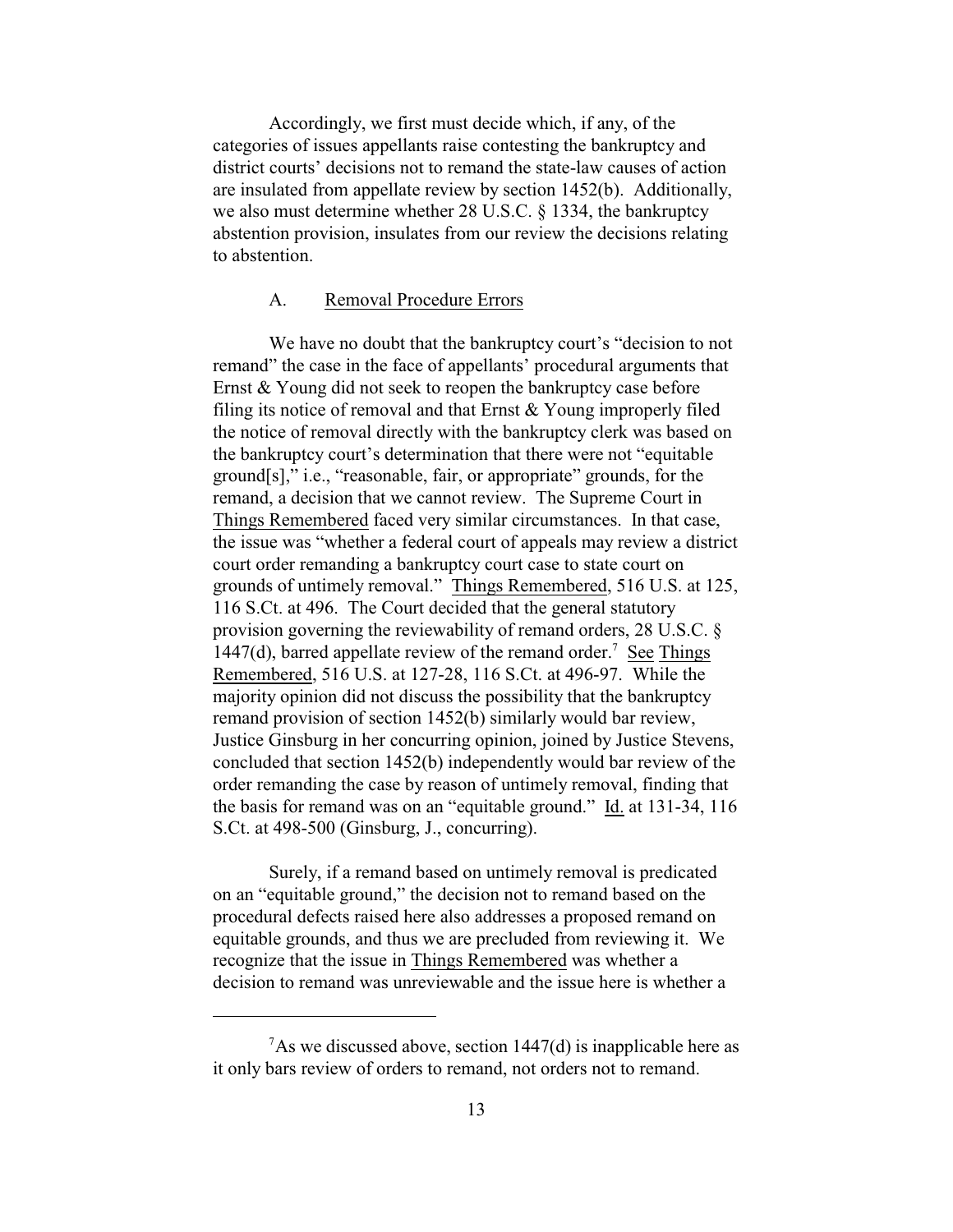decision not to remand is unreviewable, and, although we can distinguish the cases on that basis, this difference is not material here as bankruptcy remand section 1452(b) tells us that appellate courts should treat decisions to remand or not remand alike in ascertaining their own jurisdiction.

Appellants do not specifically discuss in their supplemental memorandum whether we are barred from reviewing the issue raised relating to Ernst & Young's filing of the notice of removal with the bankruptcy clerk and not the district court clerk. Nevertheless, we are treating appellants' discussion relating to our obligation to review their challenges to the bankruptcy court's subject matter jurisdiction as incorporating this aspect of their appeal. However, we do not categorize this filing issue as relating to the bankruptcy court's subject matter jurisdiction, a holding that would be very significant with respect to our jurisdiction for, as we next discuss, section 1452(b) does not preclude a court of appeals from reviewing a challenge to a bankruptcy or district court's subject matter jurisdiction. Rather, Ernst & Young's error, if there was an error, was merely an error relating to removal procedure in the nature of a "claim-processing" issue as the Supreme Court used that term in Bowles v. Russell, 127 S.Ct. 2360, 2364 (2007). It had nothing to do with the "delineat[ion of] the classes of cases (subject matter jurisdiction) . . . falling within a court's adjudicatory authority." Kontrick v. Ryan, 540 U.S. 443, 455, 124 S.Ct. 906, 915 (2004). Thus, section 1452(b) precludes us from reviewing the alleged procedural error here.<sup>8</sup>

 ${}^{8}$ In any event, even if we had jurisdiction to consider the question of whether Ernst & Young filed the notice of removal with the appropriate clerk, appellants' argument would fail. Federal Rule of Bankruptcy Procedure  $9027(a)(1)$  permits the filing of a notice of removal with the "clerk," a term that Rule 9001(3) defines as "bankruptcy clerk," and 28 U.S.C. § 1452(a) permits removal to the "district court," an entity of which the bankruptcy court is a unit. 28 U.S.C. § 151; see In re Gianakas, 56 B.R. 747, 750 (N.D. Ill. 1985). We also point out that the Western District of Pennsylvania has a general order referring all bankruptcy cases and proceedings filed in the district to the bankruptcy judges. See Order of Reference of Bankruptcy Cases and Proceedings Nunc Pro Tunc (Oct. 16, 1984), available at http://www.pawb.uscourts.gov/pdfs/ OrderOfReference.pdf. Moreover, even if we concluded that the notice of removal should have been filed with the district court and that the filing error compels us to reverse, our ruling would be meaningless. In this regard we take note of 28 U.S.C.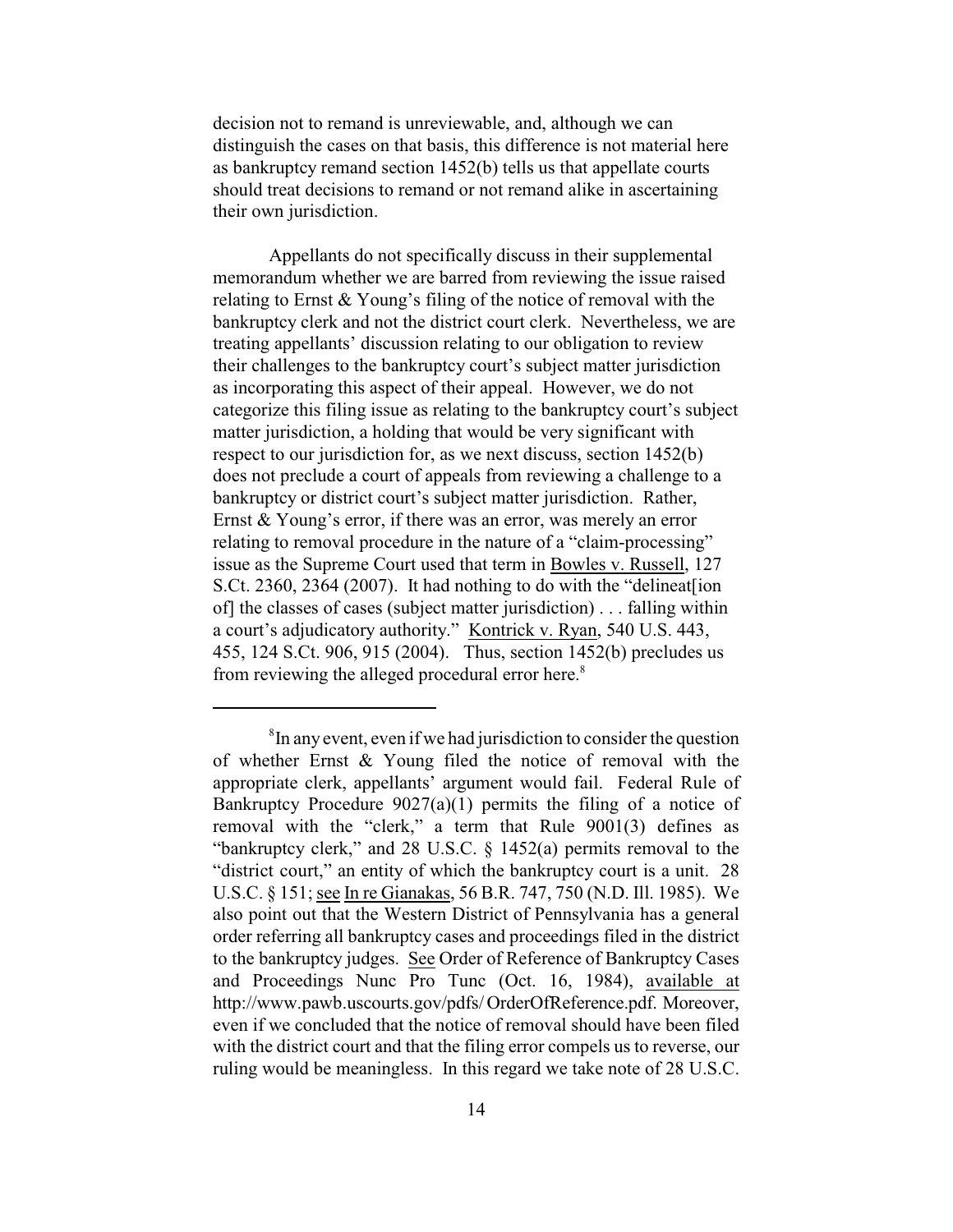Appellants argue that section 1452(b) does not bar our review of issues attributable to Ernst & Young's failure to seek to reopen the bankruptcy case before filing its notice of removal, as they raised the issue with the bankruptcy judge "in a motion to strike defendant's notice of removal, and not by means of a motion to remand." Appellants' Suppl. Mem. at 2. We do not find this argument to be substantial. Inasmuch as section 1452 precludes our review of "decision[s] to not remand," we look to the substance of the bankruptcy court's decision and not the form of the party's motion in determining the applicability of section  $1452<sup>9</sup>$ . It is clear that the

 $9$ It is obvious why we look to the substance of the court's order and not the party's captioning of its motion in determining the applicability of section 1452. If we were to look at the form of the party's motion, we would encourage attempts to circumvent the broad bar precluding our review of remand orders under section 1452. This case provides a great example. Appellants caption their motion as a "Motion to Strike Defendants' Notice of Removal." However, ordinarily when a party files a motion to strike under the Federal Rules of Civil Procedure it files the motion under Federal Rule of Civil Procedure 12(f), which permits a party to seek to have "stricken from any pleading any insufficient defense or any redundant, immaterial, impertinent or scandalous matter." But appellants did not file their motion to strike for any such purpose. In the circumstances the appropriate motion here would have been a "motion to remand" under 28 U.S.C. § 1447(c), which provides for "[a] motion to remand the case on the basis of any defect other than lack of subject matter jurisdiction," or a motion under

<sup>§ 1631</sup> which provides that when a civil action is filed with a district court (of which the bankruptcy court is a unit) with a want of jurisdiction the court shall in the interest of justice transfer the case to a court in which it could have been filed originally. Thus, if the bankruptcy clerk thought that the removal should have been to the district court, he almost certainly would have sent the removal notice to that court which then would have referred it back to the bankruptcy court pursuant to the general referral order. Accordingly, if we reversed on the filing point, vacated the bankruptcy and district courts' orders, and remanded the matter to the bankruptcy court to enter an order not inconsistent with our opinion, we do not doubt that rather than dismissing the case, the bankruptcy court would transfer it to the district court which then would refer it back to the bankruptcy court following which all the vacated orders of the bankruptcy court, and, if appellants again appealed, the district court's memorandum order of July 14, 2006, would be reinstated.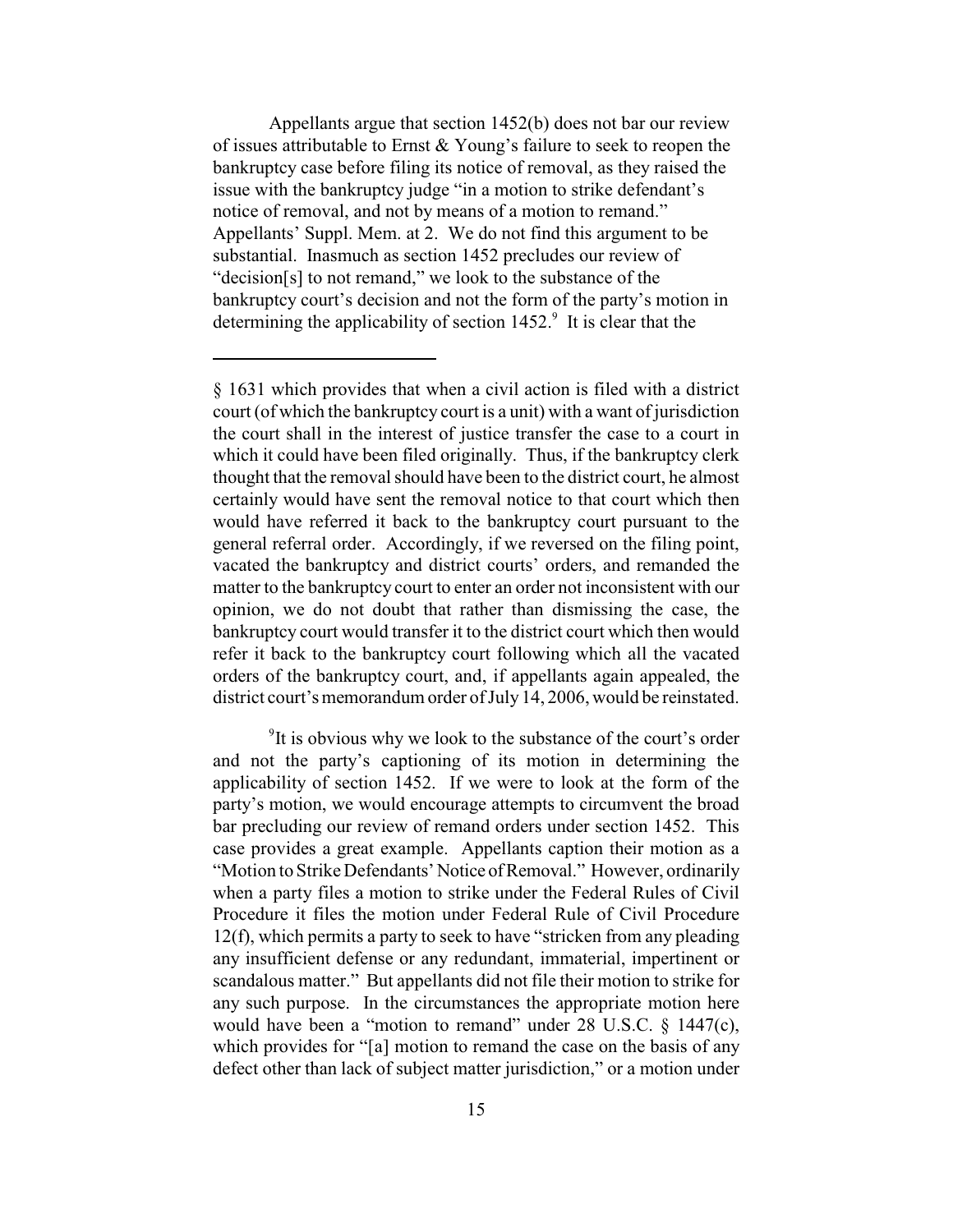bankruptcy court's decision in which it denied "Plaintiffs' Motion to Strike Defendants' Notice of Removal," and the district court's affirmance thereof, are "decision[s] to not remand" inasmuch as they deny appellants' request to remand the matter to the state court because of the alleged procedural defect. We add that appellants themselves acknowledge this point for they requested in their proposed order attached to their motion that the court order recite that "Defendants' Notice of Removal is hereby stricken, and this case is remanded to the Court of Common Pleas of Butler County, Pennsylvania." App. at 145.<sup>10</sup>

# B. Bankruptcy Court Jurisdiction and Adjudicative Authority

We agree with appellants that the decisions of the bankruptcy and district courts not to remand the case on the basis that the bankruptcy court lacked jurisdiction and their argument that the bankruptcy court did not have the authority to exercise final adjudicative authority, while "not per se reviewable" under section 1452(b), nevertheless are subject to appellate review. See Things Remembered, 516 U.S. at 132 n.1, 116 S.Ct. at 499 n.1 (Ginsburg, J., concurring); see also City & County of San Francisco, 433 F.3d at 1121 ("This is a question of subject matter jurisdiction that does not implicate the jurisdictional limitations of section 1452(b)."); In re V&M Mgmt., Inc., 321 F.3d 6, 7 (1st Cir. 2003) ("Because

<sup>28</sup> U.S.C. § 1452, which provides for remand of removed claims relating to bankruptcy cases on "any equitable ground." We also point out that we are not aware of any rule or other authority authorizing a motion to strike a notice of removal, though we are aware that parties sometimes characterize motions seeking certain relief other than those under Rule 12(f) as motions to strike.

 $10<sup>10</sup>$ Although we do not have jurisdiction to review this issue, we point out that it was within the bankruptcy judge's discretion to reopen the bankruptcy case sua sponte so that "matters that have a significant connection with the administration ofthe case can be addressed." Earned Capital, 331 B.R. at 217; see 11 U.S.C. § 350 (providing for the reopening of a bankruptcy case "for other cause"); 11 U.S.C. § 105(a) (permitting court to act sua sponte); Donaldson v. Bernstein, 104 F.3d 547, 551-52 (3d Cir. 1997) (rejecting contention that the bankruptcy court lacked jurisdiction on the ground that it was acting in a closed case when the court sua sponte reopened the case "for other cause").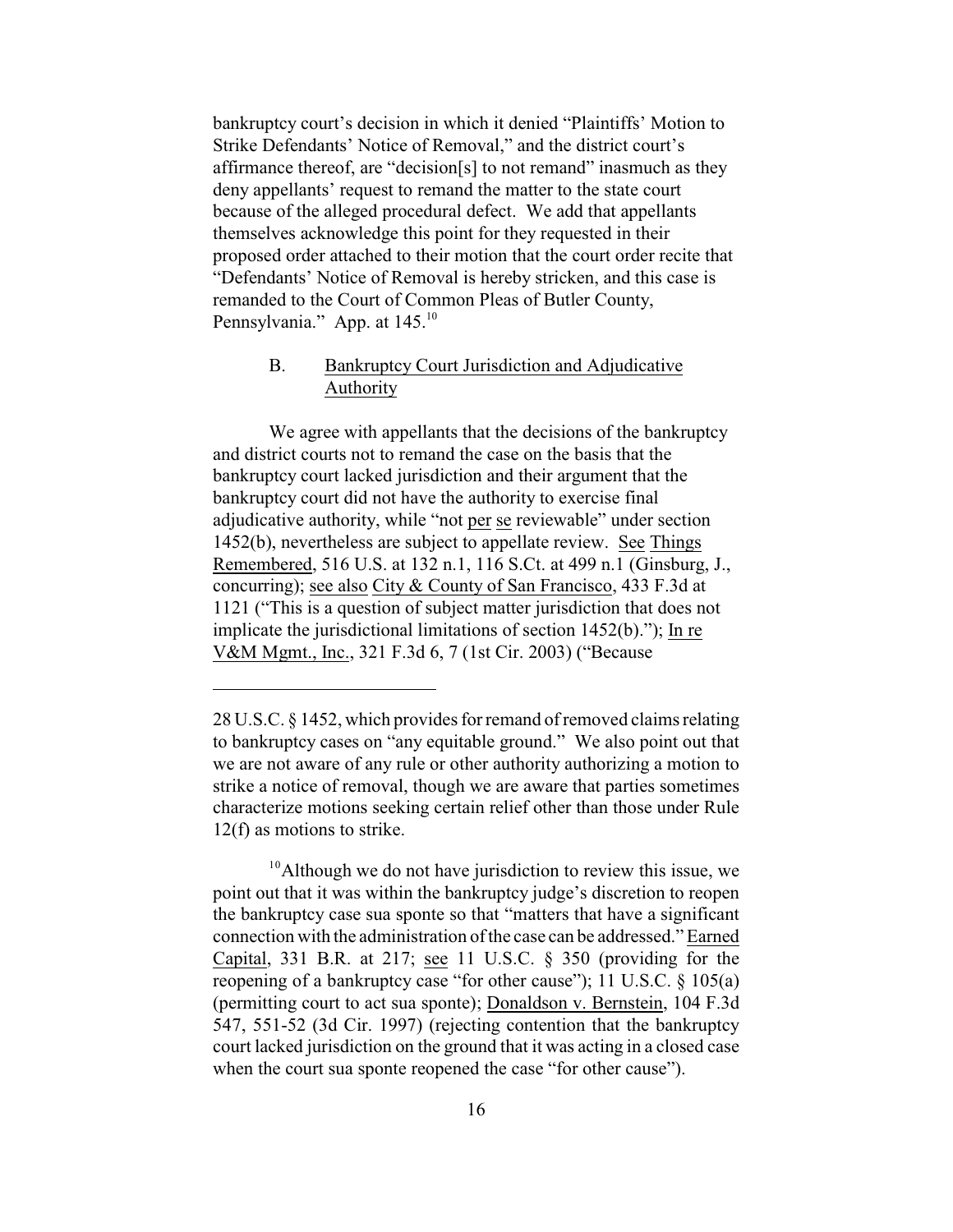[appellant's] argument attacks the lower court's subject matter jurisdiction, we not only have jurisdiction to review but are obligated to do so."); Owens-Ill., Inc. v. Rapid Am. Corp. (In re Celotex Corp.), 124 F.3d 619, 625 (4th Cir. 1997) ("[W]e hold that § 1452(b) . . . does not preclude us from reviewing the district court's decision denying [the] motion to remand to the extent that [the] motion rested on the district court allegedly lacking subject matter jurisdiction."). We reach our conclusion because courts of appeals on appeals from bankruptcy and district courts must ensure that those courts do not exceed the authority that Article III of the Constitution and Congress has granted them. Section 1452 cannot detract from this obligation and we are of the view that a bankruptcy judge absent consent of the parties does not have jurisdiction to enter a final order in a non-core matter. 28 U.S.C. § 157(c). Of course, there is no question that the district court had jurisdiction to entertain the appeal from the bankruptcy court. See 28 U.S.C. § 158(a).

## C. Abstention

The question of whether we have jurisdiction to review the district court's affirmance of the bankruptcy court's decision not to abstain under 28 U.S.C. § 1334(c)(2) (mandatory abstention) and section  $1334(c)(1)$  (permissive abstention) is a two-step process. First, we must decide which version of section 1334 we are to apply in this case. This selection is significant as Congress adopted amendments to section 1334 altering courts of appeals' jurisdiction in 1984 ("the 1984 Amendments"), 1990 ("the 1990 Amendments"), and 1994 ("the 1994 Amendments"). Congress enacted the current version of section 1334 in the 1994 Amendments, though it further amended section 1334 in technical non-substantive respects in  $2005$ .<sup>11</sup> Second, once we decide which version of section 1334 applies, we must construe the statute to determine the extent of and limitations on a court of appeals' jurisdiction over abstention decisions.

Under the current version of section 1334(d),

<sup>&</sup>lt;sup>11</sup>The 2005 Amendments in Pub. L. 109-8,  $\S$  1219, struck out "made under this subsection" and inserted "made under subsection (c)" and substituted "Subsection (c) and this subsection" for "This subsection" in the last sentence of section 1334(d) dealing with stays. But we are satisfied that the 2005 Amendments did not make substantive changes in section 1334 material here.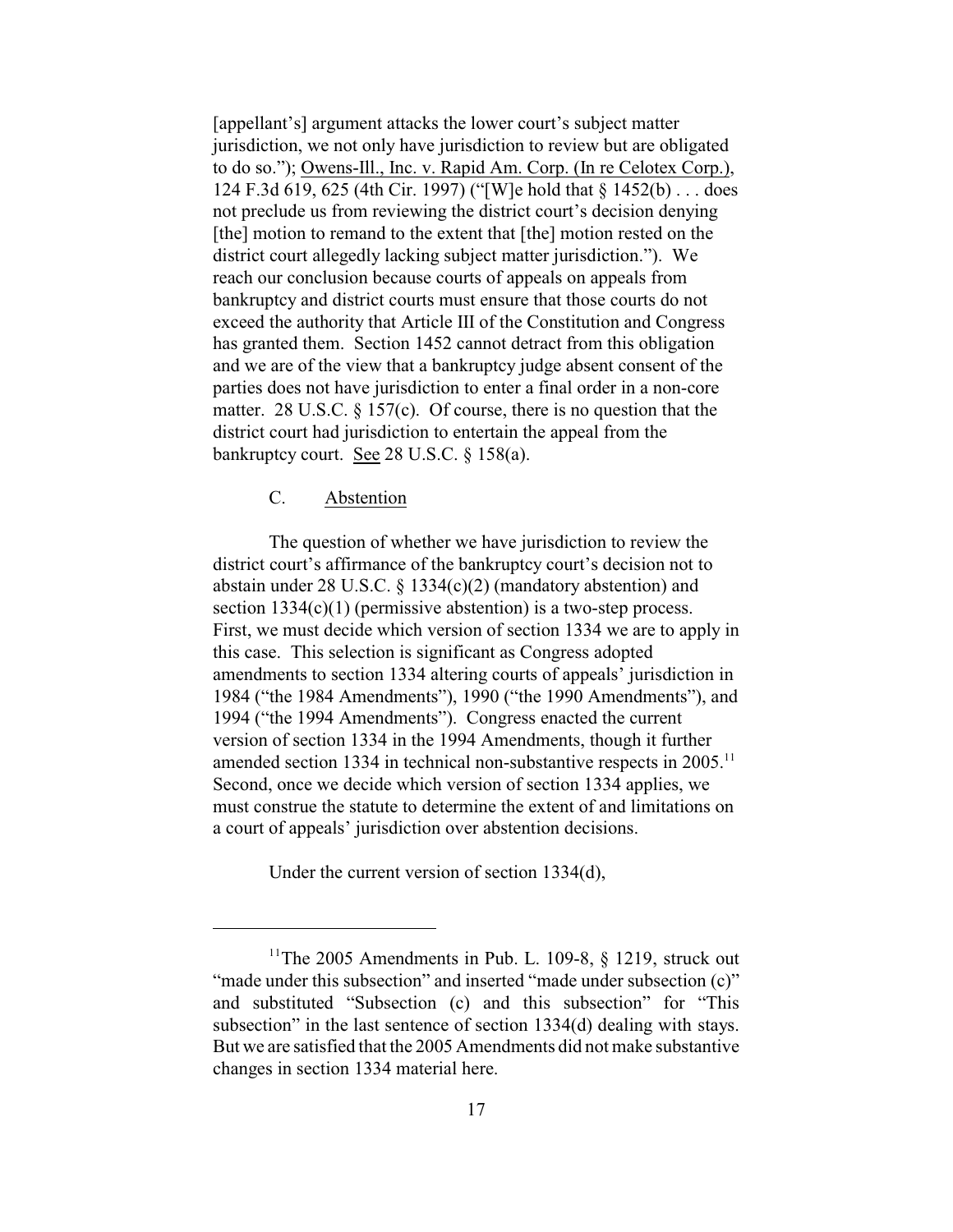[a]ny decision to abstain or not to abstain made under subsection (c) (other than a decision not to abstain in a proceeding described in subsection (c)(2) [mandatory abstention]) is not reviewable by appeal or otherwise by the court of appeals under section 158(d), 1291, or 1292 of this title  $\dots$ . Subsection (c) and this subsection shall not be construed to limit the applicability of the stay . . . .

Thus, we have recognized that, as section 1334(d) now stands, "appeals of decisions not to exercise mandatory abstention pursuant to § 1334(c)(2) are explicitly permitted," Stoe v. Flaherty, 436 F.3d 209, 212 (3d Cir. 2006), yet appeals of decisions involving permissive abstention, whether or not the court abstains, are barred, see Allied Signal, 298 F.3d at 269. Moreover, under section 1334(d) a decision mandatorily abstaining is not appealable.

Inasmuch as appellants appeal the denial of their motion for mandatory abstention, it might be thought that they would contend that the current version of section 1334 is applicable here. Yet they contend that section 1334(d) in its current form does not control this case, a position they predicate on the circumstance that the Debtors filed their bankruptcy petitions in 1986, well before Congress enacted the current version of section 1334 through the 1994 Amendments and even well before Congress enacted the 1990 Amendments. Appellants' Suppl. Mem. at 3-4. Actually it is understandable that they take this position as they argue that the bankruptcy court should have abstained both mandatorily and permissively, and currently, as we have indicated, appeals of orders denying permissive abstention unquestionably are not allowed.

The appellants rely on the 1984 Amendments, i.e., the version the Bankruptcy Amendments and Federal Judgeship Act of 1984, Pub. L. No. 98-353, 98 Stat. 333, enacted on July 10, 1984, because that version provided that "[a]ny decision to abstain made under this subsection is not reviewable by appeal or otherwise." See Christo v. Padgett, 223 F.3d 1324, 1331 (11th Cir. 2000). But the 1984 Amendments did not limit appeals of decisions not to abstain. Accordingly, if we were to look to the 1984 Amendments for our rule of decision, the bankruptcy court's decision not to abstain mandatorily or permissively would be subject to our review and we could review all of appellants' abstention arguments.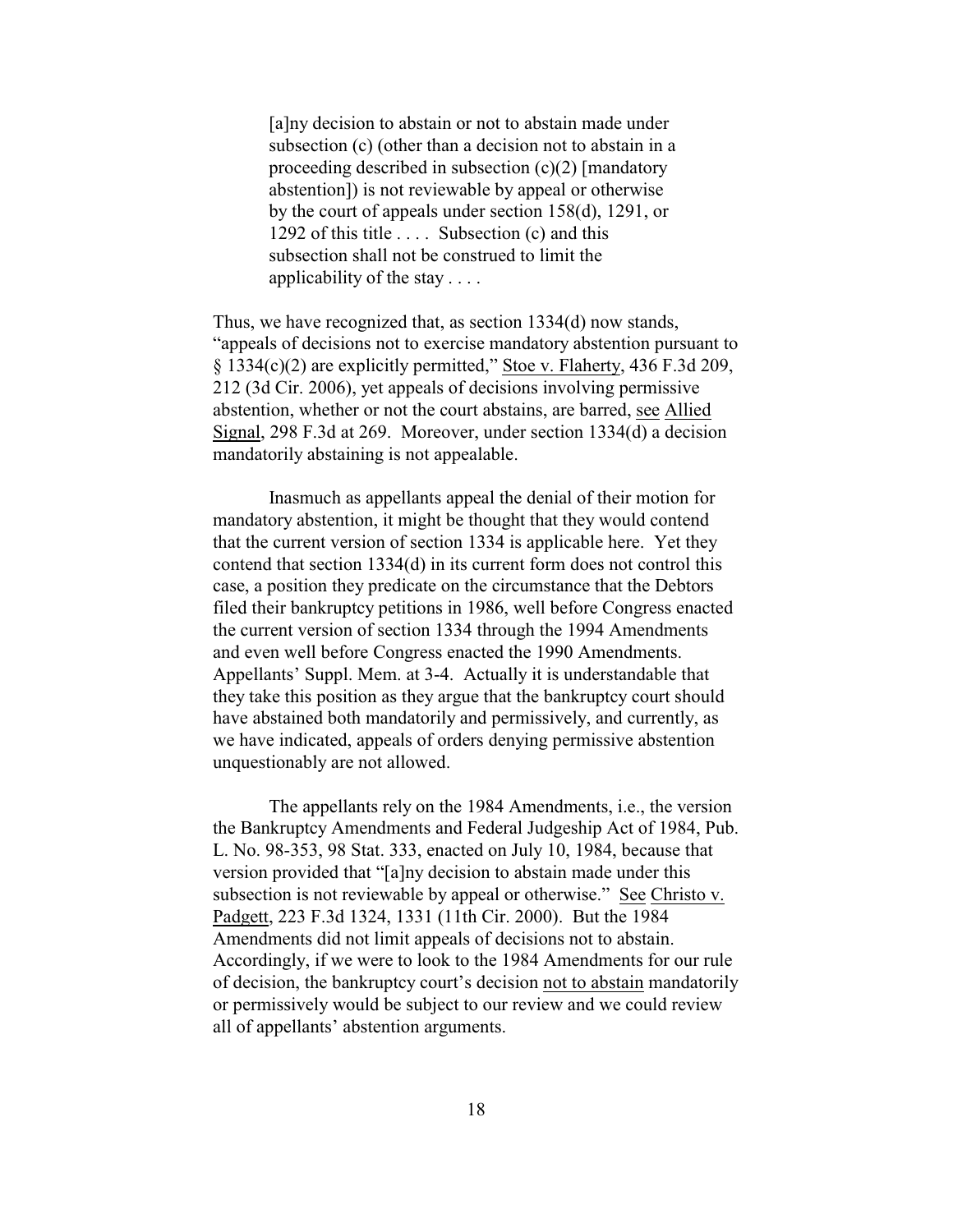Ernst & Young, on the other hand, urges us to look to the version of section 1334(c)(2) enacted in the Judicial Improvements Act of 1990, Pub. L. No. 101-650, 104 Stat. 5089, 5113, i.e., the 1990 Amendments, which provided that "[a]ny decision to abstain or not to abstain under this subsection is not reviewable by appeal or otherwise by the court of appeals  $\dots$ ." Appellees' Suppl. Mem. at 3-4. Ernst  $\&$ Young contends that under the 1990 Amendments we are prohibited from reviewing decisions not to abstain either mandatorily or permissively. Id. at 4-5. Thus, appellants and Ernst & Young take polar opposite approaches with respect to our jurisdiction to hear the appeal with respect to abstention.

We have examined the question of which version of section 1334 is applicable, and have concluded that section 1334(d), as amended in 1994, and which, with the minor non-substantive 2005 Amendments, i.e., the current law, controls this case even though neither party contends that the 1994 Amendments are applicable. We reach this conclusion because Congress enacted the 1994 Amendments long before appellants initiated their action in the state court. 12

In considering whether the 1994 Amendments, and thus current law, are applicable we point out that Congress made it clear that the 1994 Amendments, with certain exceptions not relevant here, "shall not apply with respect to cases commenced under title 11 of the United States Code before the date of the enactment of this Act [October 22, 1994]." Bankruptcy Reform Act of 1994, Pub. L. No. 103-394, § 702(b) (Application of Amendments), 108 Stat. 4106, 4150; see also 28 U.S.C. § 1334 (Historical and Statutory Notes, Effective and Applicability Provisions) (stating that the 1994 Amendments do "not apply with respect to cases commenced under Title 11 of the United States Code before Oct. 22, 1994"); In re Middlesex Power Equip. & Marine, Inc., 292 F.3d 61, 67 n.5 (1st Cir. 2000); Christo, 223 F.3d at 1332. While there has been some

<sup>&</sup>lt;sup>12</sup> Ernst & Young does contend that "alternatively" to the 1990 Amendments being applicable "the 1994 Amendments apply" to appellants' case, Appellees' Suppl. Memo at 9, and that under "both the 1990 and 1994 amended versions of 28 U.S.C. § 1334, [we are] without jurisdiction to review [the bankruptcy judge's] decision not to remand and not to abstain." Id. at 10. We understand, however, that Ernst & Young primarily relies on the version of section 1334 as amended by the 1990 Amendments.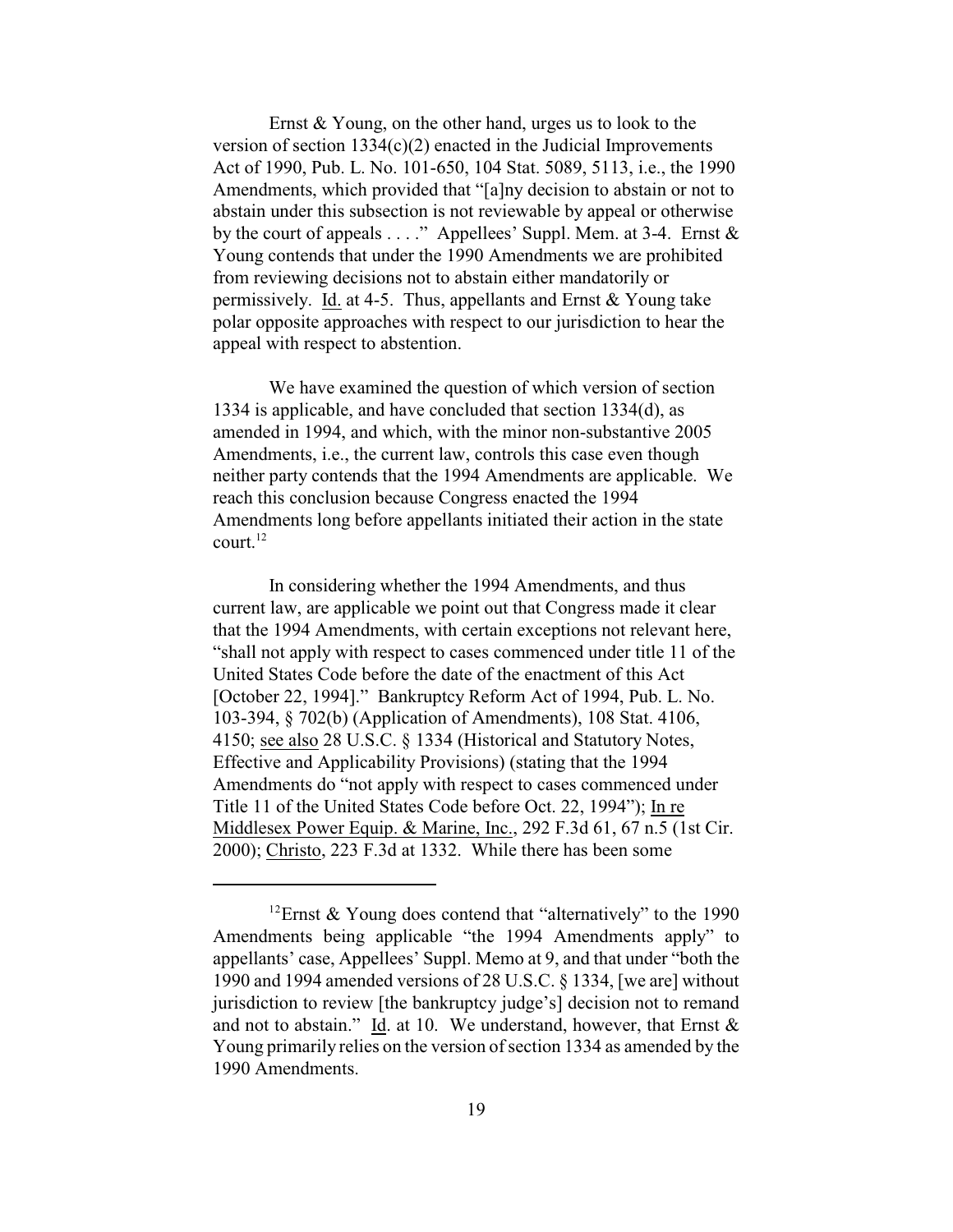discussion in other courts of appeals as to whether a "case[] commenced under title 11" refers to the bankruptcy case or the civil case which was removed, see id., a distinction that is critical here as the Debtors filed their petitions in 1986 and appellants instituted this action in 2004, we need not concern ourselves at length with this question regarding application of the 1994 Amendments for we already have determined that "cases under Title 11" as used in section 1334(a) refers "merely to the bankruptcy petition itself," as opposed to "proceeding[s]," which refers "to the steps within the 'case' and to any subaction within the case that may raise a disputed or litigated matter." In re Combustion Eng'g, Inc., 391 F.3d 190, 226 n.38 (3d Cir. 2004). We do not see why "cases" should have a different meaning in the words "cases commenced under title 11" in Pub. L. No. 103-394 § 702(b), with respect to the effective date of the 1994 Amendments. Thus, as the 1994 Amendments do not apply to cases, i.e., the bankruptcy case itself, commenced under title 11 before October 22, 1994, they do apply in this proceeding which was instituted after October 22, 1994, and, rather than being a case within the meaning of Pub. L. No. 103-394,  $\S$  702(b), is a "subaction" within the bankruptcy case initiated long after that date.

 It might be thought from the foregoing analysis that we would conclude that we do not have jurisdiction over this appeal with respect to the bankruptcy court's refusal to abstain permissively but do have jurisdiction over its refusal to abstain mandatorily as appeals of decisions not to abstain in proceedings commenced after October 22, 1994, are permitted when mandatory abstention has been refused. Indeed, at first glance it would seem that nothing could be clearer as section 1334(d) provides that only "a decision not to abstain in a proceeding described in subsection (c)(2)" i.e., mandatory abstention, is reviewable.

Yet there is a special situation here. As we point out below in dealing with the distinction between "related to," i.e., non-core jurisdiction, and "arising under title 11 or arising in a case under title 11," i.e., core jurisdiction, in determining whether the bankruptcy court had final adjudicative power, in this case the bankruptcy court was applying "arising in" jurisdiction. Moreover, section 1334(c)(2) in providing for mandatory abstention applies only to "a proceeding based upon a State law cause of action related to a case under title 11 but not arising under title 11 or arising in a case under title 11." Consequently, it necessarily follows from our holding that this is an "arising in" case, that there was no possible basis for the bankruptcy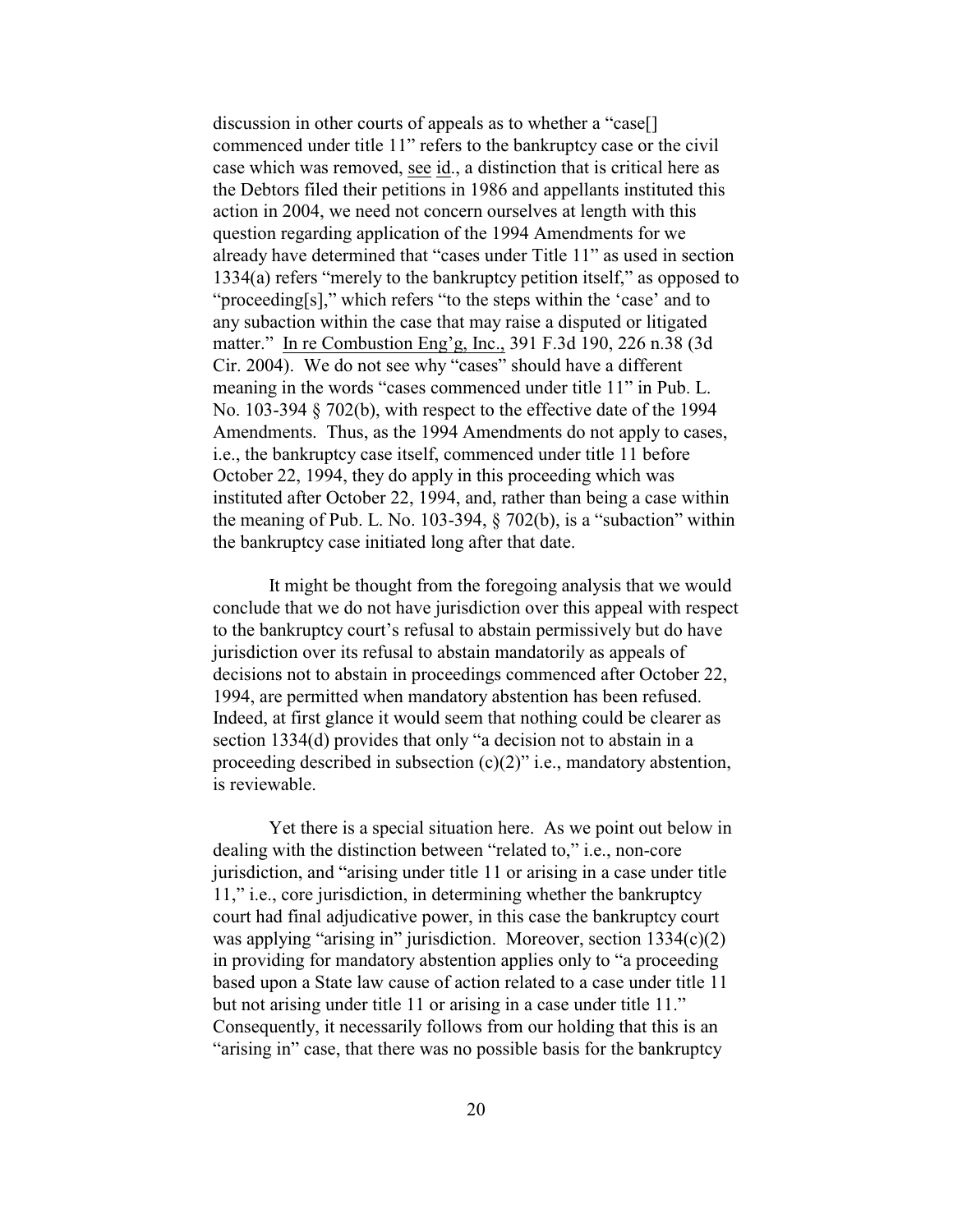and district courts to abstain mandatorily under the 1994 Amendments or at any time since their enactment. See In re Gober, 100 F.3d 1195, 1206 (5th Cir. 1996) ("Mandatory abstention applies only to non-core proceedings -- that is, proceedings 'related to a case under title 11, but not arising under title 11, or arising in a case under title 11.'"). Thus, we are not dealing with a decision denying mandatory abstention as no matter how appellants entitled their application for abstention they did not make a motion for abstention coming within section  $1334(c)(2).$ <sup>13</sup> Consequently, notwithstanding appellants' efforts to characterize this case as involving mandatory abstention, it is only a permissive abstention case and we do not have jurisdiction over the appeal of the denial of abstention.

We realize that our result differs from that of the Court of Appeals for the Fifth Circuit In re Southmark Corp., 163 F.3d 925 (5th Cir. 1999), a case on which appellants rely. In that case, the court apparently believed that it should look to the filing date of the bankruptcy petition when determining which version of section 1334 applied. See id. at 929. Thus, the court applied the 1984 Amendments in a case in which the Chapter 11 bankruptcy petition was filed in 1989, even though the civil action before the court of appeals was filed in a state court and removed to a federal court in 1995, after the enactment of both the 1990 Amendments and the 1994 Amendments and prior to the matter being before the court of appeals in 1999. Id. at 927-29. The court did not discuss the implications of the 1990 Amendments but seemed to think that inasmuch as "Southmark's case," evidently meaning its Chapter 11 filing, "predates [the 1994] Amendments and was filed when decisions not to abstain were reviewable on appeal," id. at 929, it had jurisdiction.

 $13$  Even though our opinion has the effect of rejecting appellants' mandatory abstention contentions on their merits, we are not assuming jurisdiction contrary to the holding in Steel Co. v. Citizens for a Better Environment, 523 U.S. 83, 93-102, 118 S.Ct. 1003, 1012-16 (1998), in determining that this is a core case. In this regard we point out that we have jurisdiction to decide whether this case is core or non-core as appellants challenge the bankruptcy court's exercise of final adjudicative power, and a resolution of that question requires that we determine if the case is core or non-core. The determination of that issue has an incidental effect on the jurisdictional question of whether we have authority to hear appellants' arguments with respect to mandatory abstention and thus has the collateral effect of rejecting appellants' mandatory abstention claims on their merits.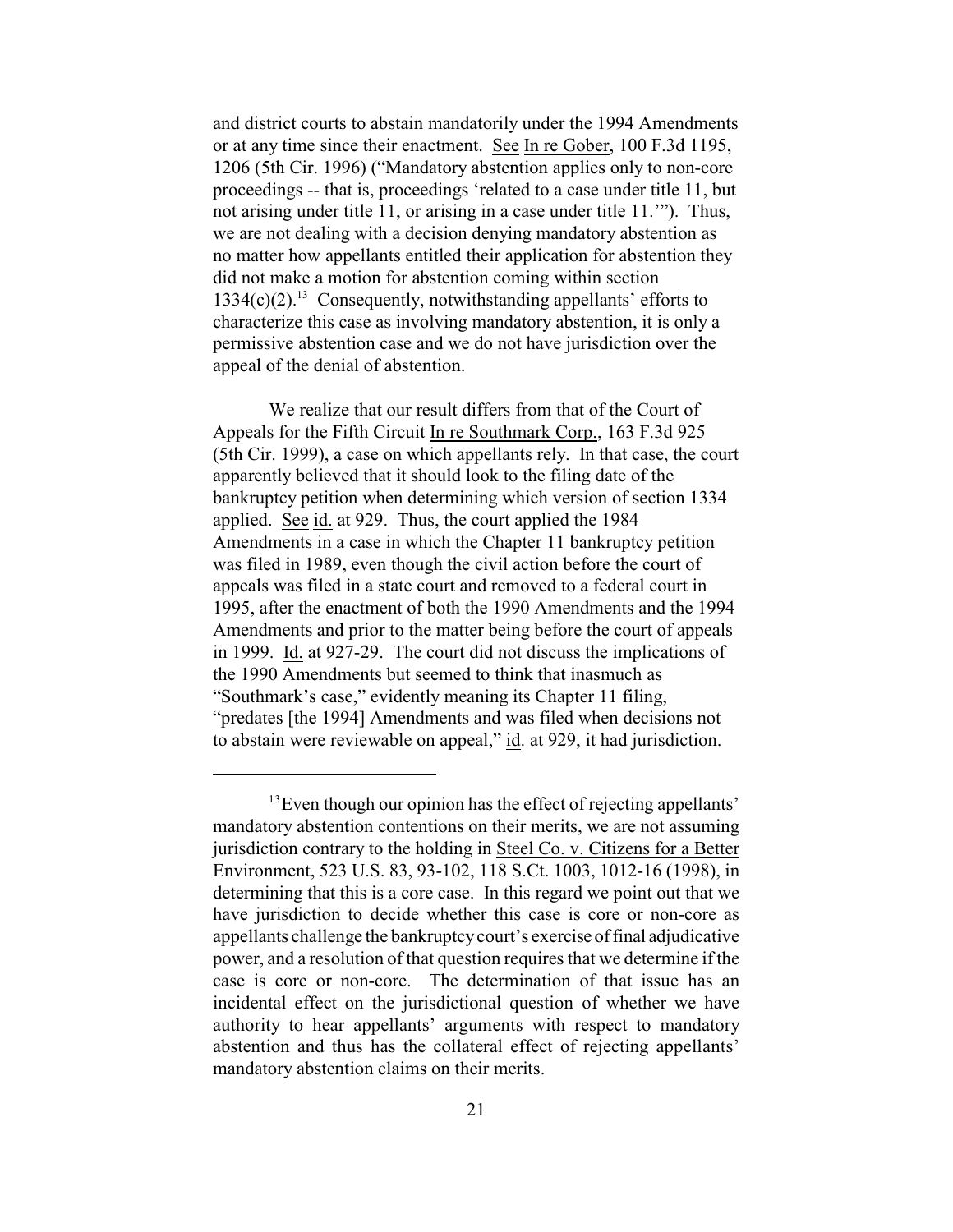The court's reference to the appealability of decisions not to abstain must have been to the 1984 Amendments as they precluded only appeals of decisions to abstain.

We cannot distinguish Southmark with respect to jurisdiction over abstention appeals but we will not follow it as we question whether Southmark in this respect is consistent with binding precedents.<sup>14</sup> It is well-settled that "a court is to apply the law in effect at the time it renders its decision, unless doing so would result in manifest injustice or there is statutory direction or legislative history to the contrary." Bradley v. Sch. Bd. of Richmond, 416 U.S. 696, 711, 94 S.Ct. 2006, 2016 (1974). We find no justification to disregard this longstanding legal principle and establish an exception wherein a court would look to the date that a debtor or creditor filed the bankruptcy case rather than the proceeding directly in issue in determining which version of section 1334 applies. Proceedings subject to the abstention provisions are causes of action initiated separately from the bankruptcy case itself and often arise well after the filing of bankruptcy petition, and sometimes, as in this case, even after the assets of the bankruptcy estate have been distributed and the bankruptcy case closed. Overall, we cannot justify applying the law that existed at the time the Debtors filed their bankruptcy petitions and not the law that existed at the time that appellants filed their separate civil action or the law as it currently stands which is materially the same.

In sum, with respect to our jurisdiction we find that we only can review the bankruptcy and district courts' decisions relating to subject matter jurisdiction, including the authority of the bankruptcy court to issue final orders. $15$  We do not have jurisdiction to review

 $14$ As we explain below we do follow Southmark in other respects.

<sup>&</sup>lt;sup>15</sup> Although we reject Ernst & Young's contention that the 1990 Amendments control this case we are satisfied that its contention that those amendments would bar, if applicable, any appeal of an abstention decision abstaining or not abstaining on mandatory or permissive grounds is correct. Moreover, we are satisfied that those amendments were in effect until Congress enacted the 1994 Amendments and if Congress had not adopted the 1994 Amendments the 1990 Amendments would control this case. The principal argument with respect to the 1990 Amendments centers on the point that their restriction on appealability of abstention decisions was contained in section 1334(c)(2) dealing with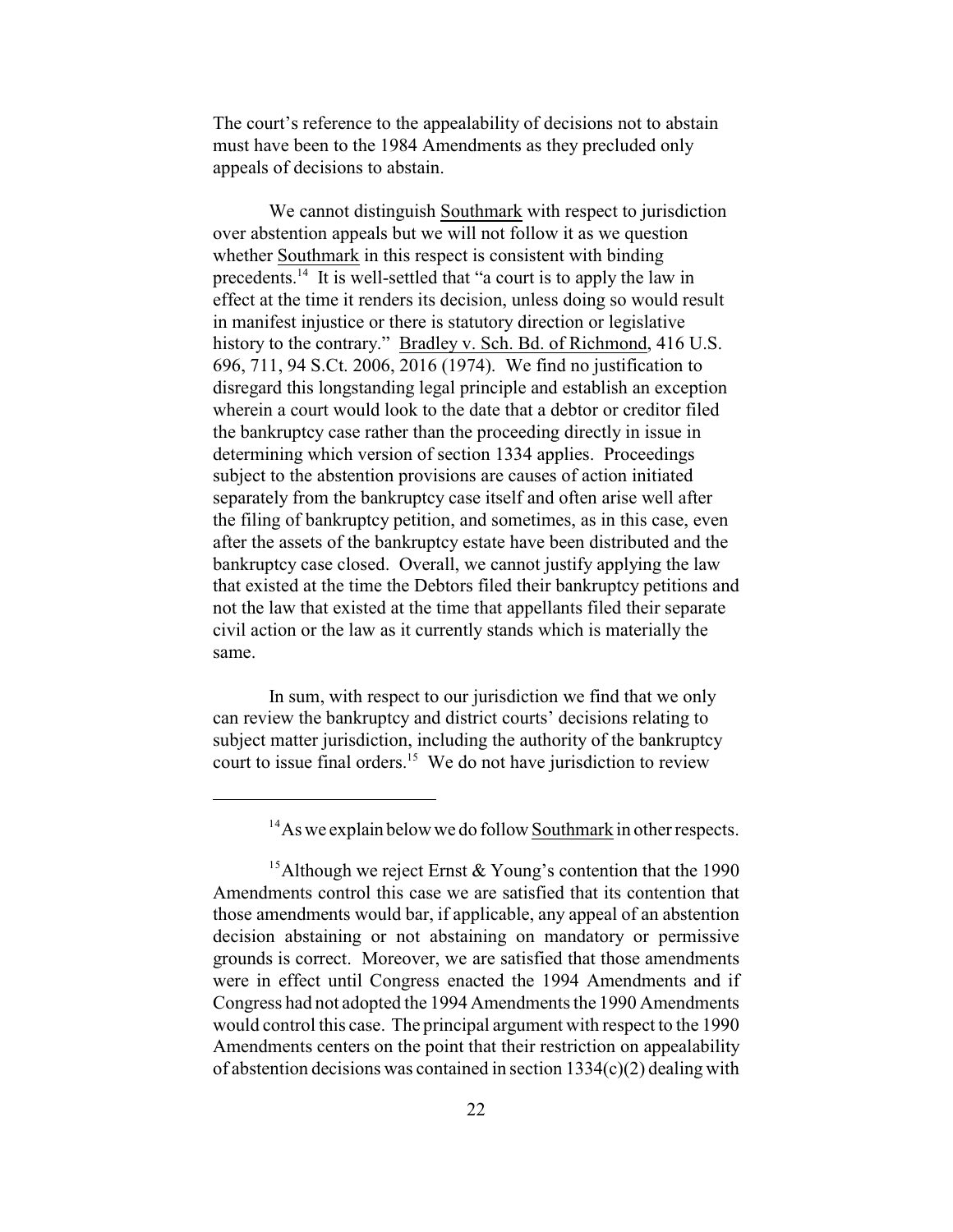their decisions relating to the alleged procedural defects in the removal process and mandatory or permissive abstention. Consequently, inasmuch as appellants do not challenge the order dismissing their case on the merits, now that we have set forth the scope of our jurisdiction, the subject matter of our review is quite limited.

## D. Standard of Review

"Our review of the District Court's ruling in its capacity as an appellate court is plenary, and we review the bankruptcy judge's legal determinations de novo," In re O'Lexa, 476 F.3d 177, 178 (3d Cir. 2007), and "its factual findings for clear error and its exercise of discretion for abuse thereof," In re United Healthcare Sys., Inc., 396 F.3d 247, 249 (3d Cir. 2005). Our review of the district court's order on jurisdiction and of the issue of whether the proceeding in the bankruptcy court was core or non-core is de novo. See Stoe, 436 F.3d at 212; In re Resorts Int'l, Inc., 372 F.3d 154, 160 (3d Cir. 2004).

#### IV. DISCUSSION

## A. The Statutory Framework of Federal Bankruptcy Jurisdiction

As we have indicated in other litigation, "[b]ankruptcy courts fall outside of the constitutional authority of Article III and derive their authority from federal statutes." Resorts, 372 F.3d at 161. Congress, in turn, "has vested limited authority in bankruptcy courts"

mandatory abstention rather than, as now, separately in section 1334(d) and thus the restriction might not apply to decisions with respect to permissive abstention. We believe, however, that Congress intended the restriction on appeals to apply to permissive abstention as authorized in section 1334(c)(1) both as a matter of what might be characterized as "mechanical" statutory construction and because we cannot understand why Congress would have wanted to preclude appeals of decisions denying mandatory abstention, as it undoubtedly did in the 1990 Amendments, but would have wanted to permit appeals of decisions denying permissive abstention. In fact, if anything, one would expect that Congress would have had the reverse intent, as it, in fact, did when it adopted the 1994 Amendments.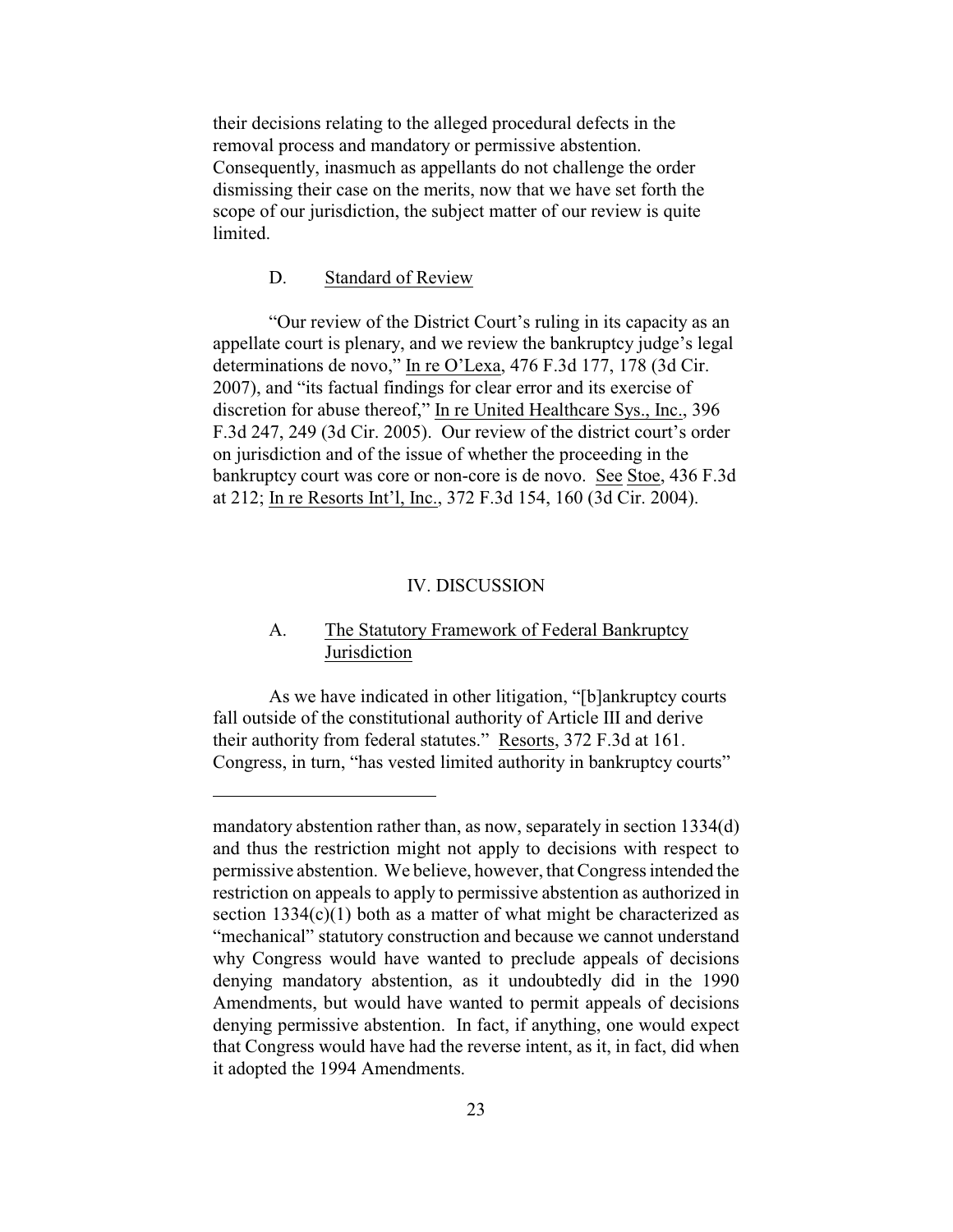through 28 U.S.C. §§ 1334 and 157, sections within title 28 of the United States Code dealing with the judiciary and judicial procedure. Id. For the most part, however, title 11 of the United States Code governs bankruptcy proceedings.

Section 1334 describes the jurisdictional boundaries of a district court over bankruptcy cases and proceedings but, by itself, does not vest any authority in the bankruptcy courts. Rather, section 1334(a) states that "the district courts shall have original and exclusive jurisdiction of all cases under title 11," and section 1334(b) states that "the district courts shall have original but not exclusive jurisdiction of all civil proceedings arising under title 11, or arising in or related to cases under title 11." District courts, however, even though they have jurisdiction under subsections (a) or (b), are permitted, "in the interest of justice, or in the interest of comity with State courts or respect for State law[,]... [to] abstain[] from hearing a particular proceeding arising under title 11 or arising in or related to a case under title 11." 28 U.S.C. § 1334(c)(1) (permissive abstention). Additionally,

> [u]pon timely motion of a party in a proceeding based upon a State law claim or State law cause of action, related to a case under title 11 but not arising under title 11 or arising in a case under title 11, with respect to which an action could not have been commenced in a court of the United States absent jurisdiction under [section 1334], the district court shall abstain from hearing such proceeding if an action is commenced, and can be timely adjudicated, in a State forum of appropriate jurisdiction.

28 U.S.C. § 1334(c)(2) (mandatory abstention).

28 U.S.C. § 157, on the other hand, lists the bankruptcy cases and proceedings that may be "referred" to the bankruptcy courts. Absent delegation of authority by the district court, much like the authority in 28 U.S.C. § 636(b), which provides for the delegation of certain judicial powers to magistrate judges, section 157 does not permit bankruptcy judges to hear and adjudicate cases in the absence of a reference from the district court. But under section 157(a), "[e]ach district may provide that any or all cases under title 11 and any or all proceedings arising under title 11 or arising in or related to a case under title 11 shall be referred to the bankruptcy judges for the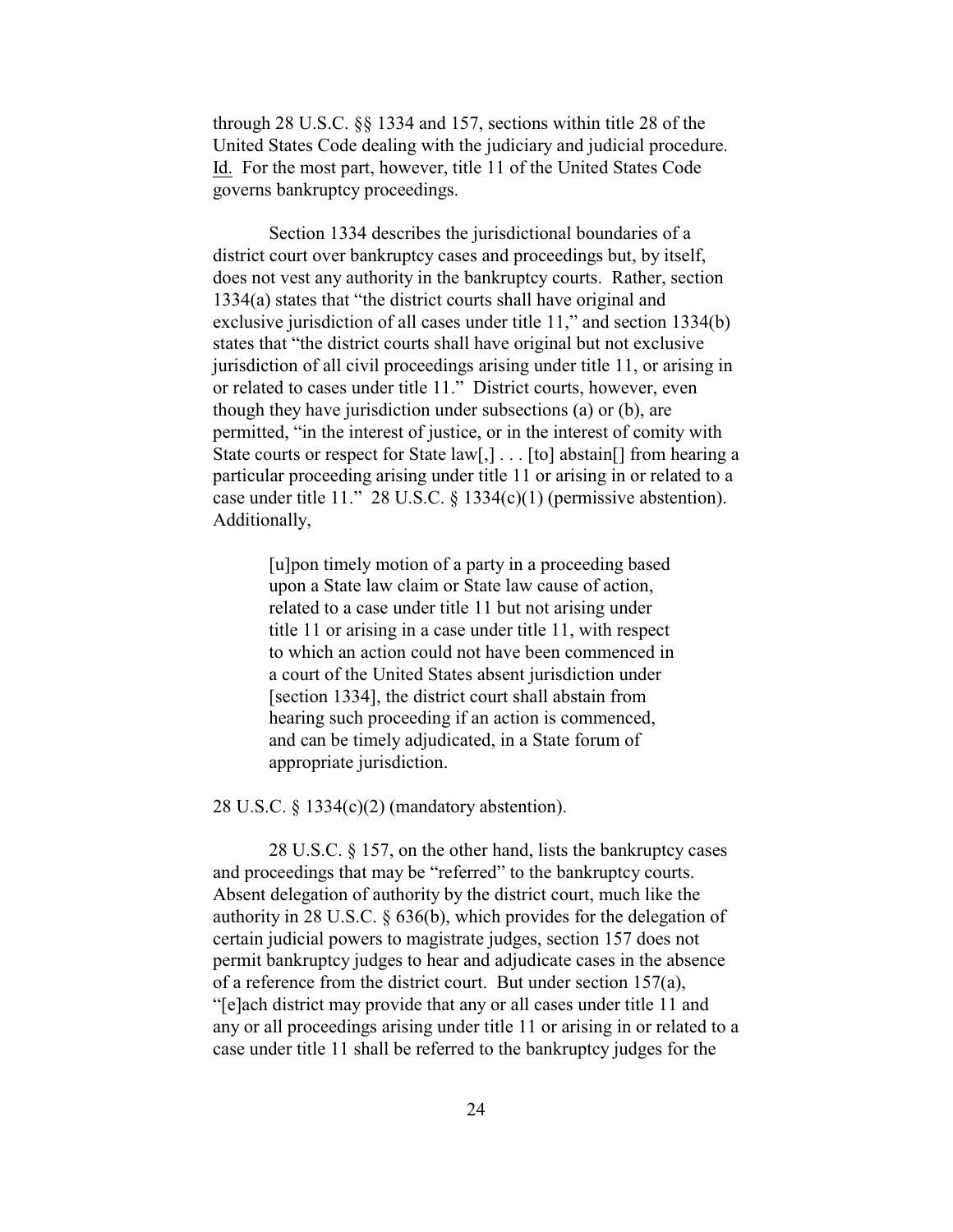district." As we have indicated, "[t]he district courts' power to refer is discretionary, but courts routinely refer most bankruptcy cases to the bankruptcy court." Resorts, 372 F.3d at 162 (internal quotation marks omitted).

Section 157 provides for two levels of authority that may be invested in a bankruptcy judge depending upon into which of two categories a case or proceeding falls. The two categories are (1) "all cases under title 11 and all core proceedings arising under title 11, or arising in a case under title 11," 28 U.S.C.  $\S$  157(b)(1) (collectively known as "core proceedings"),  $\frac{1}{6}$  and (2) "a proceeding that is not a core proceeding but that is otherwise related to a case under title 11," 28 U.S.C. § 157(c)(1) ("non-core proceedings"). See Combustion Eng'g, 391 F.3d at 225; Resorts, 372 F.3d at 162.

The bankruptcy judge "determine[s], on the judge's own motion or on timely motion of a party, whether a proceeding is a core proceeding under this subsection or is a proceeding that is otherwise related to a case under title 11." 28 U.S.C. § 157(b)(3). A correct determination of whether a matter is core or non-core establishes the bankruptcy judge's level of authority. With respect to core

 $16$ <sup>o</sup>Core proceedings as defined in section 157 include, but are not limited to- $(A)$  matters concerning the administration of the estate;  $(B)$ allowance or disallowance of claims against the estate or exemption from property of the estate, and estimation of claims or interests for the purposes of confirming a plan under chapter 11, 12, or 13 of title 11; (C) counterclaims by the estate against persons filing claims against the estate; (D) orders in respect to obtaining credit; (E) orders to turn over property to the estate; (F) proceedings to determine, avoid, or recover preferences; (G) motions to terminate, annul, or modify the automatic stay; (H) proceedings to determine, avoid, or recover fraudulent conveyances; (I) determinations as to the dischargeability of particular debts; (J) objections to discharges; (K) determinations of the validity, extent, or priority of liens; (L) confirmations of plans; (M) orders approving the use or lease of property; (N) orders approving the sale of property other than property resulting from claims brought by the estate against persons who have not filed claims against the estate; (O) other proceedings affecting the liquidation of assets of the estate or the adjustment of the debtor-creditor or the equity security holder relationship, except personal injury tort or wrongful death claims; and (P) recognition of foreign proceedings and other matters under chapter 15 of title 11.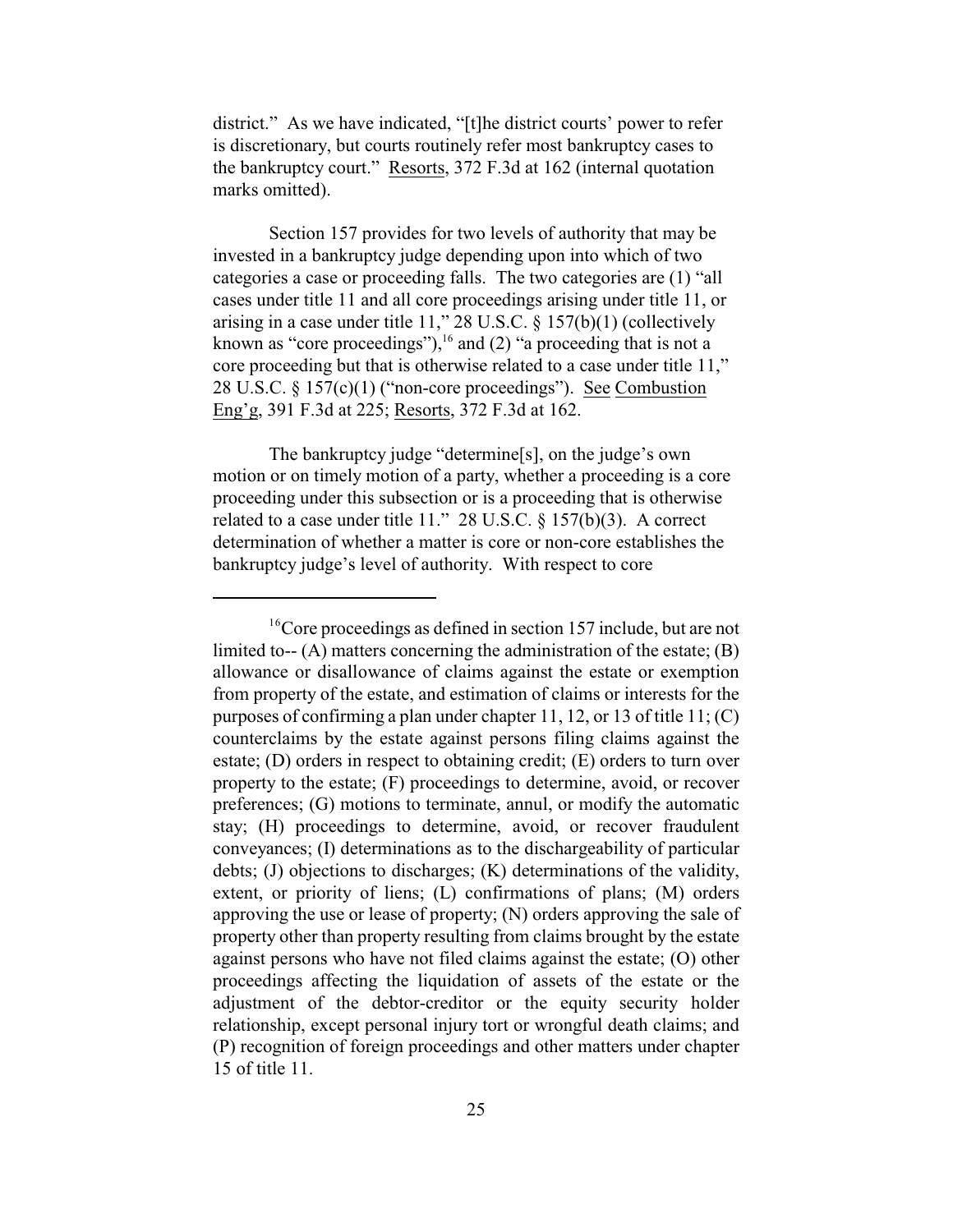proceedings Congress has provided that "bankruptcy judges may hear and determine all cases under title 11 and all core proceedings arising under title 11, or arising in a case under title 11, referred under subsection (a) of this section, and may enter appropriate orders or judgments, subject to review under section 158 of this title." 28 U.S.C. § 157(b)(1). Sections 158(a) and (b) give jurisdiction to the district courts and the bankruptcy appellate panel (should one be established by the judicial council of a circuit and with the consent of all the parties) to hear appeals from final judgments, orders, and decrees, as well as from interlocutory orders and decrees under certain circumstances, entered by the bankruptcy courts.

However, the determination that a case is not a core proceeding does not mean that a bankruptcy judge lacks authority with respect to it. Rather,

> [a] bankruptcy judge may hear a proceeding that is not a core proceeding but that is otherwise related to a case under title 11. In such proceeding, the bankruptcy judge shall submit proposed findings of fact and conclusions of law to the district court, and any final order or judgment shall be entered by the district judge after considering the bankruptcy judge's proposed findings and conclusions and after reviewing de novo those matters to which any party has timely and specifically objected.

28 U.S.C. § 157(c)(1). Additionally, "the district court, with the consent of all the parties to the proceeding, may refer a proceeding related to a case under title 11 to a bankruptcy judge to hear and determine and to enter appropriate orders and judgments, subject to review under section 158 of this title." 28 U.S.C. § 157(c)(2).

B. Resorts International

Appellants predicate a large part of their case on this appeal challenging the bankruptcy and district courts' jurisdiction on our opinion in Resorts, 372 F.3d 154, so we start with a discussion of that case. In Resorts, Resorts International and related entities entered into Chapter 11 bankruptcy proceedings in 1989. Id. at 157. The following year the bankruptcy court issued an order confirming their Second Amended Joint Plan of Reorganization ("the Reorganization Plan"). Id. at 158.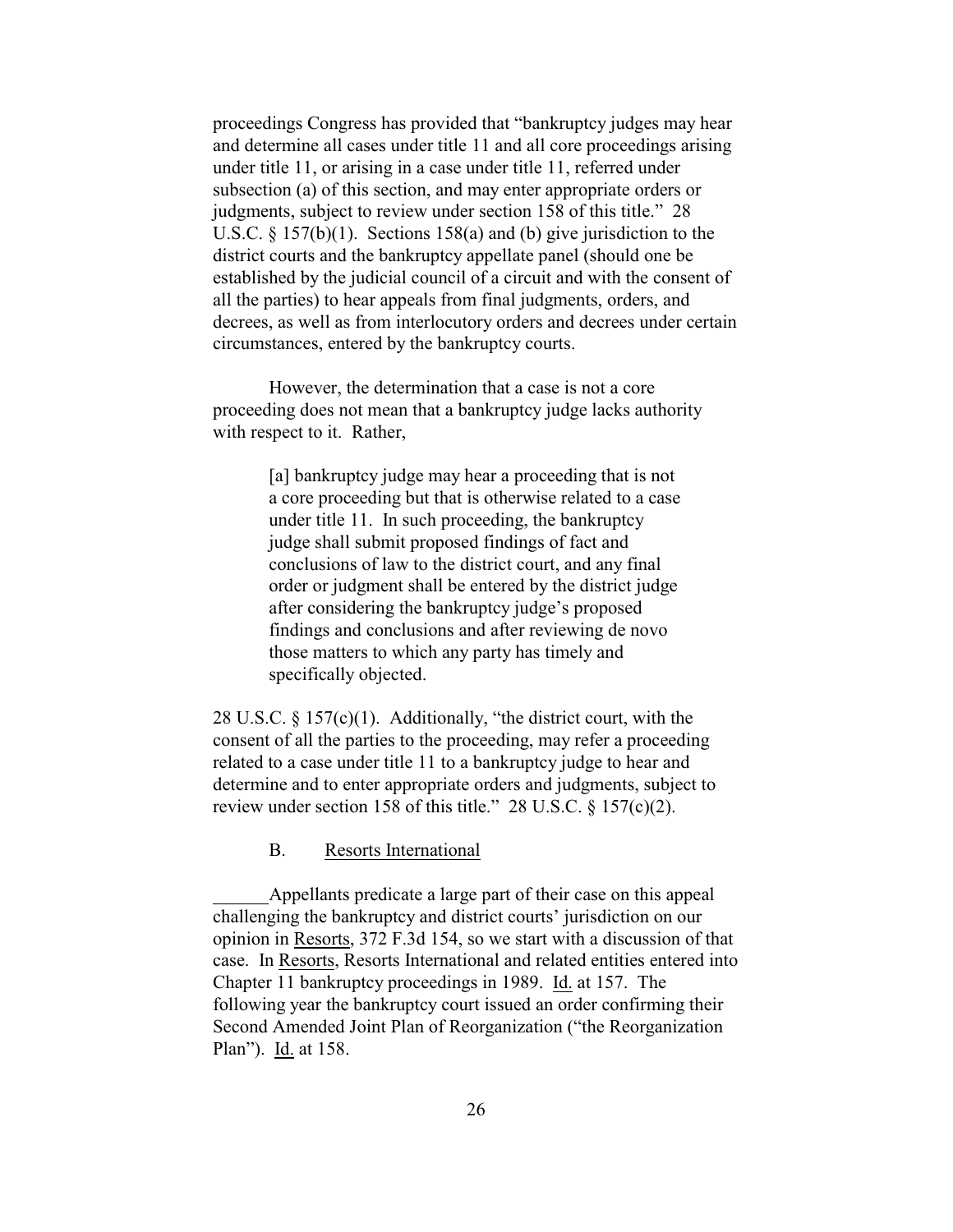Less than one month after the court confirmed the Reorganization Plan, Resorts International and its creditors entered into a Final Plan and Litigation Trust Agreement creating a litigation trust in which the trustee was assigned claims Resorts International held against Donald J. Trump and affiliated entities arising from Trump's 1988 leveraged buyout of the Taj Mahal Resort. Id. The Final Plan authorized the trustee to prosecute the claims, with the debtor to provide the first \$5,000,000 spent in the litigation in the form of an irrevocable letter of credit. Nevertheless the proceeds from the suit were to be distributed to certain creditors who were covered under the Final Plan. Id. at 157-58. The Final Plan also required the trustee to retain an independent public accounting firm to provide auditing and tax-related services for the trust, and on November 1, 1990, pursuant to this requirement, the trustee retained Price Waterhouse for this purpose. Id. at 158. On May 28, 1991, the trustee entered into a settlement, that the creditors subsequently approved, with Trump in the amount of \$12,000,000. Id. The proceeds of the settlement became assets of the litigation trust. Id.

On April 15, 1997, the trustee filed an adversary proceeding in the bankruptcy court setting forth accounting malpractice and breach of contract claims against Price Waterhouse in which the trustee sought disgorgement of Price Waterhouse's fees in excess of \$500,000 paid for accounting services that it performed for the trust, as well as damages. Id. The trustee's "principal allegation [was] that Price Waterhouse erroneously reported in its audit reports that certain accrued interest on the Litigation Trust accounts belonged to the debtor rather than the Trust," and that the bankruptcy court relied upon those erroneous reports in a separate suit between the trust and Resorts International in deciding on an allocation of the interest earned on the \$5,000,000 litigation expense account created under the Final Plan. Id. at 158-59. Resorts International, whose estate no longer existed following the confirmation of the Reorganization Plan, was not a party to the malpractice action. Id. at 157.

The bankruptcy court held that it did not have jurisdiction over the adversary proceeding which set forth state-law claims and thus dismissed the proceedings. The trustee, however, appealed and the district court reversed, following which the district court certified its ruling for immediate appeal to us under 28 U.S.C. § 1292(b), and we granted leave to appeal. Resorts, 372 F.3d at 159-60. The case then came on before us to decide whether the bankruptcy court had jurisdiction over the state-law claims. Id. We discussed three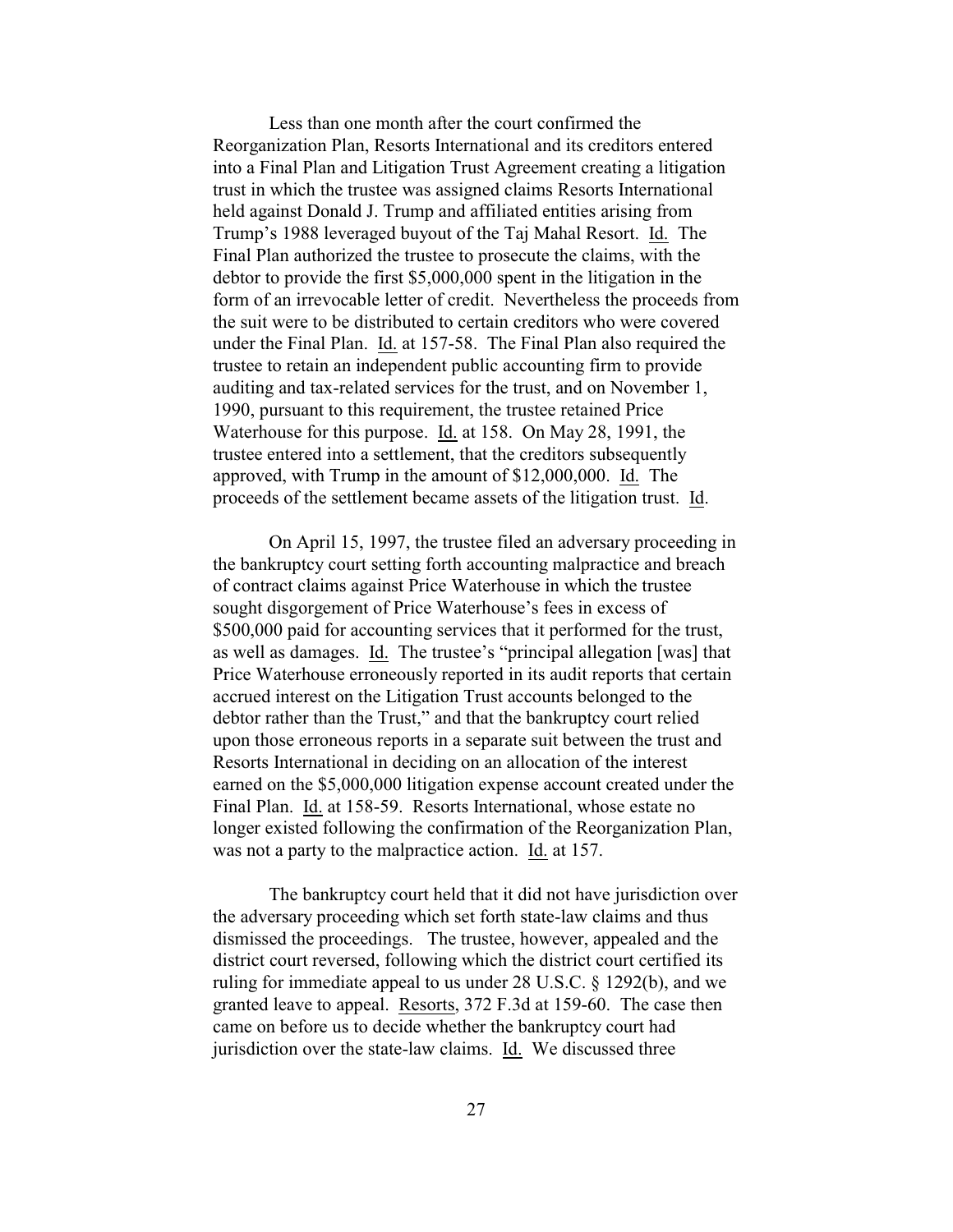separate issues in our opinion.

First, we held that courts will give effect to retention-ofjurisdiction provisions that reorganization plans sometimes include only if there is bankruptcy court jurisdiction under 28 U.S.C. §§ 1334 and 157, as "neither the bankruptcy court nor the parties can write their own jurisdictional ticket." Resorts, 372 F.3d at 161. In other words, in the absence of statutory federal jurisdiction, "retention of jurisdiction provisions in a plan of reorganization or trust agreement are fundamentally irrelevant." Id. Of course, "if there is jurisdiction, we will give effect to retention of jurisdiction provisions."<sup>17</sup> Id. Thus, we examined the question of whether the dispute fell within the bankruptcy court's subject matter jurisdiction. Id.

Second, we held that the state-law claims at issue were not "core proceedings" under section 157(b) because the proceeding did not invoke "a substantive right provided by title 11 or a proceeding that, by its nature, could arise only in the context of a bankruptcy case." Id. at 163. We distinguished the circumstances in Resorts from the situation before the Court of Appeals for the Fifth Circuit in Southmark, 163 F.3d 925. In Southmark, the debtor filed a malpractice suit against the accounting firm that provided accounting services prior to plan confirmation. Resorts, 372 F.3d at 163. The Southmark court held that the suit was a core proceeding because the bankruptcy court must be able to ensure "that court-approved managers of the debtor's estate are performing their work conscientiously, and cost-effectively," and supervising courtappointed professionals "bears directly on the distribution of the debtor's estate" for "[i]f the estate is not marshaled and liquidated or reorganized expeditiously, there will be far less money available to pay creditors' claims." Id. (quoting Southmark, 163 F.3d at 931).

In distinguishing Southmark we made the following

<sup>&</sup>lt;sup>17</sup>Ernst & Young understandably does not argue that the Reorganization Plan's retention-of-jurisdiction provision is dispositive, an argument that it might have predicated on Section 9.01 of the plan which states that the bankruptcy court was to retain jurisdiction over, among other things, all disputes connected to the Final Plan or confirmation order and all adversary proceedings filed after the plan's confirmation date. Following Resorts, it is obvious that an argument anchored solely on this retention-of-jurisdiction provision could not have been successful.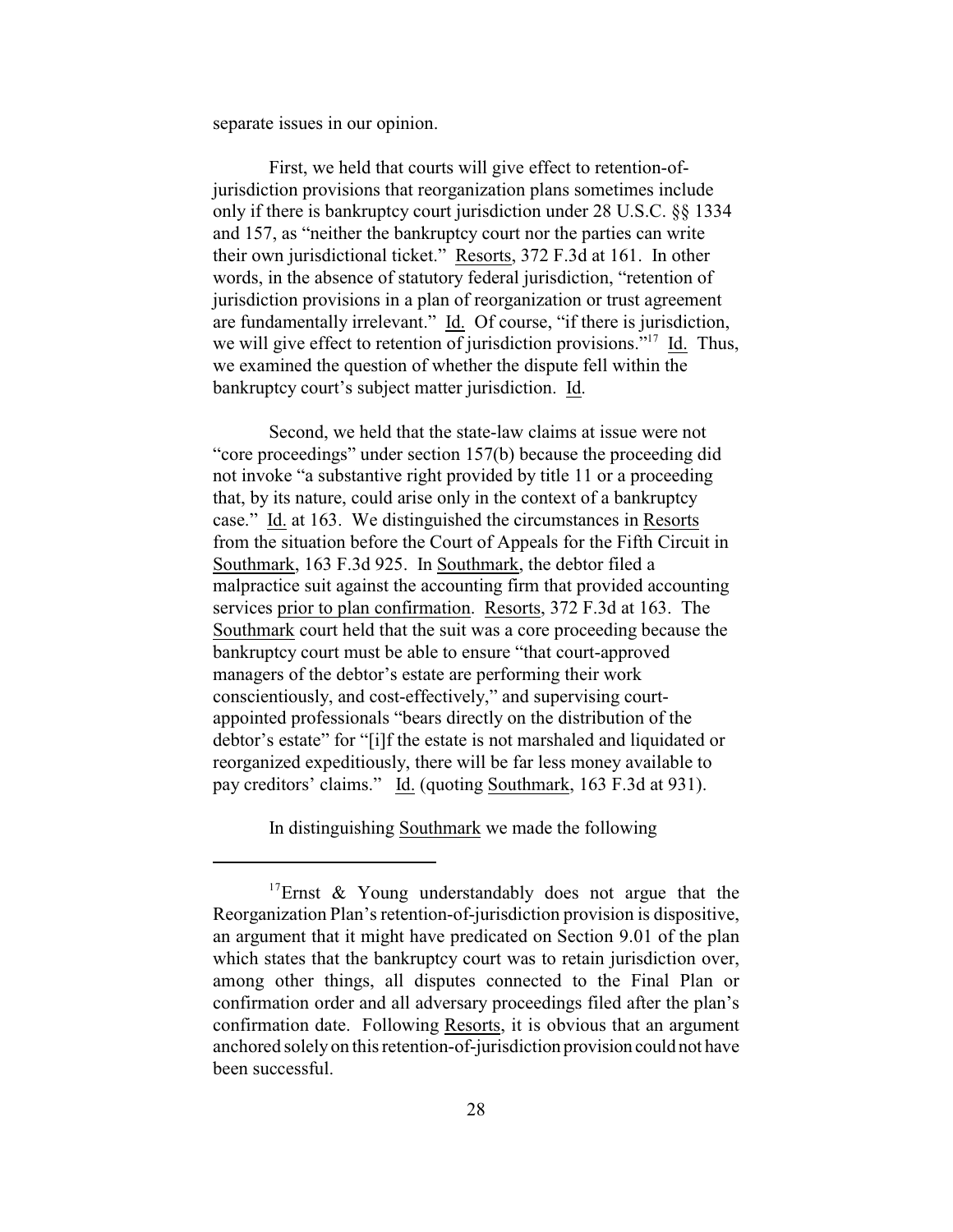observations:

Unlike in Southmark, this claim arose post-plan confirmation. It does not directly affect the debtor or the liquidation of the estate's assets. Furthermore, the accounting firm's alleged malpractice in Southmark implicated the integrity of the entire bankruptcy process. Southmark's bankruptcy arose out of its involvement in Drexel Burnham Lambert, Inc.'s illfated junk bond investment. Southmark, 163 F.3d at 927-28. Southmark sought the appointment of an accounting firm to provide an objective, independent assessment of potential legal claims against thirdparties. Id. Unbeknownst to Southmark, Drexel was one of the accounting firm's largest clients. Id. at 927- 28. According to Southmark, the accounting firm committed malpractice by failing to satisfactorily investigate potential claims against Drexel. Id. Southmark alleged the accounting firm's breach of its court-appointed fiduciary duty prevented the estate from recovering from Drexel. Id. at 928. The accounting firm's failure to investigate Drexel implicated the core of the bankruptcy process. Its alleged malpractice was inseparable from the bankruptcy context. Here, Price Waterhouse's alleged malpractice, erroneously reporting that certain accrued interest belonged to one entity rather than to another and committing other errors in auditing and tax advice, even if true, is not a proceeding that could arise only in the bankruptcy context.

Resorts, 372 F.3d at 163.

Nevertheless, in Resorts we went on to indicate that it was unnecessary to resolve whether the case was a core or non-core proceeding for subject matter jurisdictional purposes because "[w]hether a particular proceeding is core represents a question wholly separate from that of subject-matter jurisdiction." Id. (quoting In re Marcus Hook Dev. Park, Inc., 943 F.2d 261, 266 (3d Cir. 1991)). It was not necessary to make a core versus non-core determination because as long as a proceeding satisfied the jurisdictional prerequisites to be considered a non-core "related to" proceeding, the "broadest of the potential paths to bankruptcy jurisdiction," it was an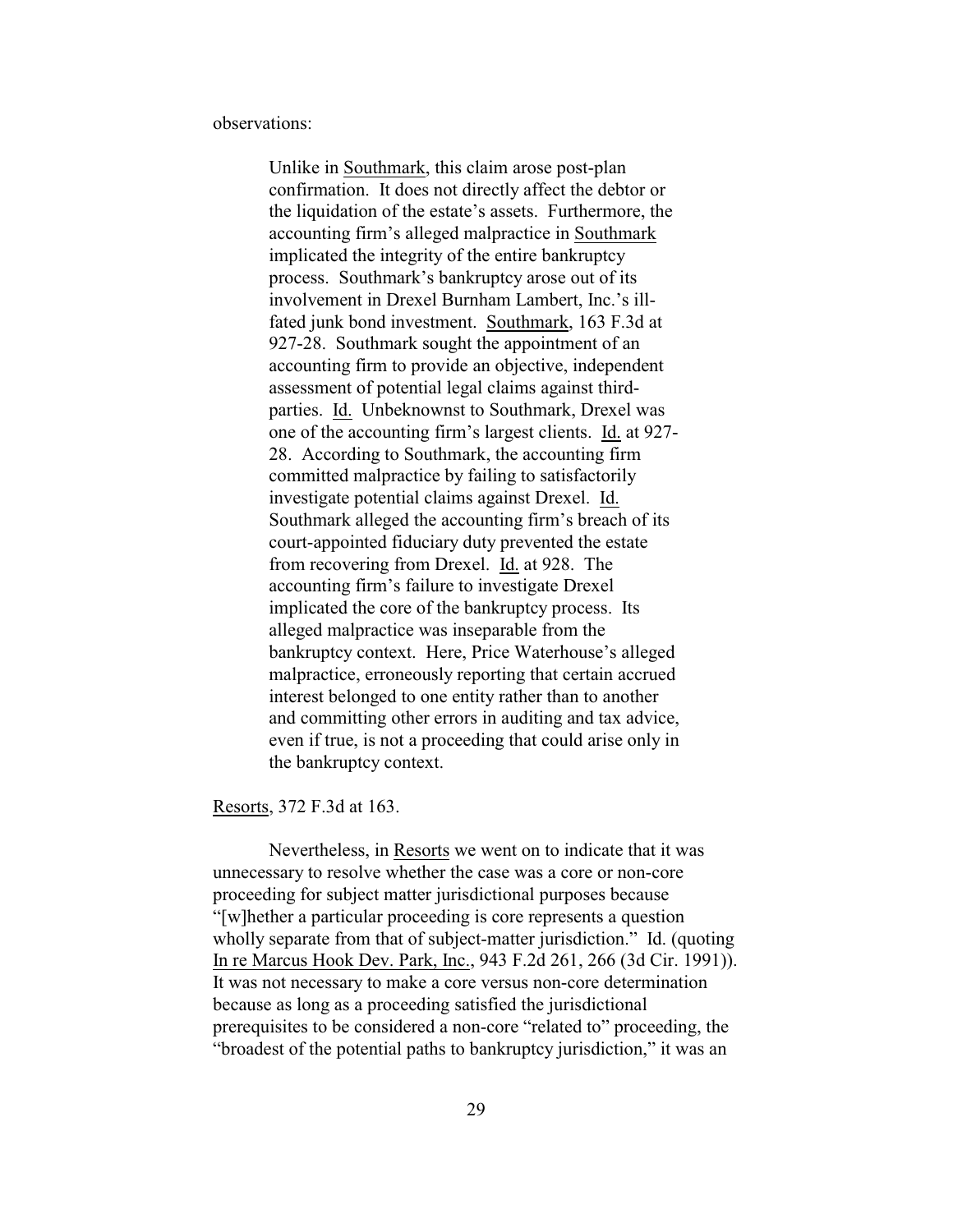extraneous exercise to decide whether the matter was core provided that jurisdiction, and not the bankruptcy court's adjudicative authority, was the sole issue before the court. See id. In other words, a determination of whether a matter is core or non-core is unnecessary in an inquiry of whether there is federal jurisdiction over a bankruptcy proceeding, as both categories of cases are within federal jurisdiction and the determination only impacts on the question of whether a bankruptcy court has the authority to enter final judgments and orders under section 157.<sup>18</sup> See id. It was implicit in our holding in Resorts that a case is "related to" a bankruptcy case even if the bankruptcy court could exercise core jurisdiction with respect to it. In this regard, we point out that section  $157(c)(1)$  provides that a "bankruptcy judge may hear a proceeding that is not a core proceeding but that is

In this case, there are essentially two procedural paths that can be transversed in resolving a dispute over jurisdiction and the adjudicative powers of the bankruptcy court. We can engage in a two-step analysis in which we first inquire whether there is federal jurisdiction over a proceeding by asking whether the case is "related to" the bankruptcy, which is the broadest category of cases over which there is federal jurisdiction. Then, if we find that the case passes that test, we would decide whether the case is a core matter, in which the bankruptcy court could issue final orders, or a non-core matter, in which the bankruptcy court could make only recommendations to the district court.

We, however, find this methodology inefficient in situations like the one before us because a finding that the case "aris[es] in" the bankruptcy would "kill two birds with one stone" inasmuch as such a finding conclusively would establish both subject matter jurisdiction and the bankruptcy court's authority to enter final orders. In that situation, there simply would be no reason to engage in the two-step inquiry we have described. Of course, if we determined that the case does not "aris[e] in" the bankruptcy proceedings, then, depending on which court is exercising jurisdiction when the determination is made, the appropriate court must determine if there is subject matter jurisdiction under the broadest jurisdictional hook of "related to" jurisdiction.

 $18$ We cannot take the same path as we did in Resorts because appellants challenge both federal jurisdiction under section 1334 and the bankruptcy court's authority to issue final orders under section 157, a question the resolution of which requires a determination of whether the proceeding was core or non-core. The only issue before us in Resorts was subject matter jurisdiction under section 1334.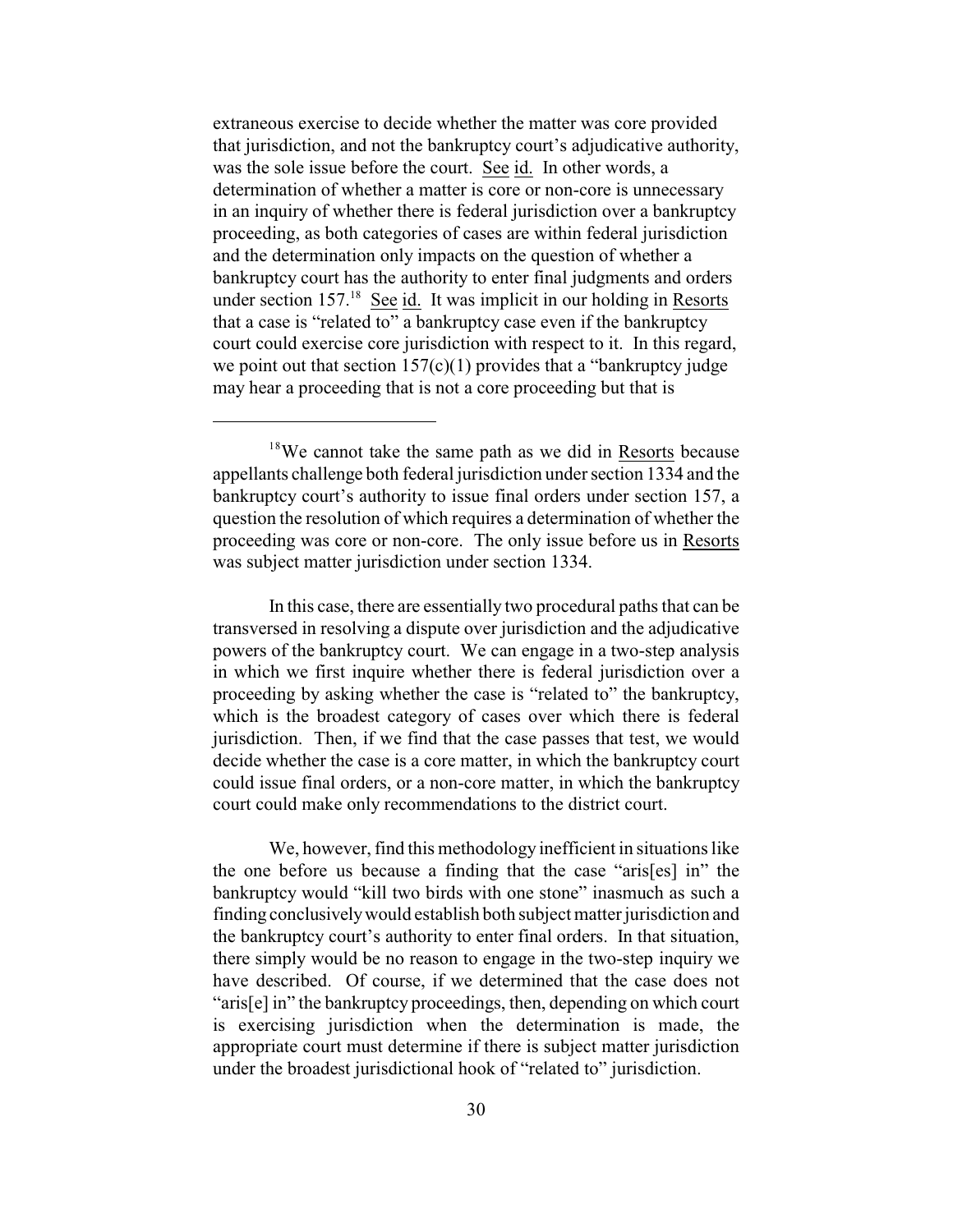otherwise related to a case under Title 11." (Emphasis added.) It seems clear from that language, in particular the inclusion of "otherwise," that Congress believed that a core case was "related to" title 11 but that a case can be "related to" title 11 on a basis other than being a core case. Moreover, Congress's enumeration of core proceedings in section 157(b)(2), in ordinary understanding, lists matters that would be considered "related to" title 11 cases.

Third, we went on to discuss the limits of non-core "related to" jurisdiction. We first discussed "the seminal test for determining the boundaries of 'related to' jurisdiction in [Pacor, Inc. v. Higgins, 743 F.2d 984, 994 (3d Cir. 1984)]," in which we held that federal courts have "related to" jurisdiction to hear a proceeding if "the outcome of that proceeding could conceivably have any effect on the estate being administered in bankruptcy." Resorts, 372 F.3d at 164. We, however, decided in Resorts that application of the Pacor test in the "post-confirmation context" was "problematic" inasmuch as "it is impossible for the bankrupt debtor's estate to be affected by a postconfirmation dispute because the debtor's estate ceases to exist once confirmation has occurred," as generally "the confirmation of a plan vests all of the property of the estate in the reorganized debtor." Id. at 165 (internal quotation marks omitted).

In light of the circumstance that post-confirmation the debtor's estate will not exist, and in recognition of the need to confine bankruptcy court jurisdiction to appropriate limits, we recognized a new test to be applied in the "post-confirmation context" in which "the essential inquiry" is "whether there is a close nexus to the bankruptcy plan or proceeding sufficient to uphold bankruptcy court jurisdiction over the matter." Id. at 166-67. In other words, "[a]t the post-confirmation stage, the claim must affect an integral aspect of the bankruptcy process–there must be a close nexus to the bankruptcy plan or proceeding." Id. at 167. For instance, we held that "[m]atters that affect the interpretation, implementation, consummation, execution, or administration of the confirmed plan will typically have the requisite close nexus." Id.

Applied to the facts of Resorts–where the trustee's principal allegation was that Price Waterhouse erroneously reported in its audit reports that accrued interest on the litigation trust belonged to the debtor rather than the trust–we held that the "proceeding lacks a close nexus to the bankruptcy plan or proceeding and affects only matters collateral to the bankruptcy process." Id. at 169. We explained our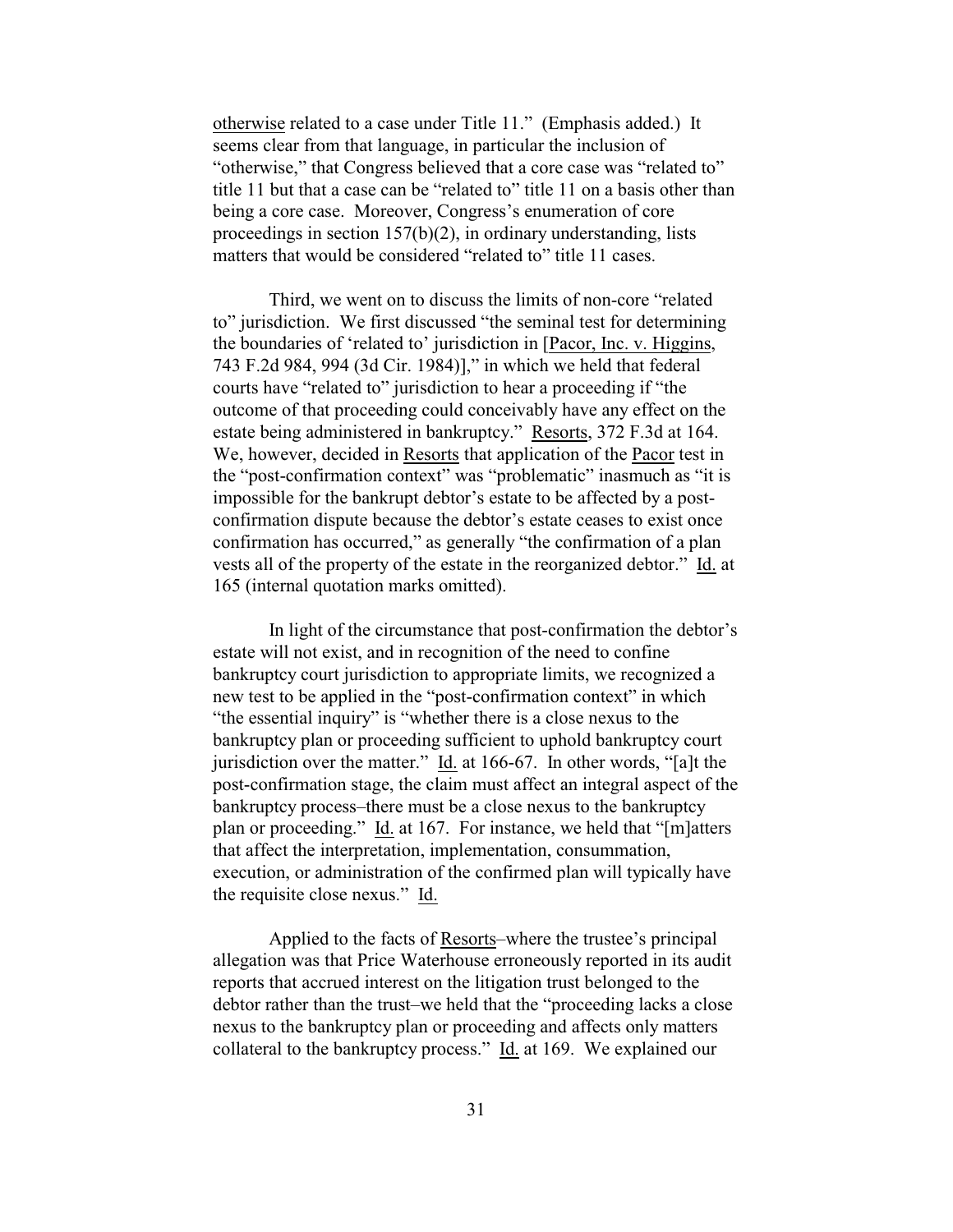decision as follows:

The resolution of [the] malpractice claims will not affect the estate; it will have only incidental effect on the reorganized debtor; it will not interfere with the implementation of the Reorganization Plan; though it will affect the former creditors as Litigation Trust beneficiaries, they no longer have a close nexus to bankruptcy plan or proceeding because they exchanged their creditor status to attain rights to the litigation claims; and as stated, the jurisdictional retention plans cannot confer jurisdiction greater than that granted under 28 U.S.C. § 1334 or 28 U.S.C. § 157.

Id. We acknowledged that "in certain circumstances, accounting errors could have a sufficiently close nexus to the bankruptcy plan or proceeding to warrant exercising 'related to' jurisdiction postconfirmation," but, under the facts of Resorts, resolution of the claims will not require a court to interpret or construe the Reorganization Plan or the Trust Agreement and "[t]hough the Plan and Trust Agreement provide the context of the case, this bare factual nexus is insufficient to confer bankruptcy jurisdiction." Id. at 170.

#### C. The Decisions of the Bankruptcy and District Courts

The bankruptcy court in this case concluded that there was federal jurisdiction because appellants' claims "aris[e] in" the bankruptcy case as the claims "implicate the integrity of the bankruptcy process," and, like the claims in Southmark, 163 F.3d 925, "the claims of professional malpractice were based on services provided during the bankruptcy, under the supervision of, and subject to the approval of, the bankruptcy court." Earned Capital, 331 B.R. at 218. The bankruptcy court determined that the "close nexus" test that Resorts discussed did not govern this case because "Resorts is unlike the situation here, where [appellants'] claims are claims against a court appointed professional for work performed during the bankruptcy case." Id. Further, because the state-law claims are claims "arising in" the bankruptcy case, the court determined "that [appellants'] Complaint against [Ernst & Young] is a core proceeding," and thus, under 28 U.S.C. § 157(b)(1), the court had full adjudicative power subject to appellate review by the district court. Id. at 218-20.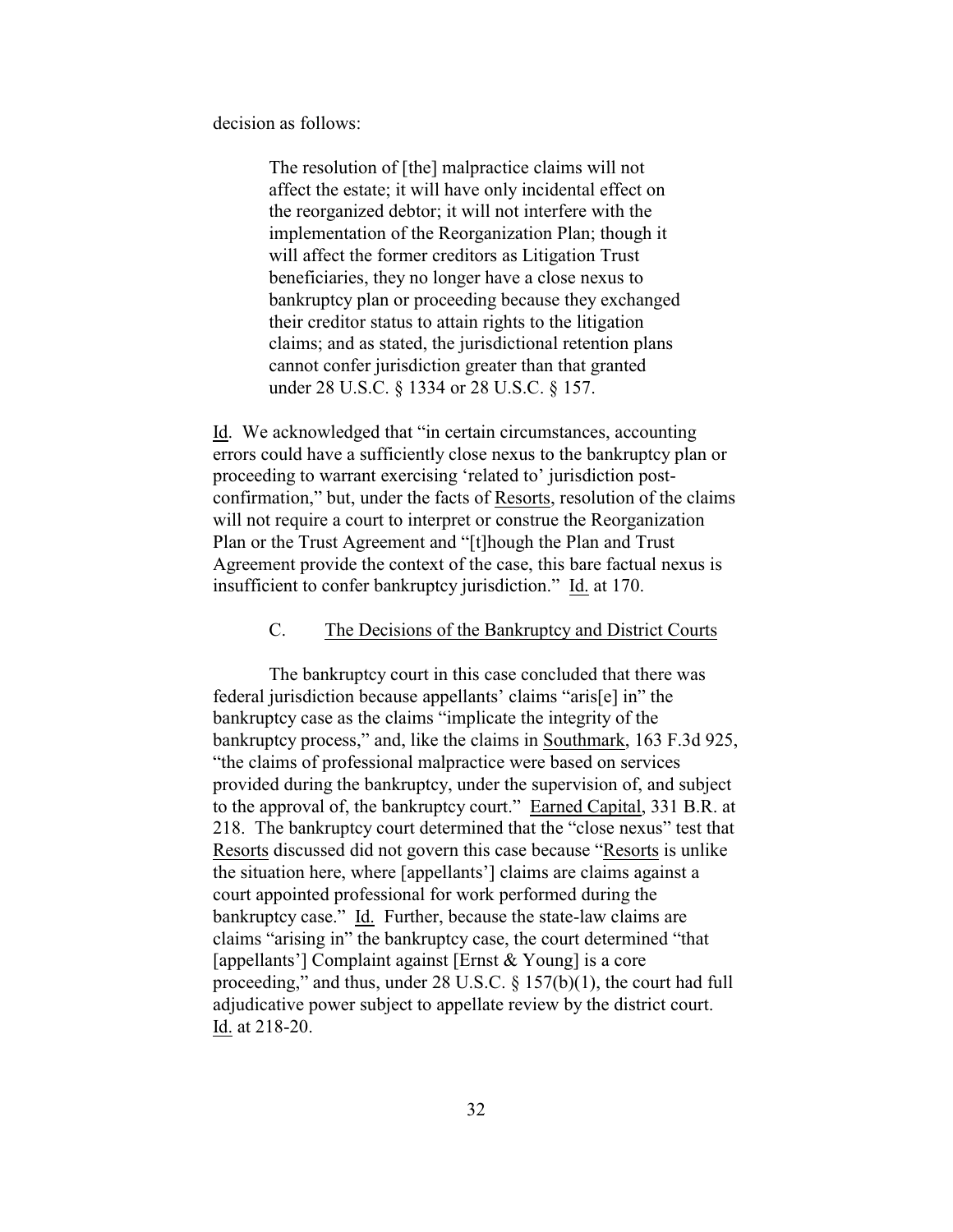On appeal under 28 U.S.C. § 158, the district court affirmed the bankruptcy court's opinion and order. Specifically, with respect to jurisdiction, it held:

> We agree that [appellants'] state court action arises in bankruptcy and that it is a core matter. [Appellants'] claims of professional negligence were based on services provided during the bankruptcy, under the supervision of, and subject to the approval of, the bankruptcy court. As such, they implicate the integrity of the bankruptcy process. The state court action challenges the accountants' conclusion that the Debtor was insolvent, a conclusion endorsed by the bankruptcy court in its confirmation order. For these same reasons, the state court action has a 'close nexus' to the bankruptcy proceedings.

Geruschat, 346 B.R. at 125.

## D. Analysis

Appellants challenge two aspects of the decisions of the bankruptcy and district courts relating to subject matter jurisdiction and the bankruptcy court's final adjudicative authority. First, they argue that the courts erred in finding that the "close nexus" test was not applicable under their rationale that the improper conduct alleged in the state-law claims occurred during the bankruptcy proceedings.<sup>19</sup> Appellants believe that this conclusion was incorrect as they contend "application of the 'close nexus' test does not depend on when the malpractice itself occurs. To the contrary, the 'close nexus' test is

<sup>&</sup>lt;sup>19</sup> Actually, while the bankruptcy court indicated that the "close nexus" test did not apply, the district court found that "the state court action has a 'close nexus' to the bankruptcy proceedings." Geruschat, 346 B.R. at 125. However, it was not necessary for the district court to reach this conclusion inasmuch as it first held that appellants' "state court action arises in bankruptcy and . . . is a core matter," and, as we discuss, the "close nexus" test applies only when analyzing the case in the non-core "related to" context. In any event, even appellants treat the district court's decision as if the court erred in not applying the "close nexus" test. See Appellants' br. at 26 ("It was inappropriate for the district court not to address the 'close nexus' standard that this Circuit set forth in Resorts Int'l.").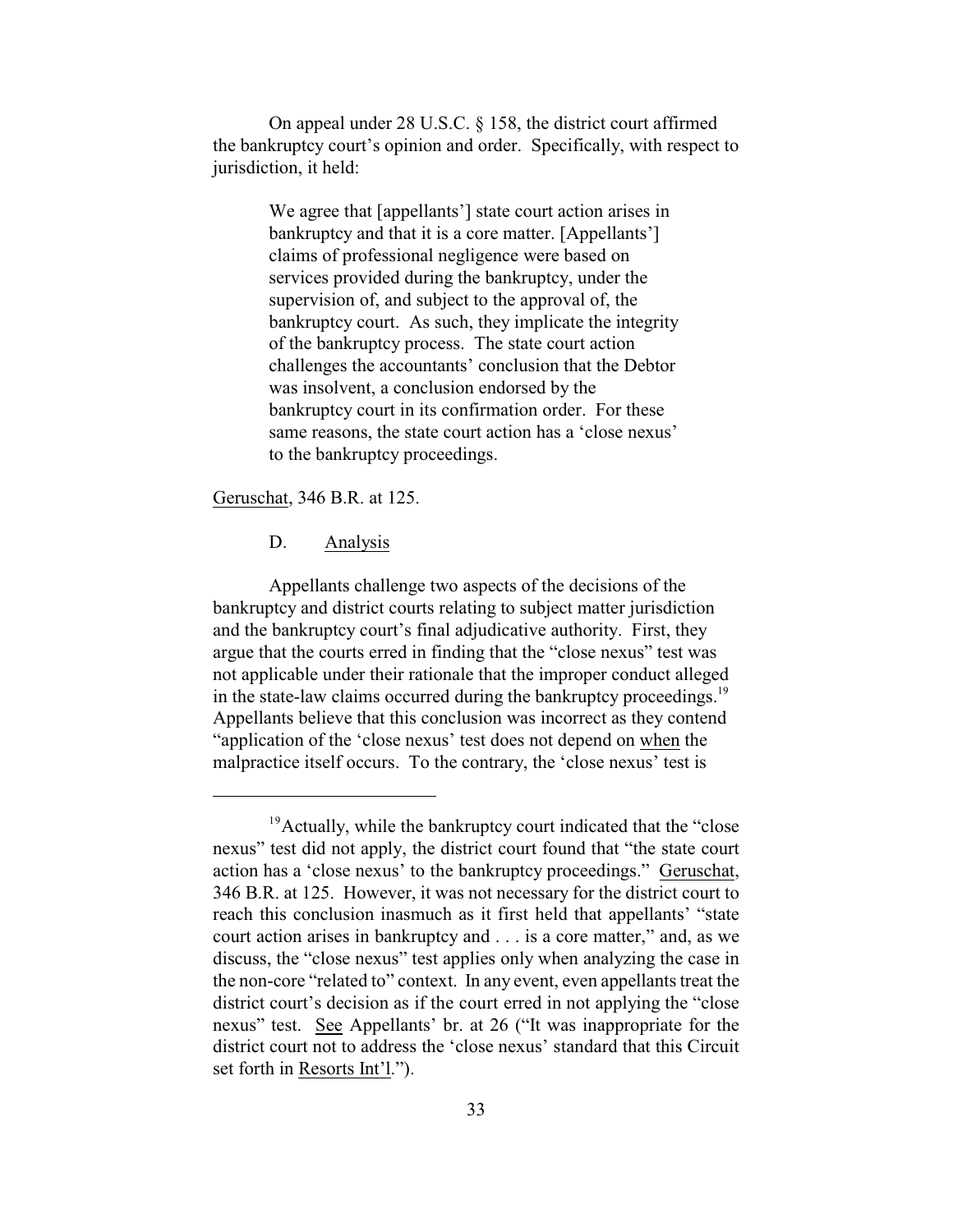applicable whenever a state lawsuit is removed to federal court on the basis of a bankruptcy case that is already closed by that point." Appellants' br. at 26. Second, appellants contend that the bankruptcy and district courts were wrong in concluding that this state-law action was a core proceeding under section 157(b), and thus appellants believe the bankruptcy court did not have the authority to enter final orders under section 157(c)(1). Id. at  $28.^{20}$ 

After considering the parties' arguments, we will affirm the order of the district court and thus, in effect, the order of the bankruptcy court as we conclude that the bankruptcy court had core jurisdiction in this case. The bankruptcy and district courts were not required to address the "close nexus" test because the test was not applicable in this "arising in" proceeding. As we discussed in Resorts, the "close nexus" standard only applies for the purposes of determining whether a federal court has jurisdiction over a non-core "related to" proceeding in the post-confirmation context. $21$  See Resorts, 372 F.3d at 164-67. Appellants seem to believe that any time a party files a case post-confirmation, the "close nexus" test is triggered. This is plainly not the case. While courts may choose to rely on "related to" jurisdiction because it is the broadest category of federal bankruptcy jurisdiction when examining their own jurisdiction, it certainly is not incumbent upon them to do so, because,

<sup>&</sup>lt;sup>20</sup>Ernst & Young contends that appellants "waived their right to challenge that the litigation is a core matter," appellees' br. at 17, because appellants did not file a timely statement under Bankruptcy Rule  $9027(e)(3)$ . In view of our result we have no need to consider this argument and do not do so.

 $21$ We recently concluded in In re Shenango Group Inc., No. 05-4805, F.3d , 2007 WL 2505585 (3d Cir. Sept. 6, 2007), that a postconfirmation dispute over whether a reorganization plan obligated a reorganized debtor to fund a pension plan was "related to" a bankruptcy proceeding, and, thus, the district court properlyaffirmed the order of the bankruptcy court in which it exercised its "related to" jurisdiction. In that case, we found that the dispute did have a "close nexus" to the bankruptcy under Resorts as its resolution required the court to interpret the plan's provision relating to the obligation of the debtor, who was a party to the suit, to fund pension benefit increases. Id. at \*3-4. Our decision in Shenango Group does not affect this case as here the issue is not whether the suit is "related to" the bankruptcy, but, instead, whether it is "arising in" the bankruptcy.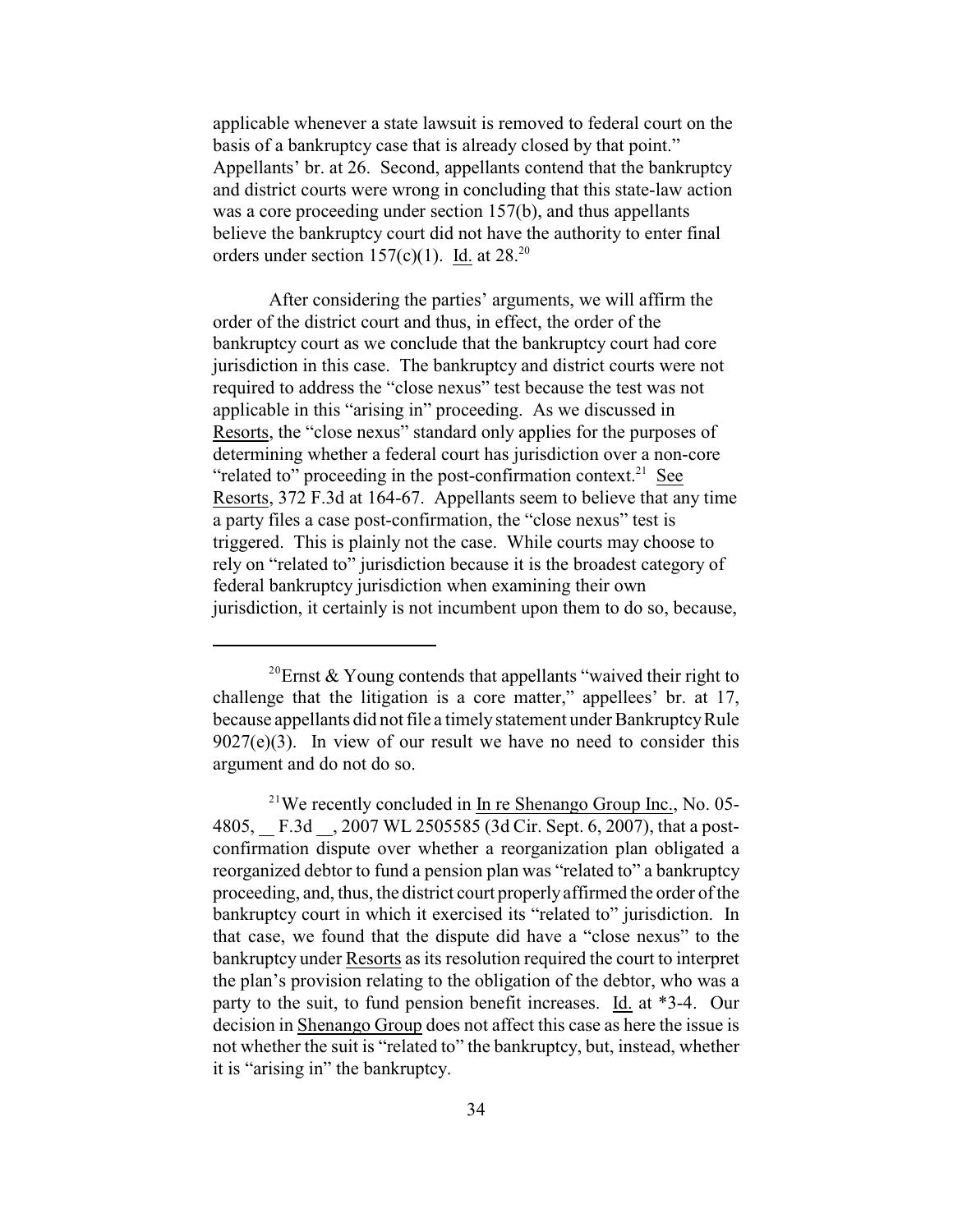as occurred here, a party may argue and a court may decide that a proceeding falls within one of the narrower categories of jurisdiction, such as "arising in" jurisdiction, in which case "related to" jurisdiction and the corresponding "close nexus" test are not implicated.

We further find that the courts' conclusion that there was "arising in" jurisdiction was correct. "[C]laims that 'arise in' a bankruptcy case are claims that by their nature, not their particular factual circumstance, could only arise in the context of a bankruptcy case." Stoe, 436 F.3d at 218. In Resorts, in distinguishing the circumstances of the case from those in Southmark, we explained in what circumstances and on what legal basis a claim of professional malpractice for work performed during the bankruptcy could support "arising in" core jurisdiction. See Resorts, 372 F.3d at 163. Unlike those in Resorts, the material facts of the case before us are indistinguishable from those in Southmark.

First, in Resorts we distinguished the case from Southmark because the state-law claims in Resorts "arose post-plan confirmation." See id. Here, however, appellants in their complaint allege that their claims, like the claims in Southmark, arose preconfirmation inasmuch as the conduct on which they predicate the claims occurred during the bankruptcy process. Specifically, their complaint alleges that in reliance upon the negligent work Ernst & Young performed during the bankruptcy, the bankruptcy court wrongly deemed the Debtors to be insolvent and caused the liquidation of the estate's assets in a manner that contravened the Amended Plan.

Second, in our case, just as was true in Southmark, Ernst & Young's "alleged malpractice . . . implicated the integrity of the entire bankruptcy process" and the "alleged malpractice was inseparable from the bankruptcy context." Resorts, 372 F.3d at 163. The bankruptcy court appointed Ernst & Young to review the Debtors' financial records and prepare the financial schedules needed for the bankruptcy. According to appellants' allegations in their complaint, as a result of the work that Ernst & Young performed during the bankruptcy proceedings and its representations to the bankruptcy court, the bankruptcy court deemed the Debtors to be insolvent. This conclusion led to the formation of Seven Fields, a corporation organized, according to the Amended Plan, to "achieve the goal of full payment" of the unsecured, nondischargeable debt due appellants. Certainly this aspect of the plan, based at least in part on Ernst  $\&$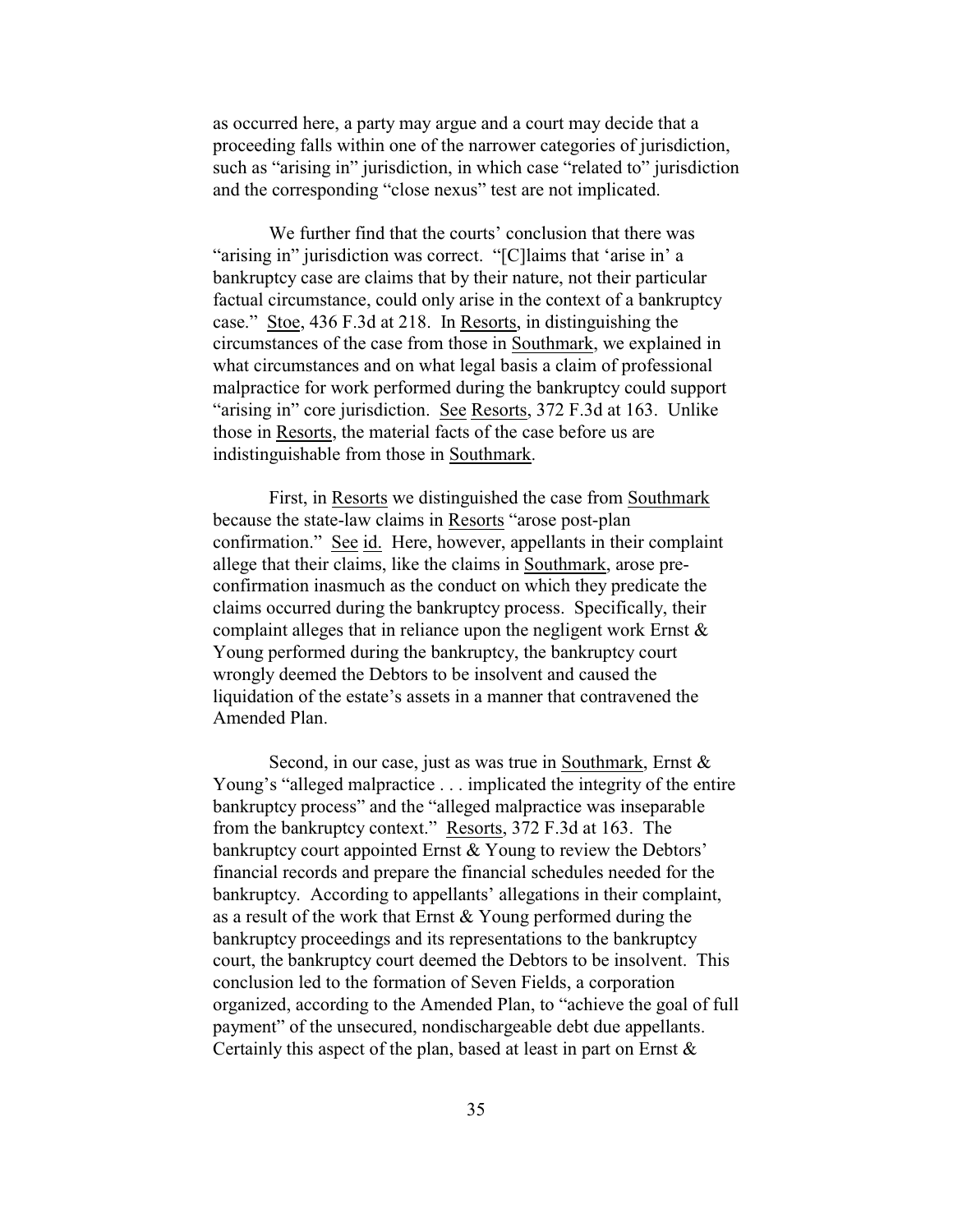Young's representations that the Debtors were insolvent, was a significant factor in bringing about the court's confirmation of the plan. Yet, thereafter, according to the complaint, Ernst & Young represented that Seven Fields had a large debt, which, according to the complaint is not the case, and Seven Fields was compelled to sell its properties in a manner that was not in appellants' best economic interests, contrary to the court-approved Amended Plan's provisions. Moreover, the bankruptcy court approved the stipulation between Seven Fields and Ernst & Young providing for the fees paid to Ernst & Young for its accounting work during the bankruptcy proceedings.<sup>22</sup> Supp. App. at 55-57.

The Court of Appeals for the Fifth Circuit in Southmark explained why this type of misconduct and relationship to the bankruptcy court falls within the "arising in" jurisdiction of the federal courts:

> In this case, the professional malpractice claims alleged against [the defendants] are inseparable from the bankruptcy context. A sine qua non in restructuring the debtor-creditor relationship is the court's ability to police the fiduciaries, whether trustees or debtors-inpossession and other court-appointed professionals, who are responsible for managing the debtor's estate in the best interest of creditors. The bankruptcy court must be able to assure itself and the creditors who rely on the process that court-approved managers of the debtor's estate are performing their work, conscientiously and cost-effectively. Bankruptcy Code provisions describe the basis for compensation, appointment and removal of court-appointed professionals, their conflict-of-interest standards, and the duties they must perform. See generally 11 U.S.C. §§ 321, 322, 324, 326-331. Although standards for the conduct of court-appointed professionals, the breach of which may constitute bankruptcy malpractice, are not comprehensively expressed in the statute, the Code

 $22$ On September 15, 1989, the bankruptcy court approved the stipulation between Ernst & Young and Seven Fields and entered an order stating that Ernst & Young was due \$125,000 in fees in settlement of its \$210,000 claim. Earned Capital, 331 B.R. at 226-27; Supp. App. at 55-57.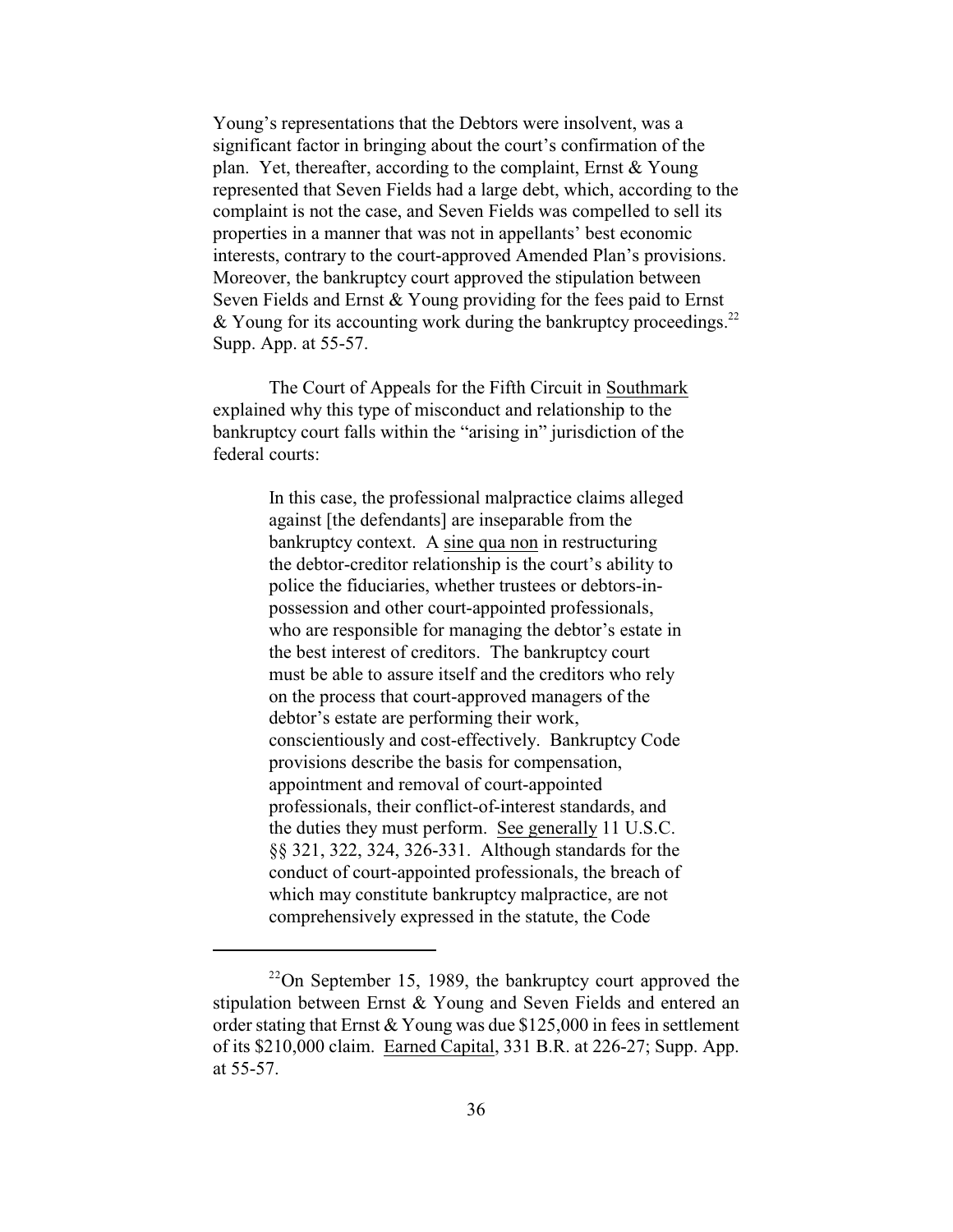need not duplicate relevant, also-applicable state law. It is evident that a court-appointed professional's dereliction of duty could transgress both explicit Code responsibilities and applicable professional malpractice standards. For instance, in Billing v. Ravin, Greenberg & Zackin, P.A., 22 F.3d 1242 (3d Cir. 1994), the professional malpractice allegations included the attorneys' failure to comply with court orders and to submit a plan of reorganization to the bankruptcy court. Award of the professionals' fees and enforcement of the appropriate standards of conduct are inseparably related functions of bankruptcy courts.

Supervising the court-appointed professionals also bears directly on the distribution of the debtor's estate. If the estate is not marshaled and liquidated or reorganized expeditiously, there will be far less money available to pay creditors' claims. Excessive professional fees or fees charged for mediocre or, worse, phantom work also cause the estate and the creditors to suffer . . . . A malpractice claim like the present one [against court-appointed professionals] inevitably involves the nature of the services performed for the debtor's estate and the fees awarded under superintendence of the bankruptcy court; it cannot stand alone.

Southmark, 163 F.3d at 931. Other courts of appeals, including this court, have reached similar conclusions. See Grausz v. Englander, 321 F.3d 467, 471 (4th Cir. 2003) (finding that legal malpractice claim against firm for alleged misconduct in bankruptcy case is a claim "arising in" the bankruptcy case); In re Ferrante, 51 F.3d 1473, 1476 (9th Cir. 1995) (holding that action against trustee for misconduct in administering estate was a core proceeding concerning the administration of the bankruptcy estate); see also Billing, 22 F.3d at 1245, 1252-53 (while not directly addressing whether a legal malpractice suit against bankruptcy counsel constitutes a core proceeding as parties agreed that it does,  $2<sup>3</sup>$  we recognized that the

 $^{23}$ Of course, the parties' consent cannot establish the bankruptcy court's jurisdiction, and if we disagreed with the parties and believed that the court did not have jurisdiction, or even that the jurisdiction that it did have was "related to" but not core jurisdiction, we would say so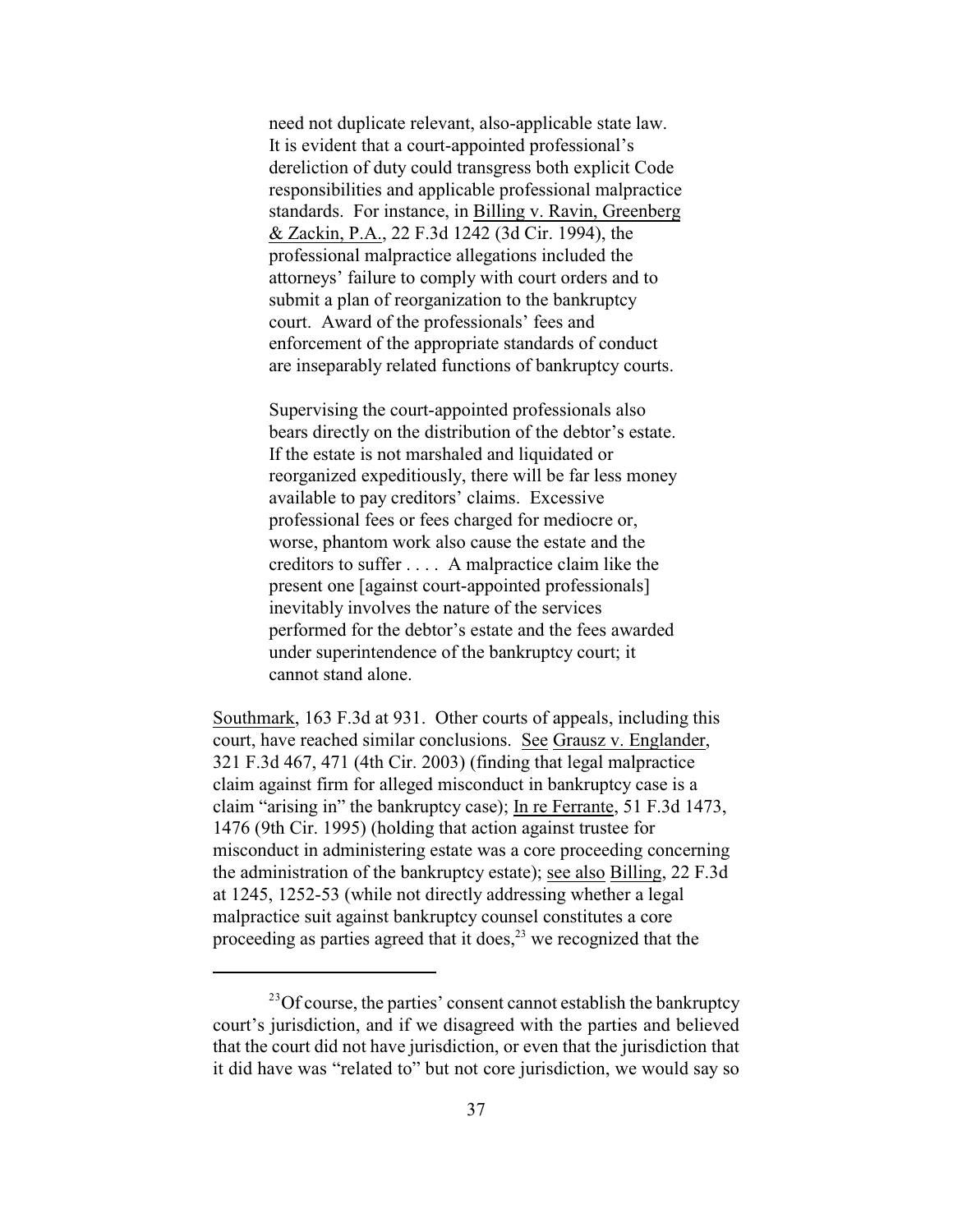"malpractice suit mirrors [debtors'] objections to the allowance of attorneys' fees," the resolution of which are within the bankruptcy court's "explicit jurisdiction to award fees for bankruptcy counsel and other supervisory powers as to bankruptcy counsel").

As Ernst & Young points out,

[n]othing is more important than the integrity of the bankruptcy process . . . . [T]he integrity of the process goes to the heart of the administration of a bankruptcy case. Furthermore, few issues are as important in the bankruptcy process as the bankruptcy court's conclusion as to the solvency of a debtor. The solvency analysis is the cornerstone of the distribution plan. Here, both the integrity of the bankruptcy process and the solvency of the Debtors have been drawn into question.

Appellees' br. at 23 (citations omitted). In this regard, we have no doubt that the bankruptcy and district courts correctly found that appellants asserted their alleged malpractice claims in a core proceeding that "aris[es] in" the bankruptcy case.

In addition to the reasoning of Southmark, we also note that section 157 specifically provides that core proceedings include "matters concerning the administration of the estate" and "other proceedings affecting the liquidation of the assets of the estate." 28 U.S.C. § 157(b)(2)(A) and (O). Such matters are at issue here. Appellants allege that Ernst & Young's negligence and misrepresentations caused the sale of Seven Fields's assets in a manner that was not in their best economic interests, contrary to the Amended Plan's provisions requiring that Seven Fields would be "managed, improved, developed and sold, etc. where appropriate, to the end that all creditors will eventually achieve maximum returns." App. at 22. In sum, it is clear to us that a malpractice action against an accountant for misconduct during the bankruptcy on which the bankruptcy judge relied in confirming the plan of reorganization, and in reliance on which the bankruptcy court approved the fees to the accountants, and on which appellants' representatives relied to their detriment in selling the assets to pay their claims, in a manner that

even in the absence of a party raising the jurisdictional issue on the appeal.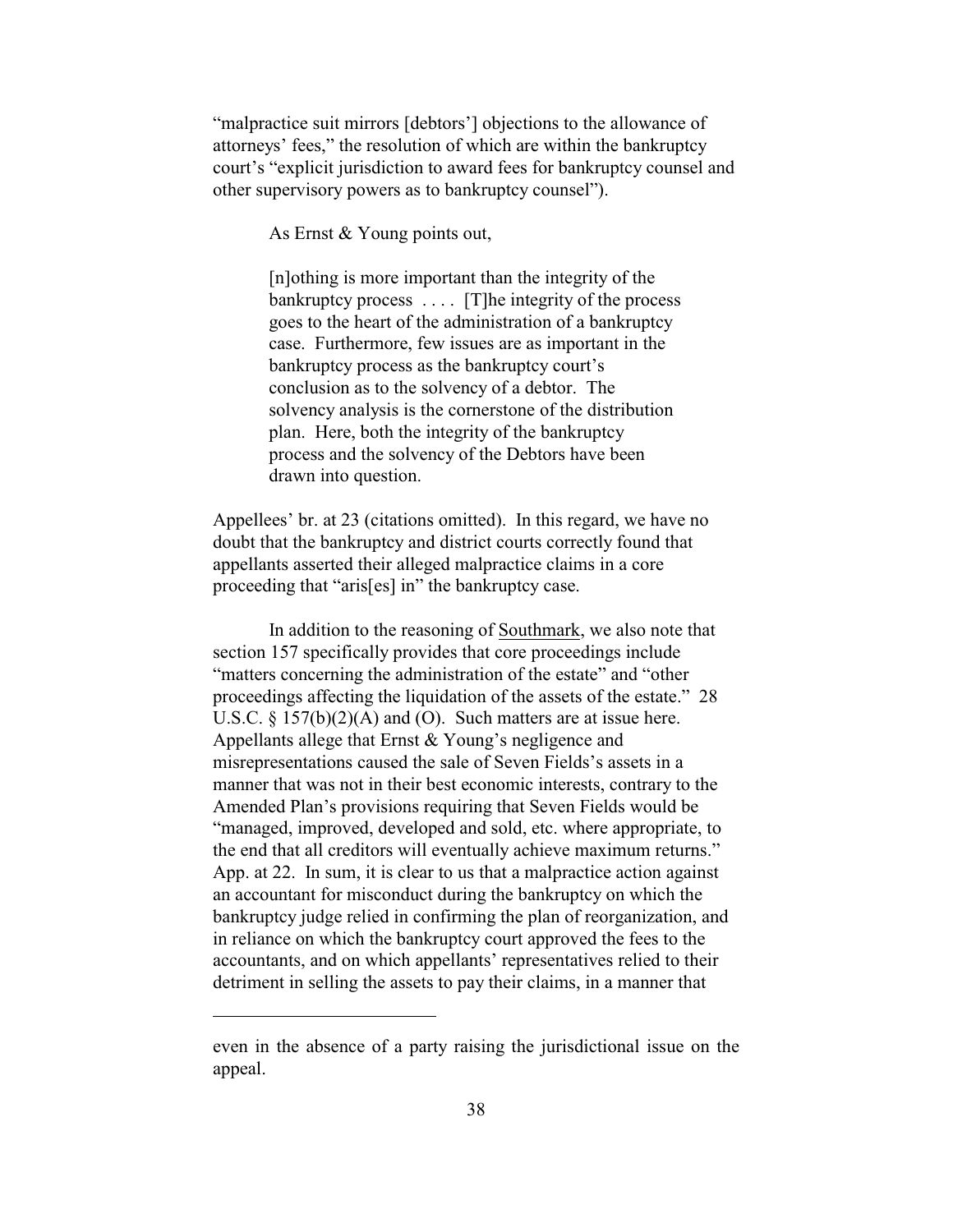contravenes the terms of the reorganization plan, constitutes a core proceeding, more specifically a proceeding "arising in" the bankruptcy, which is subject to federal jurisdiction and the final adjudicative authority of the bankruptcy court.<sup>24</sup>

Because we have concluded that the bankruptcy and district courts correctly found "arising in" core jurisdiction so that the "close nexus" test did not apply, we need not resolve the issue appellants raise relating to the applicability of the "close nexus" test in the "related to" post-confirmation context. We, however, will take this opportunity to address the division among courts in this circuit with respect to this issue that has developed in the wake of Resorts. Appellants raise the question of whether in cases in which the bankruptcy and district courts can be exercising only "related to" jurisdiction, the Resorts "close nexus" test applies whenever the complaint is filed post-confirmation or must the conduct also occur post-confirmation to trigger the test? In other words, in analyzing a court's "related-to" jurisdiction, is pre-confirmation conduct alleged in a complaint that is filed post-confirmation evaluated under the Pacor test or the Resorts "close nexus" test?

Appellants believe that "application of the 'close nexus' test does not depend on when the malpractice itself occurs." Rather, in their view, the crucial inquiry is whether the bankruptcy case is closed at the time the claim is removed to it. Appellants' br. at 26. Accordingly, appellants contend that the test applies whenever there is a post-confirmation action filed, presumably even an original proceeding as distinguished from a removed case which is the situation here. Ernst  $& Young$ , on the other hand, argues that the "close nexus" test under Resorts applies only when "the alleged wrongdoing took place post-confirmation." Appellees' br. at 15. Bankruptcy and district courts within this circuit have rendered inconsistent opinions on this point since Resorts. Compare In re EXDS, Inc., 352 B.R. 731, 735 (Bankr. D. Del. 2006), and In re LGI, Inc., 322 B.R. 95, 102-03 (Bankr. D.N.J. 2005), in which the courts

<sup>&</sup>lt;sup>24</sup> Appellants also argue that the claims are not core proceedings because they are "not based on any right created by the federal bankruptcy law," but, instead, are "based exclusively on rights existing under state law." Appellants' br. at 30. This distinction, however, is not determinative as section 157 provides that "[a] determination that a proceeding is not a core proceeding shall not be made solely on the basis that its resolution may be affected by State law." 28 U.S.C. § 157(b)(3).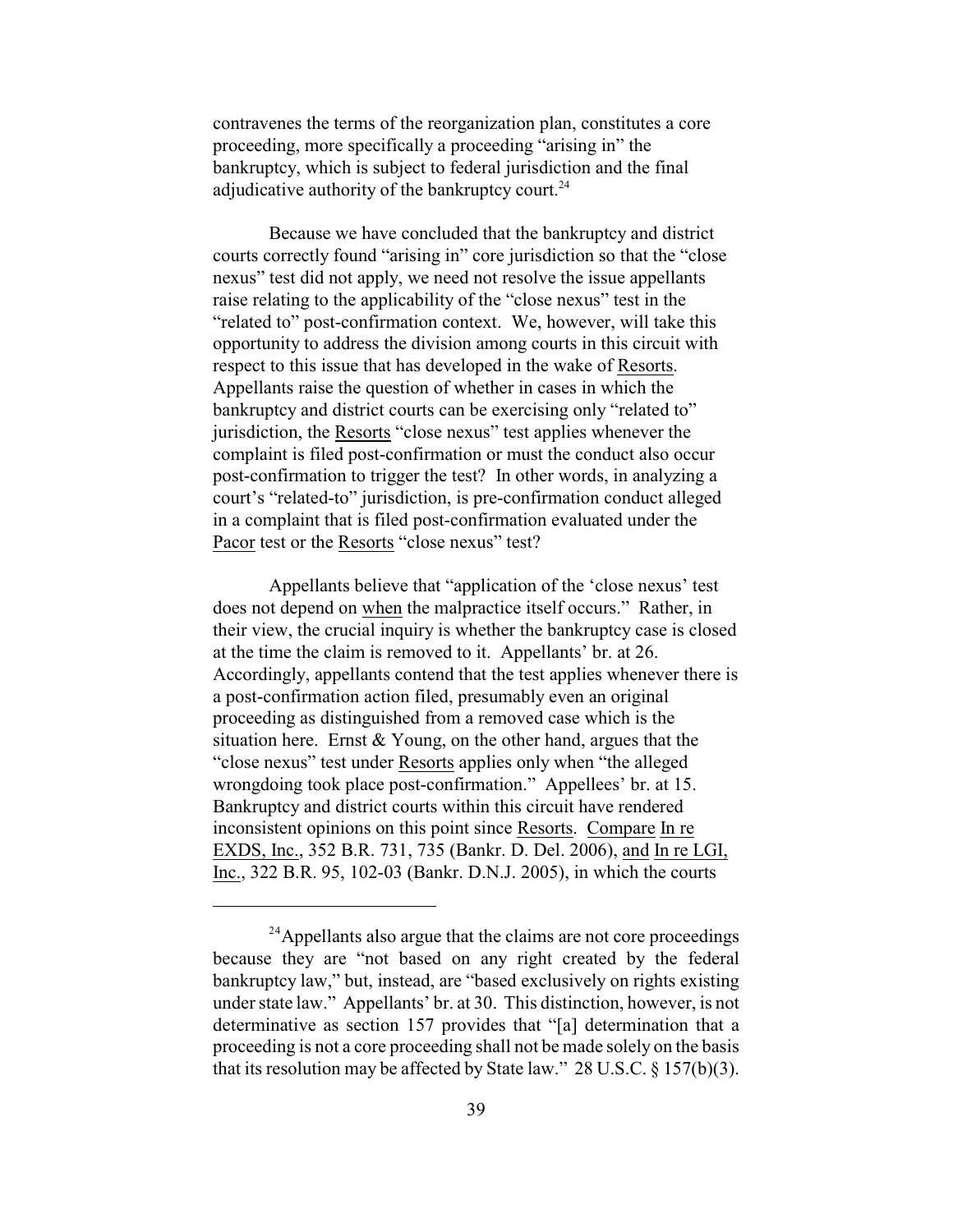stated the test in terms of when the cause of action arose or the conduct occurred, with Jazz Photo Corp. v. Dreier LLP, No. Civ. A. 05-5198DRD, 2005 WL 3542468, at \*5-6 (D.N.J. Dec 23, 2005), and In re LaRoche Indus., Inc., 312 B.R. 249, 257 (Bankr. D. Del. 2004), in which the courts stated the test in terms of when the cause of action was filed. This division in results makes it important for us to address the issue.

We start this point with a further discussion of Pacor, 743 F.2d 984, the case that set forth the test used to determine whether a proceeding is "related to" a bankruptcy that was applied in all circumstances until we established the limitations on the test in the "post-confirmation context" in Resorts. In Pacor, John and Louise Higgins brought a suit in a state court against Pacor, a chemical supplies distributor, for injuries allegedly caused by exposure to asbestos contained in Pacor's products. Id. at 986. Pacor filed a third-party complaint in the state court against the asbestos manufacturer, Johns-Manville. Id. Johns-Manville subsequently filed Chapter 11 bankruptcy proceedings in the Southern District of New York. Id. Pacor then sought to remove the state court case to the bankruptcy court in the Eastern District of Pennsylvania. The Eastern District bankruptcy court remanded the entire state-court case to the state court. On Pacor's appeal, the district court affirmed with respect to the Higgins's case against Pacor as it held that it was not "related to" the Mansville bankruptcy.<sup>25</sup> Pacor then appealed to us. Id. In affirming the district court's order affirming the bankruptcy court, we articulated what became the seminal test for determining whether a civil proceeding is "related to" a bankruptcy:

> The usual articulation of the test for determining whether a civil proceeding is related to bankruptcy is whether the outcome of that proceeding could conceivably have any effect on the estate being administered in bankruptcy . . . . An action is related to bankruptcy if the outcome could alter the debtor's rights, liabilities, options, or freedom of action (either positively or negatively) and which in any way impacts upon the handling and administration of the bankrupt estate.

 $25$ The district court held that the third-party complaint was "related to" the bankruptcy so it did not remand that aspect of the case to the state court.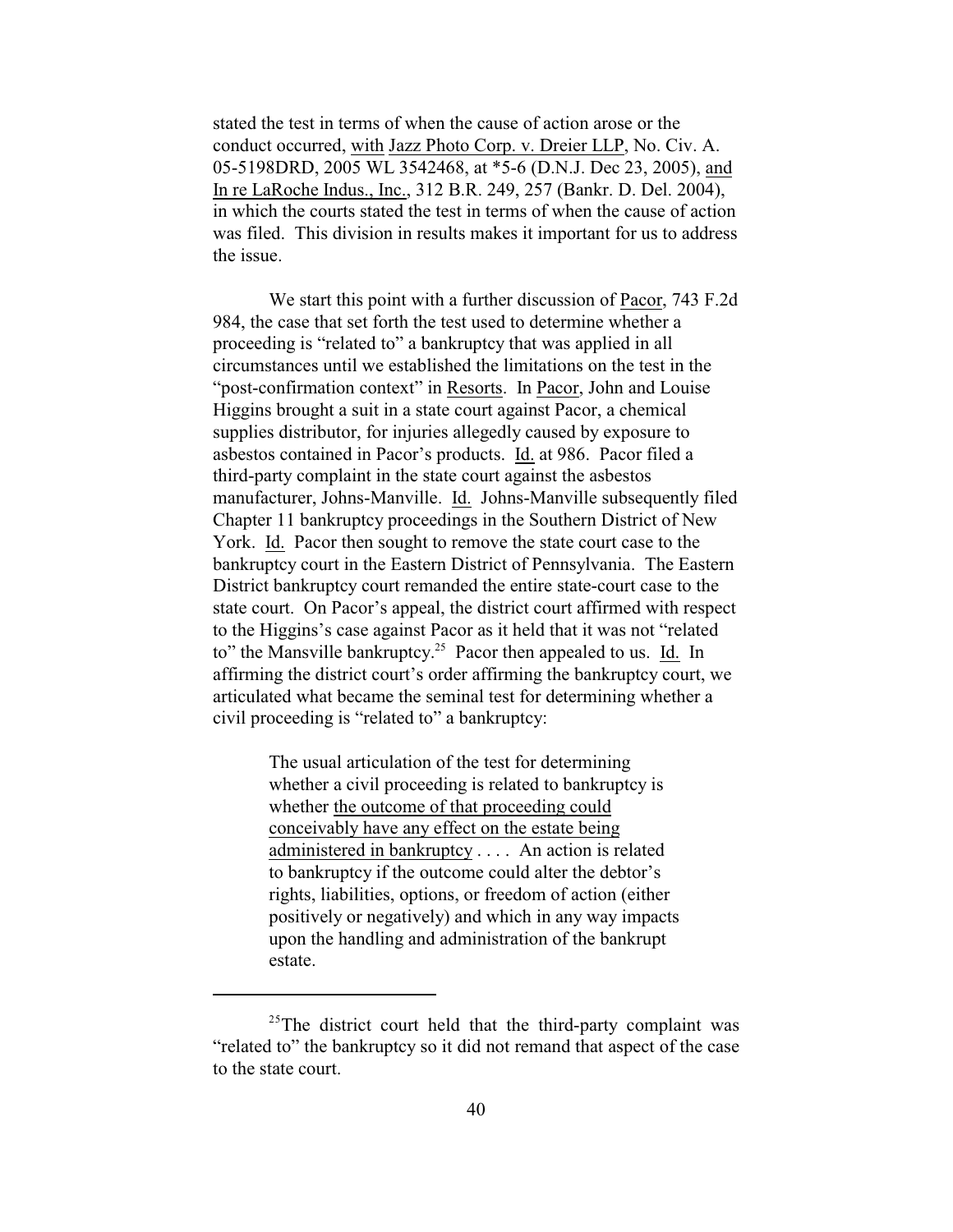Id. at 994 (internal citations omitted).

Then came Resorts. We reiterate that Resorts involved a claim for professional malpractice and breach of contract brought against Price Waterhouse for accounting services performed for a litigation trust formed after the bankruptcy court issued an order confirming the Reorganization Plan. Resorts, 372 F.3d at 156-57. Almost seven years after the bankruptcy court confirmed the plan, the litigation trust brought suit against Price Waterhouse on account of its post-confirmation services. Id. at 159. We held that the traditional test in Pacor, a case involving claims brought pre-confirmation, was "problematic" in the "post-confirmation context" inasmuch as "it is impossible for the bankrupt debtor's estate to be affected by a postconfirmation dispute because the debtor's estate ceases to exist once confirmation has occurred." Id. at 165. Thus, because confirmation of a plan in which all property of the estate is vested in the reorganized debtor eliminates the existence of the estate, there never will be jurisdiction over a post-confirmation dispute under a literal interpretation of the Pacor test. Id.

In an attempt to balance Congress's intent to grant bankruptcy courts "comprehensive jurisdiction so that they could deal efficiently and expeditiously with matters connected with the bankruptcy estate" with the jurisdictional limitations on non-Article III bankruptcy courts, id. at 163-64 (internal quotation marks omitted), we developed the test to be applied "[a]t the post-confirmation stage":

> As stated, the jurisdiction of the non-Article III bankruptcy courts is limited after confirmation of a plan. But where there is a close nexus to the bankruptcy plan or proceeding, as when a matter affects the interpretation, implementation, consummation, execution, or administration of a confirmed plan or incorporated litigation trust agreement, retention of post-confirmation bankruptcy court jurisdiction is normally appropriate.

Id. at 168-69.

After our present consideration of Resorts, we are satisfied that the "close nexus" test is applicable to "related to" jurisdiction over any claim or cause of action filed post-confirmation, regardless of when the conduct giving rise to the claim or cause of action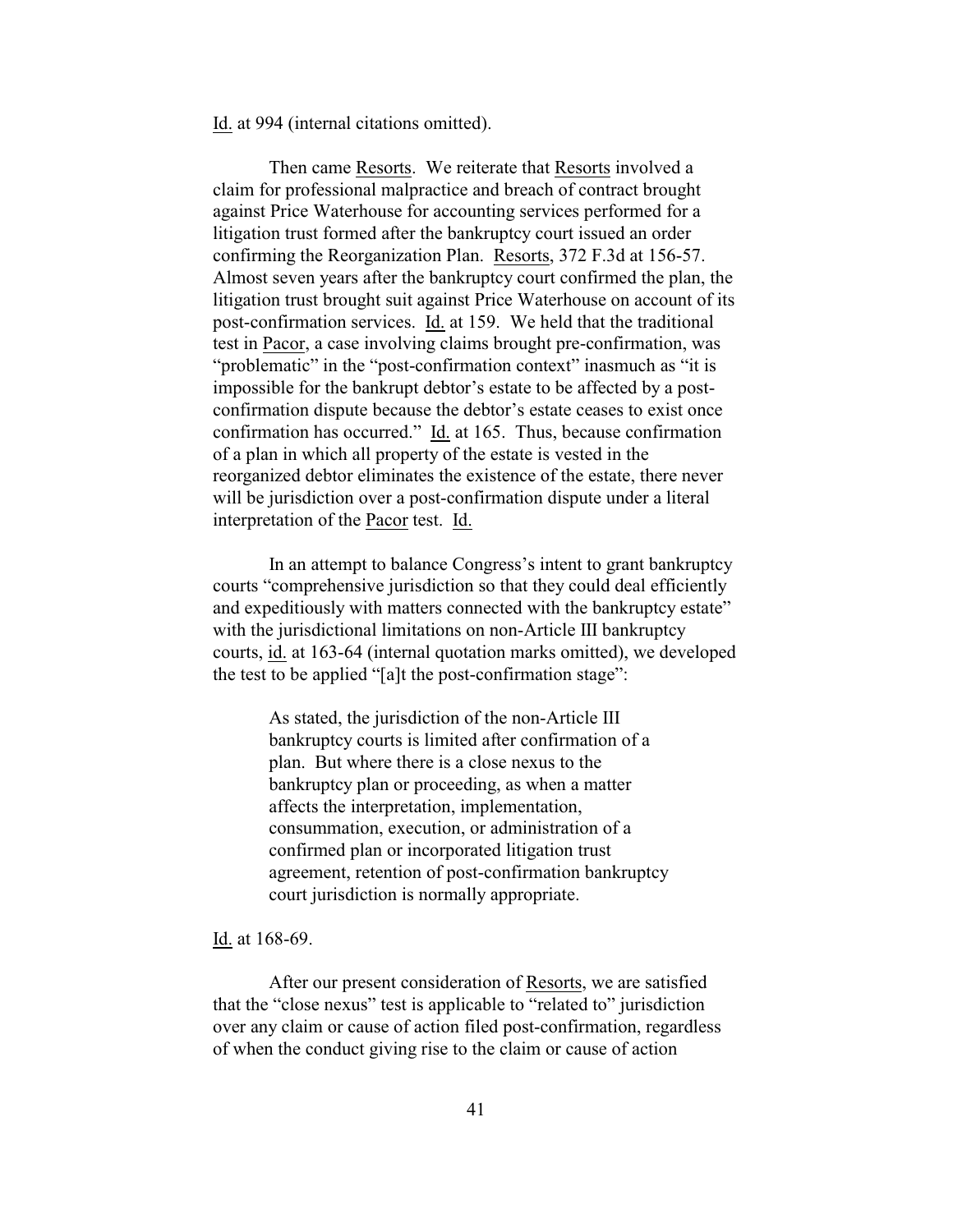occurred. We reach this conclusion because in Resorts, though we were dealing with post-confirmation rather than pre-confirmation conduct, we focused on the point of time in which the cause of action was instituted: whether it was filed in the "post-confirmation stage," i.e., the "post-confirmation context." Furthermore, we did not indicate that the test should be confined to situations in which the conduct giving rise to the complaint occurred post-confirmation. Moreover, since Resorts, we have stated that we use the test to determine whether "'related to' jurisdiction . . . exist[s] at the postconfirmation stage," Stoe, 436 F.3d at 216 n.3 (emphasis added). Most recently in In re Shenango Group Inc., No. 05-4805, F.3d, 2007 WL 2505585, at \*3-4 (3d Cir. Sept. 6, 2007), we applied the Resorts "close nexus" test in a "related to" jurisdictional inquiry over a "post-confirmation dispute." Additionally, we note that the Court of Appeals for the Ninth Circuit, which adopted the "close nexus" test that we described in Resorts, has stated that the test applies when "the proceeding arises post-confirmation" and applied the "close nexus" test with respect to claims raised post-confirmation involving preconfirmation conduct. See In re Pegasus Gold Corp., 394 F.3d 1189, 1193-94 (9th Cir. 2005).

Importantly, limiting the "close nexus" test to cases involving only post-confirmation conduct would be inconsistent with our reasoning to depart from Pacor in Resorts. In Resorts, we indicated that our central reason to depart from the Pacor test in the postconfirmation context was that there no longer is an estate that can be affected so application of the Pacor test was "problematic." See Resorts, 372 F.3d at 164-65. The time when the conduct raised in the post-confirmation complaint occurred is of no consequence in this analysis as regardless of whether the conduct was post-confirmation or pre-confirmation, there would not be an estate at the postconfirmation stage. For these reasons, we conclude that with respect to "related to" jurisdiction, the Pacor test applies in all disputes raised pre-confirmation and the "close nexus" test applies in all disputes raised post-confirmation, regardless of when the conduct alleged in the complaint occurred.<sup>26</sup>

 $26$ We emphasize that this distinction and application of the respective tests applies only when the parties seek to establish jurisdiction on the grounds that the cause of action is "related to" the bankruptcy, the broadest jurisdictional hook. We decided in Resorts that in such situations the court must impose limits in the post-confirmation context. In contrast, cases that "aris[e] in" the bankruptcy case must